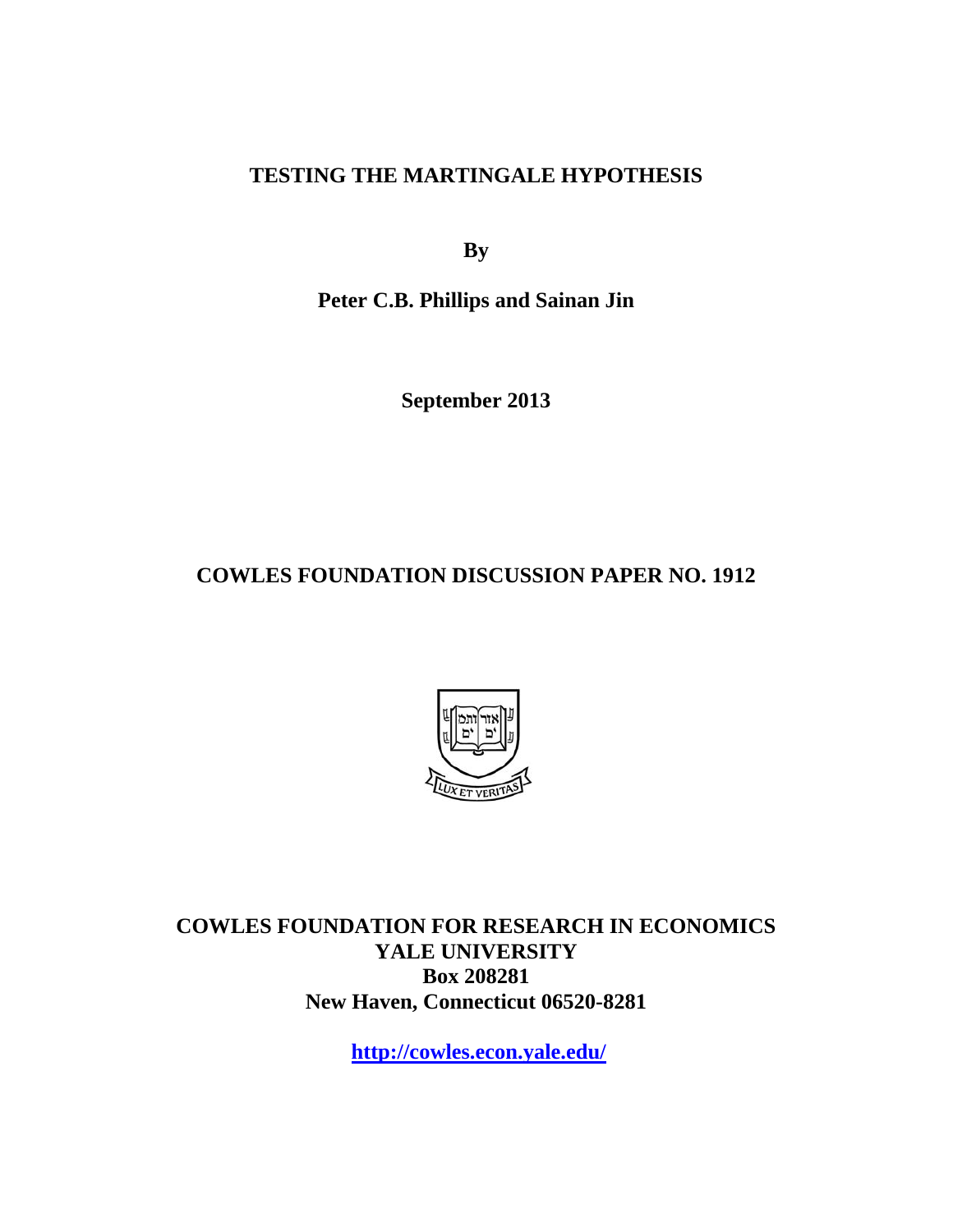# Testing the Martingale Hypothesis<sup>∗</sup>

Peter C. B. Phillips

*Yale University, University of Auckland,*

*University of Southampton & Singapore Management University*

Sainan Jin *Singapore Management University*

September 17, 2013

#### Abstract

We propose new tests of the martingale hypothesis based on generalized versions of the Kolmogorov-Smirnov and Cramér-von Mises tests. The tests are distribution free and allow for a weak drift in the null model. The methods do not require either smoothing parameters or bootstrap resampling for their implementation and so are well suited to practical work. The paper develops limit theory for the tests under the null and shows that the tests are consistent against a wide class of nonlinear, non-martingale processes. Simulations show that the tests have good finite sample properties in comparison with other tests particularly under conditional heteroskedasticity and mildly explosive alternatives. An empirical application to major exchange rate data finds strong evidence in favor of the martingale hypothesis, confirming much earlier research.

*JEL Classification: C12*

*Keywords:* Brownian functional, Martingale hypothesis, Kolmogorov-Smirnov test, Cramér-von Mises test, Explosive process, Exchange rates.

<sup>∗</sup>The authors thank Joon Park and Yoon-Jae Whang for comments. Phillips thanks the NSF for support under Grant Nos.SES-0956687 and SES 12-58258. Jin acknowledges research support from the Sim Kee Boon Institute at Singapore Management University.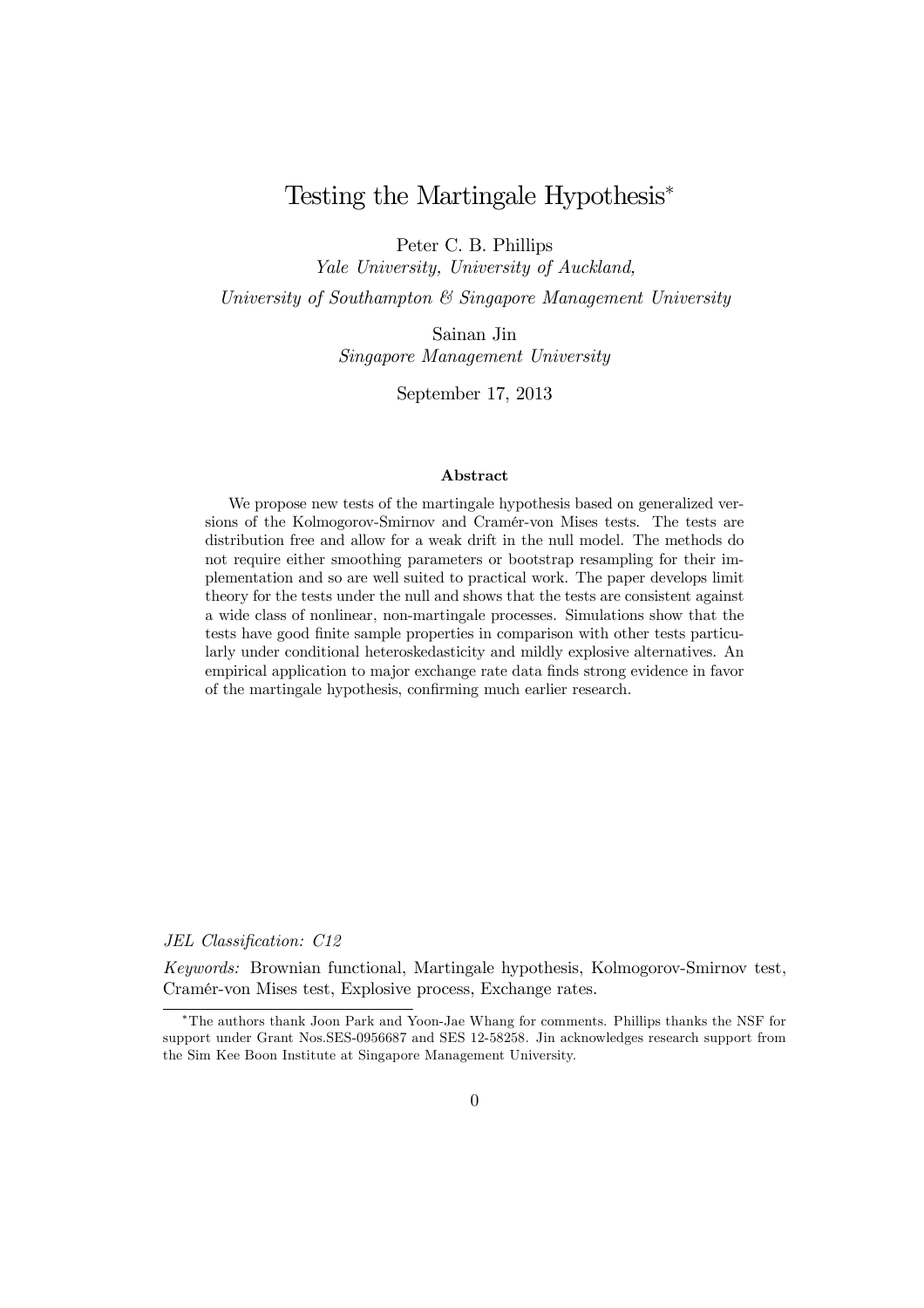### 1 Introduction

Martingales underlie many important results in economics and finance. According to Hall (1978), for example, when individuals maximize expected utility the conditional expectation of their future marginal utility is under certain conditions a function of present consumption, and other past information is irrelevant, making the marginal utility of consumption a martingale. Similarly, the fundamental theorem of asset pricing shows that if the market is in equilibrium and there is no arbitrage opportunity, then properly normalized asset prices are martingales under some probability measure. Efficient markets are then defined when available information is "fully reflected" in market prices, leading to stochastic processes that are martingales (Fama,1970). Empirical demonstration that a stochastic process is a martingale is thus extremely useful as it justifies the use of models and assumptions that are fundamental in economic theory.

Given the current information set, the martingale hypothesis implies that the best predictor of future values of a time series, in the sense of least mean squared error, is simply the current value of the time series. So current values fully represent all the available information. Formally, for a given a time series  $X_t$  let  $\mathcal{F}_t$  be the filtration to which  $X_t$  is adapted. The martingale hypothesis (MH) for  $X_t$  requires the conditional expectation with respect to the past information in  $\mathcal{F}_{t-1}$  to satisfy

$$
\mathbb{E}\left(X_t|\mathcal{F}_{t-1}\right) = X_{t-1} \tag{1}
$$

almost surely (a.s.). Let  $I_t = \{X_t, X_{t-1}, X_{t-2}, ...\}$ . The natural choice for  $\mathcal{F}_t$  is the  $\sigma$ -field generated by  $I_t$  and this may be extended by including other covariates of interest in the information set  $I_t$ . There have been many studies in the literature concerned with tests of the martingale hypothesis. Most of these concentrate on tests of the martingale difference hypothesis (MDH), viz

$$
\mathbb{E}\left(\Delta X_t|\Omega_{t-1}\right) = \mu\tag{2}
$$

for some unknown  $\mu \in \mathbb{R}$  and where  $\Delta$  is the difference operator,  $\Delta X_t = X_t - X_{t-1}$  and  $\Omega_t = {\Delta X_t, \Delta X_{t-1}, \Delta X_{t-2}, ...}$ . The MDH is slightly modified in this formulation to allow for an unknown mean for  $\Delta X_t$  and information set based on the differences. Typically the information set includes the infinite past history of the series and  $I_t$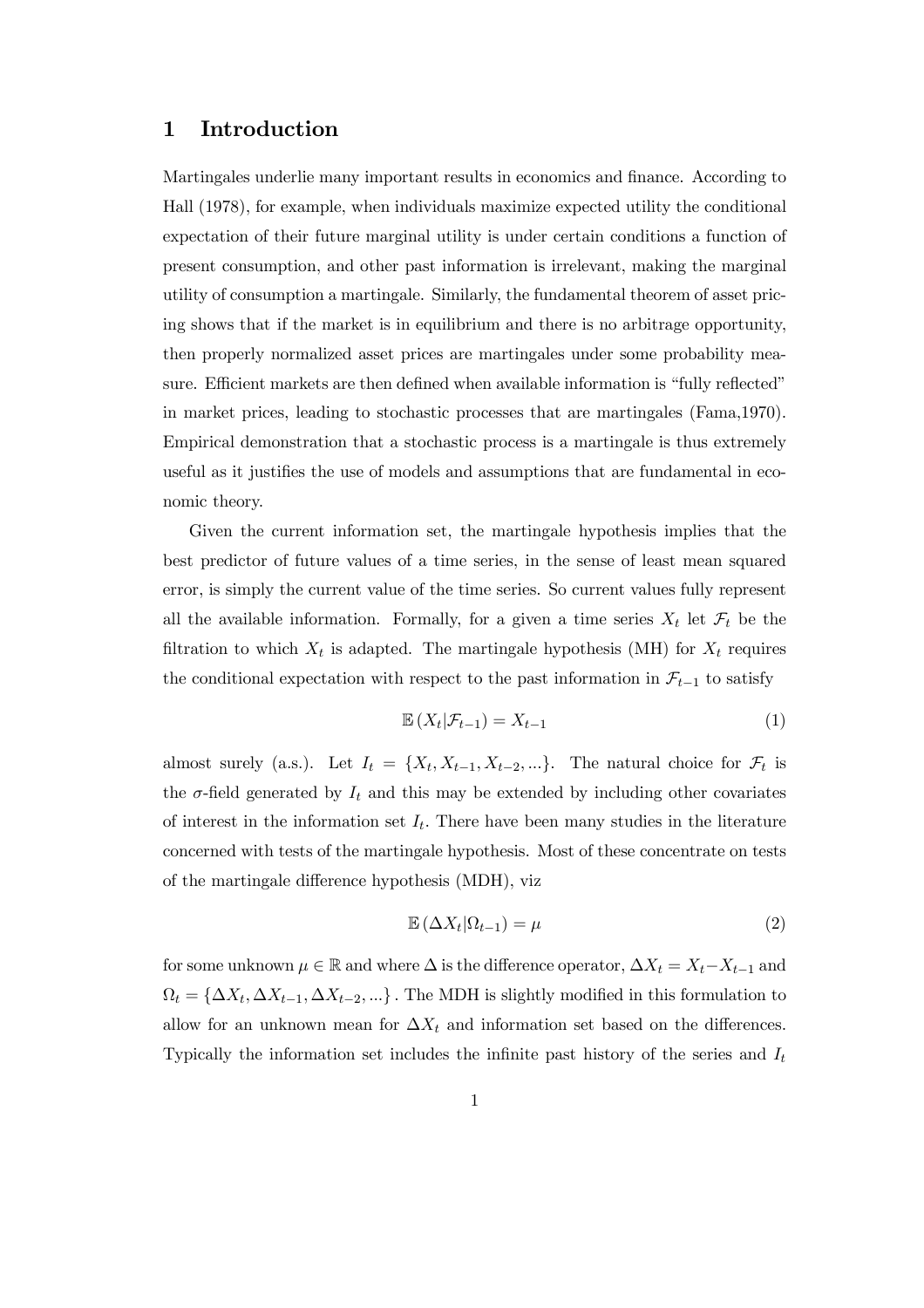and  $\Omega_t$  may be taken as equivalent in this case. If a finite number of lagged values is included in the conditioning set, some dependence structure in the process may be missed due to omitted lags. However, tests that are designed to cope with the infinite lag case may have very low power (e.g., de Jong (1996)) and may not be feasible in empirical applications.

Several procedures for MDH testing are currently popular. Since Lo and MacKinlay (1988) proposed a variance ratio (VR) test, this procedure has been widely used and undergone many improvements for testing market efficiency and return predictability – see Chow and Denning  $(1993)$ , Choi  $(1999)$ , Wright  $(2000)$ , Chen and Deo (2006), and Kim (2006), among many others. An alternative test for return predictability is the Box-Pierce (BP) test proposed by Box and Pierce (1970) and Ljung and Box (1978) and later generalized by Lobato, Nankervis and Savin (2001, 2002) and Escanciano and Lobato (2009a). These two categories of tests are designed to test lack of serial correlation but not necessarily the MDH. The spectral shape tests proposed by Durlauf (1991) and Deo (2000) are powerful in testing for lack of correlations but may not be able to detect nonlinear non-martingales with zero correlations. Nankervis and Savin (2010) use another approach based on generalizing the Andrews-Ploberger tests and find these tests have good power compared to the generalized BP tests of Lobato Nankervis and Savin (2002) and the Deo (2000) tests. These tests are designed to test a linear dependence structure when the time series is uncorrelated but may be statistically dependent. In order to capture nonlinear dependence which has recently been shown to be evident in asset returns, some new MDH tests have been proposed — see Hong (1999), Domínguez and Lobato (2003, hereafter DL), Hong and Lee (2003, 2005), Kuan and Lee (2004), Escanciano and Velasco (2006), among others. Readers may refer to Escanciano and Lobato (2009b) for a comprehensive review.

All the above tests are martingale difference tests. Technically, it is often simple and convenient to deal with asset returns and test whether the asset returns follow a martingale difference sequence (MDS). Park and Whang (2005, hereafter PW) introduced some explicit statistical tests of the martingale hypothesis that are very different from the MDH tests. Drift is assumed to be zero and PW test for a pure martingale process. Simulations show that the tests are robust to conditional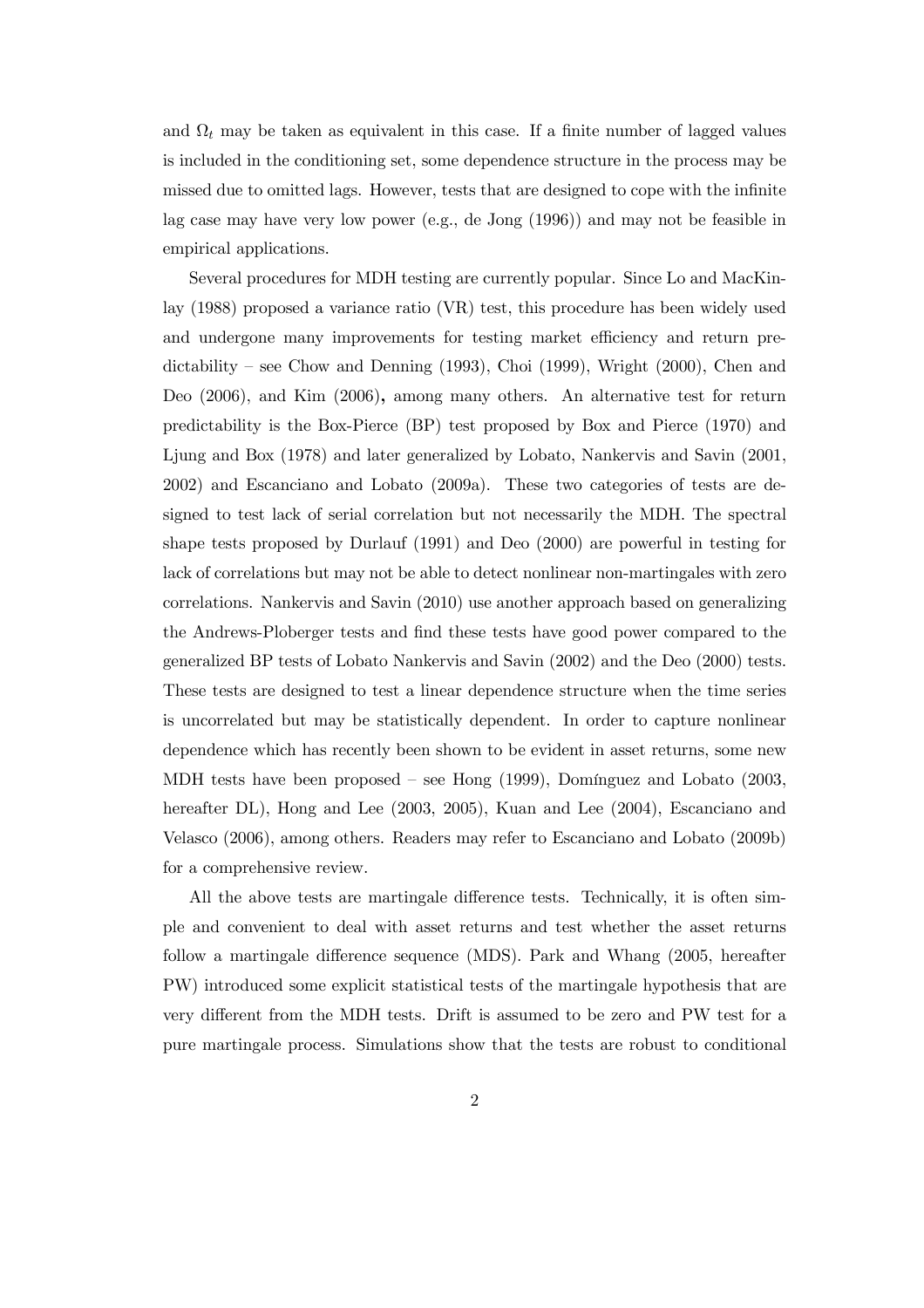heteroskedasticity under the null and have power against some general alternatives including many interesting nonlinear non-martingale processes such as exponential and threshold autoregressive processes, markov switching and chaotic processes (possibly with stochastic noise) and some other nonstationary processes. However the PW tests appear to be inconsistent against explosive processes such as the simple AR(1) with explosive coefficient  $\theta$ . In particular, the simulations in PW (Table 11) show that test power against a simple explosive alternative  $H_1$  :  $\theta > 1$  declines as  $n \to \infty$ when  $\theta = 1.05$  but increases when  $\theta = 1.01$ . One contribution of the present paper is to provide a limit theory that confirms these anomalous simulation findings, showing that the PW tests are inconsistent against explosive AR(1) alternatives. Also, some key results in PW need rigorous limit theory for their justification and new arguments to address the difficulties are provided here.

The present paper proposes some new martingale tests which can be regarded as generalizations of the Kolmogorov-Smirnov test and the Cramér-von Mises goodness of fit test. One sequence of tests proposed here  $(GKS_n$  and  $GCVM_n$  defined in (11) below) modify the  $S_n$  and  $T_n$  tests in PW. The limiting forms of these tests are defined and new technical arguments are given in developing the weak convergence arguments to these limits. The other sequence of tests  $(GKS^*_n$  and  $GCVM^*_n$  defined in (12)) explicitly take into account the possibility of drift in the null model, which may be relevant in some empirical applications. In particular, the model may involve a weak deterministic drift that captures mild departures from a martingale null. This type of weak drift, which can be modeled via an evaporating intercept of the form  $\mu = \mu_0 n^{-\gamma}$ , was studied in recent work by Phillips, Shi and Yu (2012; PSY) on real time bubble detection methods. Many financial and macroeconomic time series observed over short and medium terms display drift but the drift is often small, hard to detect and may not be the dominating component of the series, thereby justifying this type of formulation.

Martingale with a weak drift in the null satisfy

$$
\mathbb{E}\left(\left(X_t - \mu\right)|I_{t-1}\right) = X_{t-1},\tag{3}
$$

or, equivalently, the empirically appealing and convenient form

$$
\mathbb{E}\left((\Delta X_t - \mu)|I_{t-1}\right) = 0,\tag{4}
$$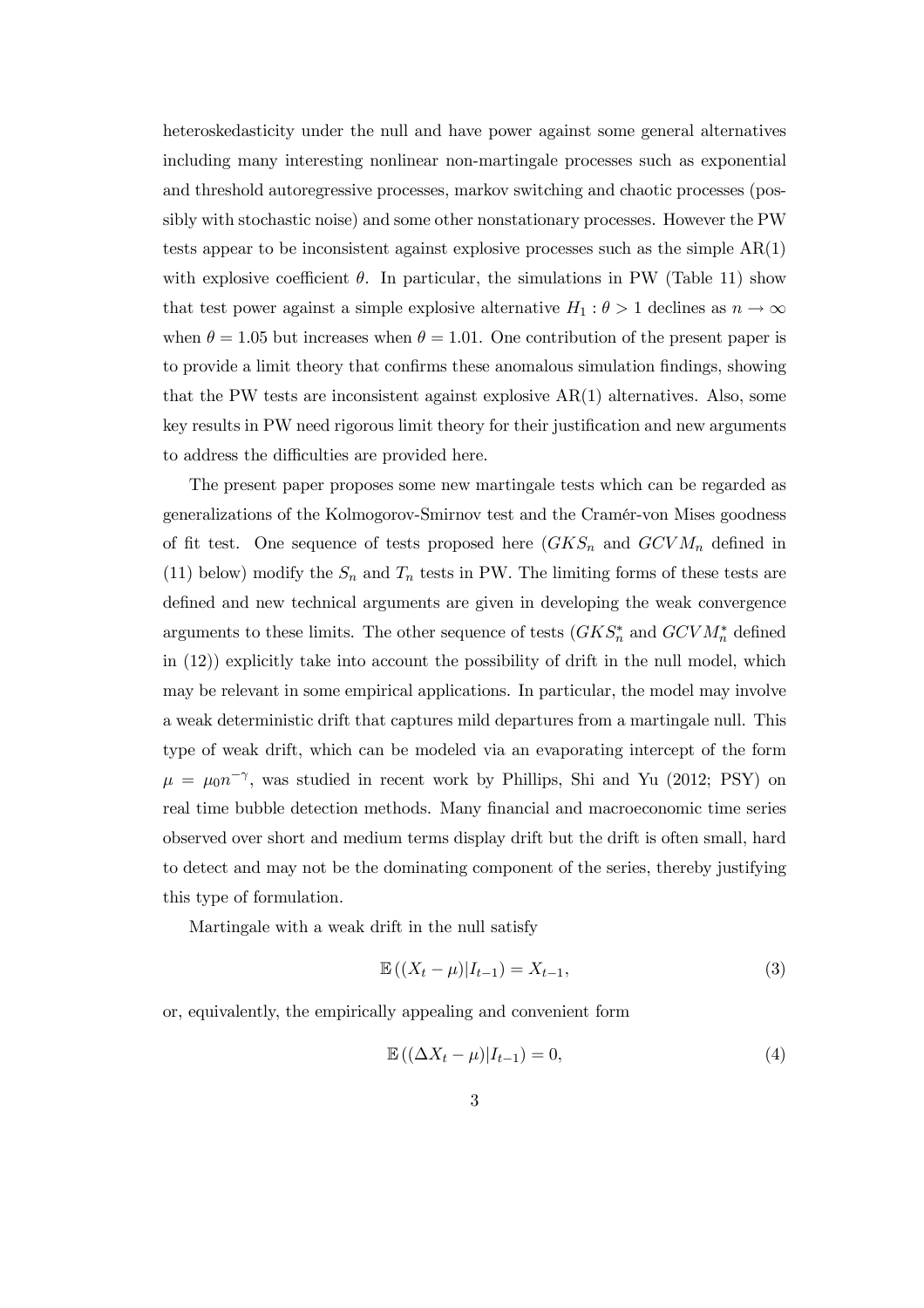with  $\mu = \mu_0 n^{-\gamma}$ . The magnitude of the drift depends on the sample size n and a localizing exponent parameter  $\gamma$ . Estimation of  $\gamma$  is discussed in PSY (2012). When  $\gamma$  is positive, the drift term is small relative to a linear trend. We develop asymptotic theory for tests of (4) over different ranges of  $\gamma$ . When  $\gamma \in [0, 0.5)$  for which the drift dominates the stochastic trend, the test statistics are asymptotically distribution free. When  $\gamma = 0.5$ , where  $n^{-1/2}X_t$  behaves asymptotically like a Brownian motion with drift, the limit theory is quite different from the previous case and bootstrap tests have to be used as the limit theory depends on nuisance parameters. Time series for which the drift dominates and  $\gamma \in [0, 0.5]$  are not martingales and thus not of central interest to this paper. Instead, we focus on the case where  $\gamma > 0.5$  and the drift is small relative to the martingale and stochastic trend. In this case the intercept does not affect the limit theory and test limit distributions are free of nuisance parameters. These limit distributions are easy to compute, do not require bootstrap procedures to obtain critical values, and the tests involve no bandwidth parameters. So they are well suited to practical work.

Our tests are consistent against a wide class of nonlinear, non-martingale processes including explosive AR(1) processes, exponential autoregressive processes, threshold autoregressive models, bilinear processes, and nonlinear moving average models. Simulations show that the  $GKS_n^*$  and  $GCVM_n^*$  tests generally perform better than  $GKS$ and  $GCVM_n$ , while the  $GKS$  and  $GCVM_n$  tests generally perform slightly better than the  $S_n$  and  $T_n$  tests introduced in PW. However, for some data generating processes the performance of the PW tests is particularly poor and the comparisons are more dramatic in those cases. A leading example is the case where the data are generated by explosive AR  $(1)$  processes. When the AR $(1)$  coefficient is 1.05, the rejection probabilities of our tests and the PW tests are above 90% for various GARCH specifications when the sample size is small. But for large samples, the power of the PW  $T_n$  test declines to 50% when  $n = 1,000$  whereas our tests have 100% power in that case. Another example is the near-unit root case where the performance of the PW tests is unsatisfactory especially when sample size is small. In particular, when the AR(1) coefficient is 0.95, the PW tests basically have no power when n is less than 500, and the rejection probabilities are  $48.4\%$  for  $S_n$  and  $73.5\%$ for  $T_n$  when  $n = 1,000$ ; the GKS and GCVM<sub>n</sub> tests perform slightly better than the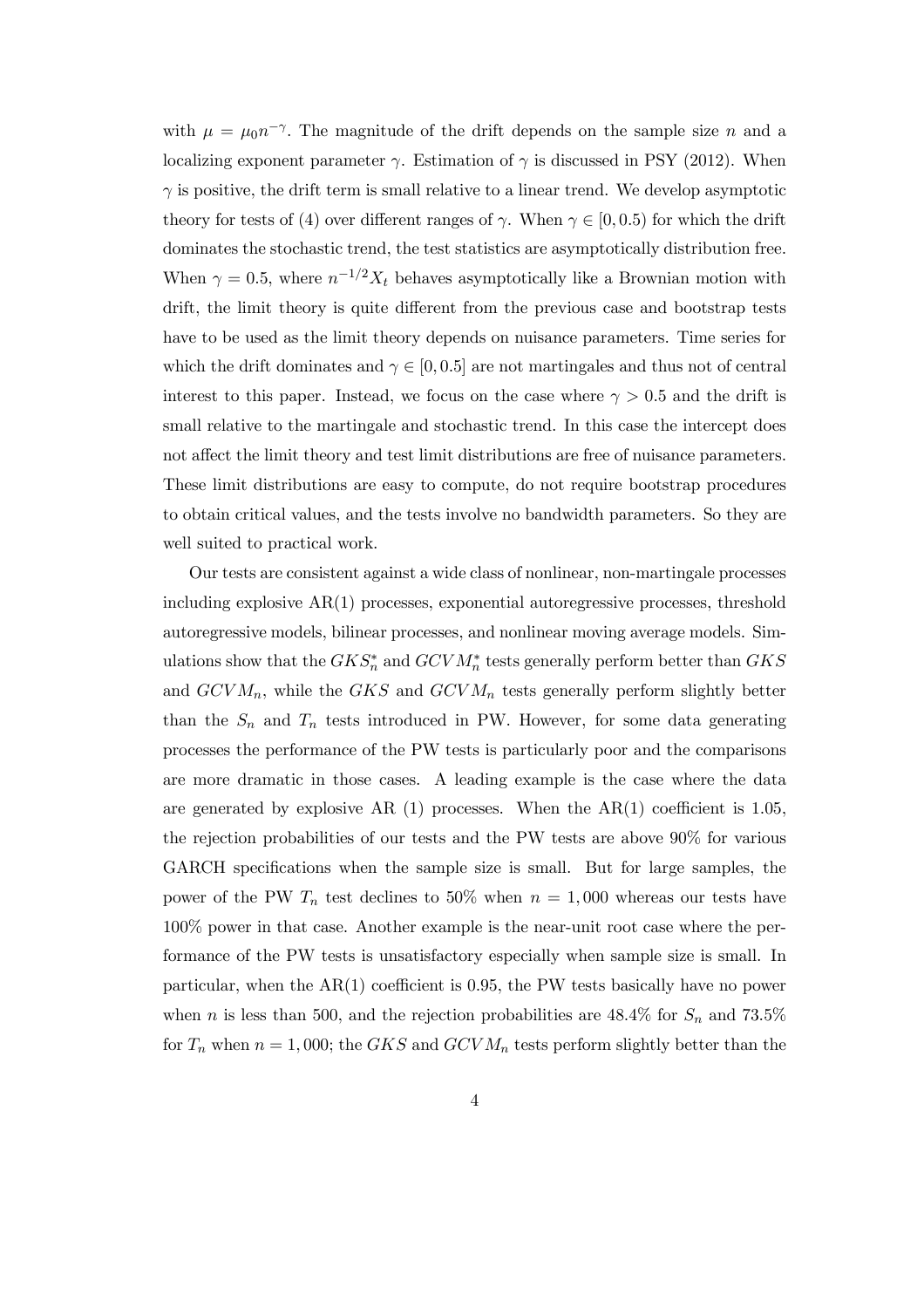PW tests, and the  $GKS_n^*$  and  $GCVM_n^*$  tests have noticeably superior power. When  $n = 250$ , the rejection probabilities are around 30%, and they reach 100% for  $GKS^*_{n}$ and  $GCVM_n^*$  when sample size rises to 1,000.

Simulations show that our tests have good size control and are robust to GARCH and stochastic volatility structures in the errors when the drift is set to zero. When  $\mu = \mu_0 n^{-\gamma}$ , with  $\gamma = 1$ , the martingale component dominates the drift and test size is robust to thick tails. We also try to assess the sensitivity of our tests by setting  $\gamma = 0.5$ , where  $n^{-1/2}X_t$  behaves asymptotically like a Brownian motion with drift. In this case, the tests  $GKS_n$  and  $GCVM_n$  suffer large size distortions, while the tests  $GKS_n^*$  and  $GCVM_n^*$  still work well with good size performance. This outcome is unsurprising since the  $GKS$  and  $GCVM_n$  tests are based on the PW tests which are designed for null settings with  $\mu = 0$ , while the  $GKS_n^*$  and  $GCVM_n^*$  tests are constructed to allow explicitly for drift in the data.

Our tests and the PW tests are closely related to the test proposed by DL. The former test the MH null (1), while the DL test is an MDH test and tests the null (2). As emphasized in PW, the former deal with levels and the latter relies only on first differences. Many popular models in economic and financial applications (including threshold autoregressive models, error correction models and various diffusion models) specify how the conditional mean changes as a function of lagged levels rather than lagged differences, thereby increasing the appeal of the martingale null (1). Tests of (1) lead to different asymptotics from those of tests of (2) mainly because the presence of lagged levels in the test statistics influences the limit theory. An advantage of these asymptotics for our tests is that they are distribution free and implementation does not require user-selected bandwidth parameters or bootstrapping even when a drift is present in the model. On the other hand, many MDS tests, including DL, require bootstrap resampling and/or smoothing parameter selection for their implementation. Direct analysis of differences between the limit theory of MH and MDH tests is not possible. But the finite sample performance and asymptotic characteristics of the new tests make them a useful addition to this literature.

We apply the tests to examine evidence for the martingale hypothesis in major exchange rate data, as studied recently in Escanciano and Lobato (2009b). The null martingale hypothesis is supported for all exchange rates at both daily and weekly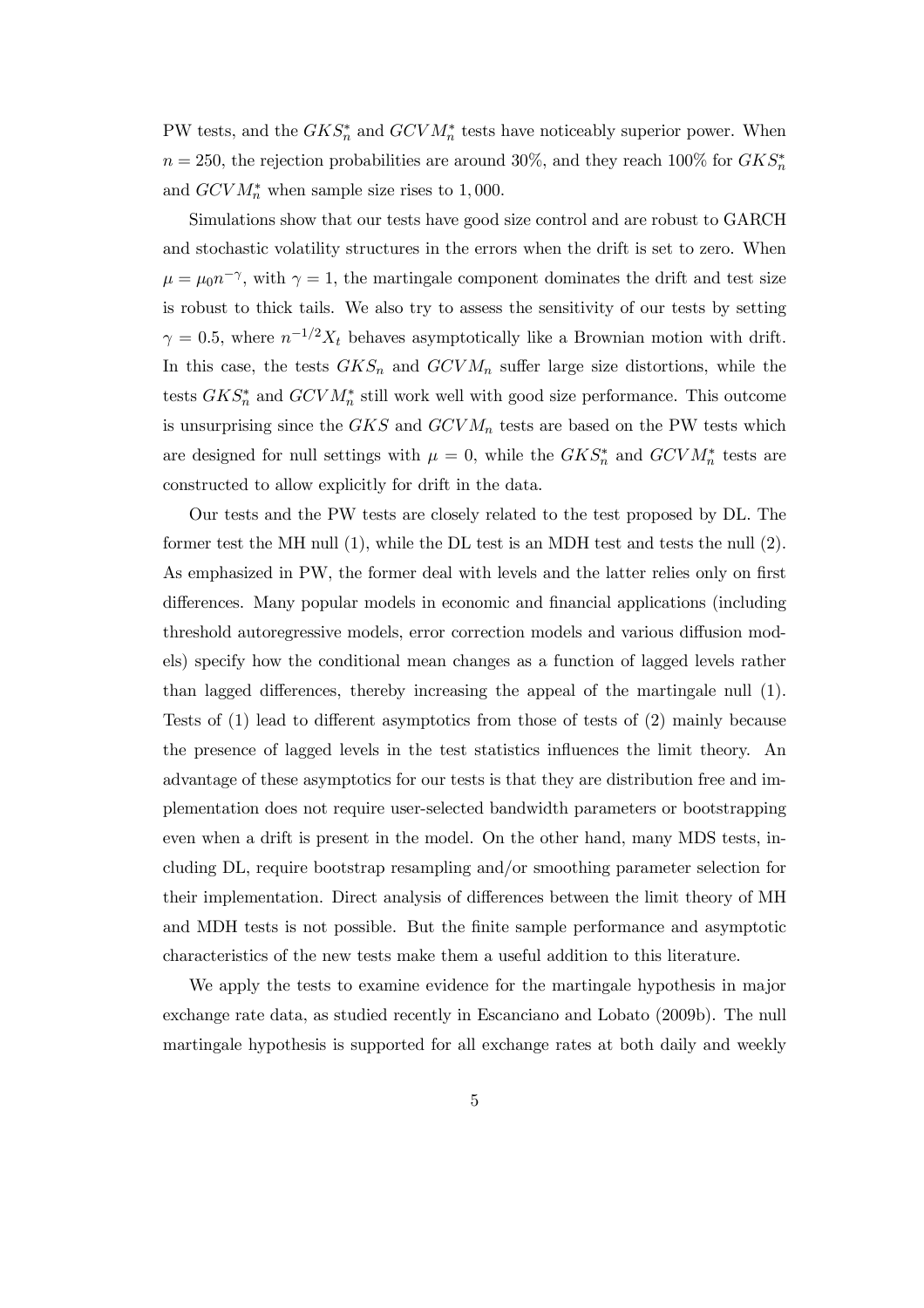frequencies with the exception of the (weekly) Japanese Yen, where there is a rejection at the 5% level with the  $GCVM_n^*$  test – so the empirical results are inconclusive in that case. The MDS tests used in Escanciano and Lobato (2009b) find similar results with some minor differences. Their results indicate that exchange rate returns are martingale difference sequences with the exception of the daily Euro exchange rate return for which the MDS is rejected.

The rest of the paper is organized as follows. Section 2 introduces the model, formulates the hypothesis, and constructs the tests. Section 3 establishes limit theory under the null and Section 4 shows consistency. Simulations are reported in Section 5 and Section 6 provides an empirical application to major foreign exchange markets. Section 7 concludes. Proofs and additional technical results are given in the Appendix.

### 2 Hypotheses and Tests

The martingale null is formulated as

$$
X_t = \mu + \theta X_{t-1} + u_t, \quad \text{with } \theta = 1,
$$
\n<sup>(5)</sup>

so that  $X_t = \mu t + \xi_t + X_0$  with  $\xi_t = \sum_{s=1}^t u_s$  and initialization  $X_0 = 0$  for convenience. Then under weak conditions on  $u_t$ 

$$
\mathbb{E}\left(\left(\Delta X_t - \mu\right)|I_{t-1}\right) = 0.\tag{6}
$$

The intercept is defined as  $\mu = \mu_0 n^{-\gamma}$  so the deterministic drift in  $X_t$  is  $\mu t = \mu_0 t/n^{\gamma}$ , whose magnitude depends on the sample size and the localizing parameter  $\gamma$ . When  $\gamma = 0$ , the drift produces a linear trend  $\mu t$  component in  $X_t$  under the null. When  $\gamma$  is positive, the drift  $\mu_0 t/n^{\gamma}$  is small relative to a linear trend as  $n \to \infty$  but still dominates the stochastic trend component  $\xi_t = \sum_{s=1}^t u_s$  in  $X_t$  when  $\gamma \in (0, 0.5)$ . When  $\gamma = 0.5$ ,  $n^{-1/2}X_t$  behaves asymptotically like a Brownian martingale with drift. When  $\gamma > 0.5$ , the drift is small relative to the stochastic trend and  $n^{-1/2}X_t$  behaves like a Brownian martingale in the limit as  $n \to \infty$  under very general conditions on  $u_t$ . This formulation suits many financial and macroeconomic time series for which a small (possibly negligible) drift may be present in the series but where the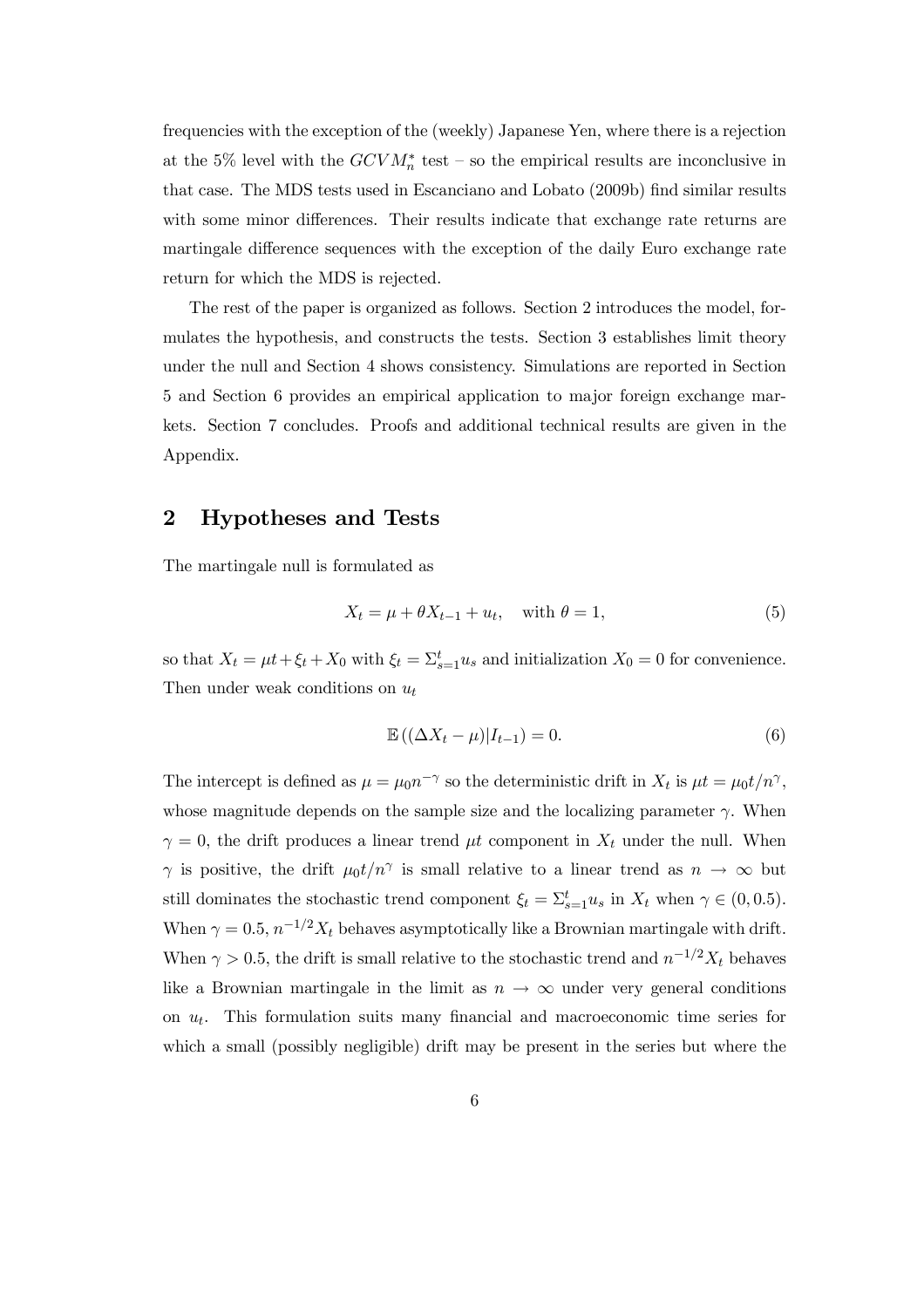drift is not the dominant component and is majorized by the martingale component. Accordingly, hypothesis testing of the null (6) which allows for that possibility will often be empirically more appealing than a pure martingale null in which  $\mu = 0$  is imposed.

The tests we construct are based on the following equivalence (see e.g. Billingsley (1995, page 213, Theorem 16.10 (iii))

$$
\mathbb{E}((\Delta X_t - \mu)|I_{t-1}) = 0 \text{ a.s. iff } \mathbb{E}(\Delta X_t - \mu)W(I_{t-1}) = 0 \tag{7}
$$

where  $W(\cdot)$  represents any  $\mathcal{F}_{t-1}$  measurable weighting function. A convenient choice of weight function W is the indicator function  $\mathbf{1}(\cdot)$ , as is common in work on econometric specification, such as Andrews (1997), Stute (1997), Koul and Stute (1999), and Whang (2000). Other classes of functions, such as complex exponential functions considered in Bierens (1984, 1990) and Bierens and Ploberger (1997), might be used instead. None of the weighting function classes dominate, but the indicator function has the advantage that it is particularly convenient for use with integrated time series (as shown in Park and Phillips, 2000, 2001) and does not require selection of an arbitrary nuisance parameter space.

As in PW we concentrate on the simple case where

$$
\mathbb{E}((X_t-\mu)|\mathcal{F}_{t-1})=\mathbb{E}((X_t-\mu)|X_{t-1}),
$$

and thus

$$
\mathbb{E}((\Delta X_t - \mu)|X_{t-1}) = 0 \text{ a.s. iff } \mathbb{E}(\Delta X_t - \mu)\mathbf{1}(X_{t-1} \le x) = 0,
$$
\n(8)

for almost all  $x \in \mathbb{R}$ . The formulation (8) may be restrictive in some applications and it may be desirable to deal with more general processes in which

$$
\mathbb{E}((\Delta X_t - \mu)|\mathcal{F}_{t-1}) = \mathbb{E}((\Delta X_t - \mu)|X_{t-1}, X_{t-2}, \dots, X_{t-p}, Z_{t-1}, Z_{t-2}, \dots, Z_{t-k}) \tag{9}
$$

for all  $t \geq 1$ , with some  $p \geq 2$ ,  $k \geq 1$ . The DL test for the MDH works from a form different from (9) in which

$$
\mathbb{E}((\Delta X_t - \mu)|\mathcal{F}_{t-1}) = \mathbb{E}((\Delta X_t - \mu)|\Delta X_{t-1}, \Delta X_{t-2}, ... \Delta X_{t-p}, W_{t-1}, W_{t-2}, ..., W_{t-k})
$$
\n(10)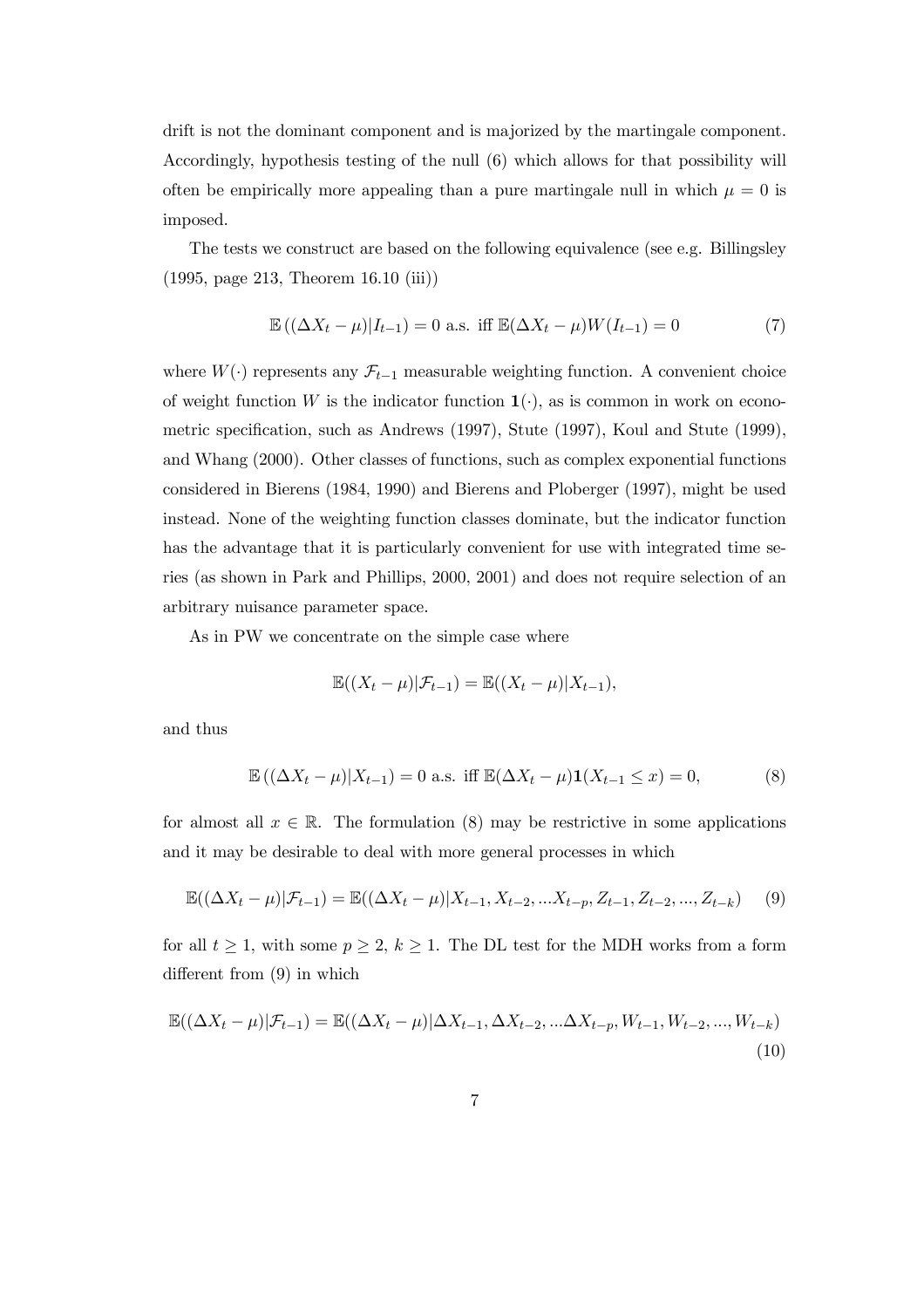The conditioning information set includes lagged differences instead of lagged levels, and conditioning variables are there assumed to be strictly stationary and ergodic. Extension of our framework to the general case (9) is technically challenging and is not pursued in the present paper.

Under the null,  $(u_t, \mathcal{F}_t)$  is a martingale difference sequence assumed to satisfy the following conditions, as in PW.

Assumption 1 (a) 
$$
\frac{1}{n} \sum_{t=1}^{n} \mathbb{E}(u_t^2 | \mathcal{F}_{t-1}) \to_p \sigma^2 > 0
$$
, and  
\n(b)  $\sup_{t\geq 1} \mathbb{E}(u_t^4 | \mathcal{F}_{t-1}) < K$  a.s. for some constant  $K < \infty$ .

Part (a) allows the innovation sequence to be conditionally heteroskedastic with variation that averages out in the limit. Part (b) requires uniformly bounded fourth conditional moments. This assumption might be relaxed at the cost of greater complications. Simulations show that the tests considered here have good size and power performance in the presence of conditional heteroskedasticity even when (b) may not apply (e.g. GARCH errors) as in PW.

Define the least squares (OLS) residual  $\hat{u}_t = X_t - \hat{\mu} - \theta X_{t-1}$ , where  $(\hat{\mu}, \theta)$  is known to be consistent for  $(\mu, \theta)$  under quite general conditions (Phillips, 1987), and the following holds by straightforward arguments.

**Lemma 1** Let Assumption 1 hold. Under the null, we have  $\sigma_n^2 = \frac{1}{n}$  $\frac{1}{n} \sum_{t=1}^n u_t^2 \rightarrow_p \sigma^2$ ,  $\widehat{\sigma}_n^2 = \frac{1}{n}$  $\frac{1}{n}\sum_{t=1}^{n} \widehat{u}_t^2 \rightarrow_p \sigma^2 \text{ as } n \rightarrow \infty.$ 

The following self normalized quantities form the basis of the test statistics that we consider here

$$
\Gamma_n(x) = \frac{\sum_{t=1}^n \Delta X_t \mathbf{1}(X_{t-1} \le x)}{\left(\sum_{t=1}^n \widehat{u}_t^2\right)^{1/2}} = \frac{\frac{1}{\sqrt{n}} \sum_{t=1}^n \Delta X_t \mathbf{1}(X_{t-1} \le x)}{\left(\frac{1}{n} \sum_{t=1}^n \widehat{u}_t^2\right)^{1/2}},
$$

and

$$
\Gamma_n^*(x) = \frac{\sum_{t=1}^n (\Delta X_t - \overline{\Delta X}) \mathbf{1}(X_{t-1} \le x)}{\left(\sum_{t=1}^n \widehat{u}_t^2\right)^{1/2}} = \frac{\frac{1}{\sqrt{n}} \sum_{t=1}^n (\Delta X_t - \overline{\Delta X}) \mathbf{1}(X_{t-1} \le x)}{\left(\frac{1}{n} \sum_{t=1}^n \widehat{u}_t^2\right)^{1/2}},
$$

where  $\overline{\Delta X} = \frac{1}{n}$  $\frac{1}{n} \sum_{t=1}^{n} \Delta X_t$ . Define

$$
J_n(a) = \Gamma_n(a\sqrt{n}) = \Gamma_n(x)
$$
, and  $J_n^*(a) = \Gamma_n^*(a\sqrt{n}) = \Gamma_n^*(x)$ ,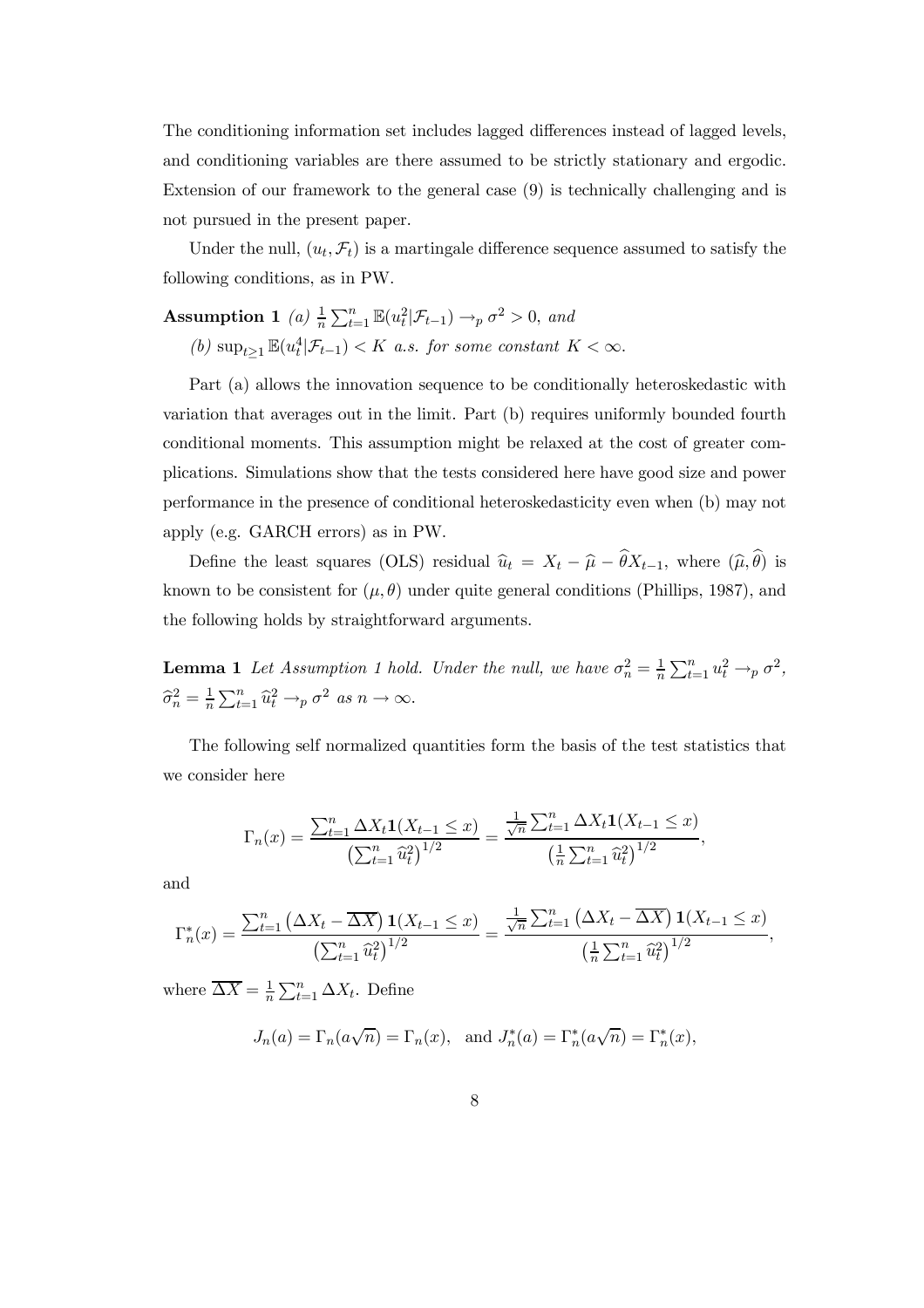for  $x = a\sqrt{n}$ . The quantities  $J_n(a)$  and  $J_n^*(a)$  are stochastic processes with parameter  $a \in \mathbb{R}$  taking values in the space of RCLL functions. We consider two specific types of tests, which extend the Kolmogorov-Smirnov test and the Cramér-von Mises test of goodness of fit to this regression framework:

$$
GKS_n = \sup_{a \in \mathbb{R}} |J_n(a)| = \sup_{x \in \mathbb{R}} |\Gamma_n(x)| \, , \text{ and } GCVM_n = \frac{1}{n} \sum_{t=1}^n (\Gamma_n(X_{t-1}))^2 \, , \qquad (11)
$$

and

$$
GKS_n^* = \sup_{a \in \mathbb{R}} |J_n^*(a)| = \sup_{x \in \mathbb{R}} |\Gamma_n^*(x)| \,, \text{ and } GCVM_n^* = \frac{1}{n} \sum_{t=1}^n (\Gamma_n^*(X_{t-1}))^2 \,. \tag{12}
$$

**Remark 1.** Under the null,  $\Delta X_t = u_t + \mu$  and  $\Delta X_t - \overline{\Delta X} = u_t - \overline{u}$ , where  $\overline{u}=\frac{1}{n}$  $\frac{1}{n}\sum_{t=1}^{n} u_t$ . We normalize  $\frac{1}{\sqrt{2}}$  $\frac{1}{n} \sum_{t=1}^{n} \Delta X_t \mathbf{1}(X_{t-1} \leq x) = \frac{1}{\sqrt{n}}$  $\frac{1}{n}\sum_{t=1}^{n}(u_t+\mu)\mathbf{1}(X_{t-1}\leq$ x) and  $\frac{1}{\sqrt{2}}$  $\frac{1}{n} \sum_{t=1}^{n} (\Delta X_t - \overline{\Delta X}) \mathbf{1}(X_{t-1} \leq x) = \frac{1}{\sqrt{x}}$  $\frac{1}{\overline{n}}\sum_{t=1}^n (u_t - \overline{u})\mathbf{1}(X_{t-1} \leq x)$  by  $(1)$  $\frac{1}{n}\sum_{t=1}^n \hat{u}_t^2$ , a consistent estimator of  $\sigma$ . A natural alternative normalization of the numerator is a consistent standard error estimator such as  $\left(\frac{1}{n}\right)$  $\frac{1}{n}\sum_{t=1}^n \widehat{u}_t^2 \mathbf{1}(X_{t-1} \leq x)\big)^{1/2}$ . But simulations show that test statistics based on this normalization, viz.,

$$
\frac{\sum_{t=1}^{n} (\Delta X_t - \overline{\Delta X}) \mathbf{1}(X_{t-1} \leq x)}{\left(\sum_{t=1}^{n} \widehat{u}_t^2 \mathbf{1}(X_{t-1} \leq x)\right)^{1/2}},
$$

tend to have size distortions when the errors exhibit strong conditional heteroskedasticity. For this reason we normalize by  $\left(\frac{1}{n}\right)$  $\frac{1}{n}\sum_{t=1}^n \hat{u}_t^2\big)^{1/2}$ .

**Remark 2.** PW set  $\mu = 0$ , so  $\Delta X_t = u_t$ , and assume  $\sigma^2 = 1$  so that  $u_t$  is self normalized with  $\sigma_n^2 = 1$ . That normalization can be achieved in practice by dividing  $X_t$  with  $\sigma_n = \left(\frac{1}{n}\right)$  $\frac{1}{n}\sum_{t=1}^{n}u_t^2$ <sup>1/2</sup>. The test statistics used in PW are defined as

$$
S_n = \sup_{a \in \mathbb{R}} |M_n(a)| = \sup_{x \in \mathbb{R}} |Q_n(x)| \, , \text{ and } T_n = \frac{1}{n} \sum_{t=1}^n Q_n^2(X_{t-1}),
$$

where  $M_n(a) = Q_n(a\sqrt{n}) = Q_n(x)$  and

$$
Q_n(x) = \frac{1}{\sqrt{n}} \sum_{t=1}^n \frac{\Delta X_t}{\sigma_n} \mathbf{1}\left(\frac{X_{t-1}}{\sigma_n} \leq x\right).
$$

As shown in Section 4 below, under an explosive AR(1) alternative, the PW test statistics normalized by  $\sigma_n$  are inconsistent, which explains some of the anomalous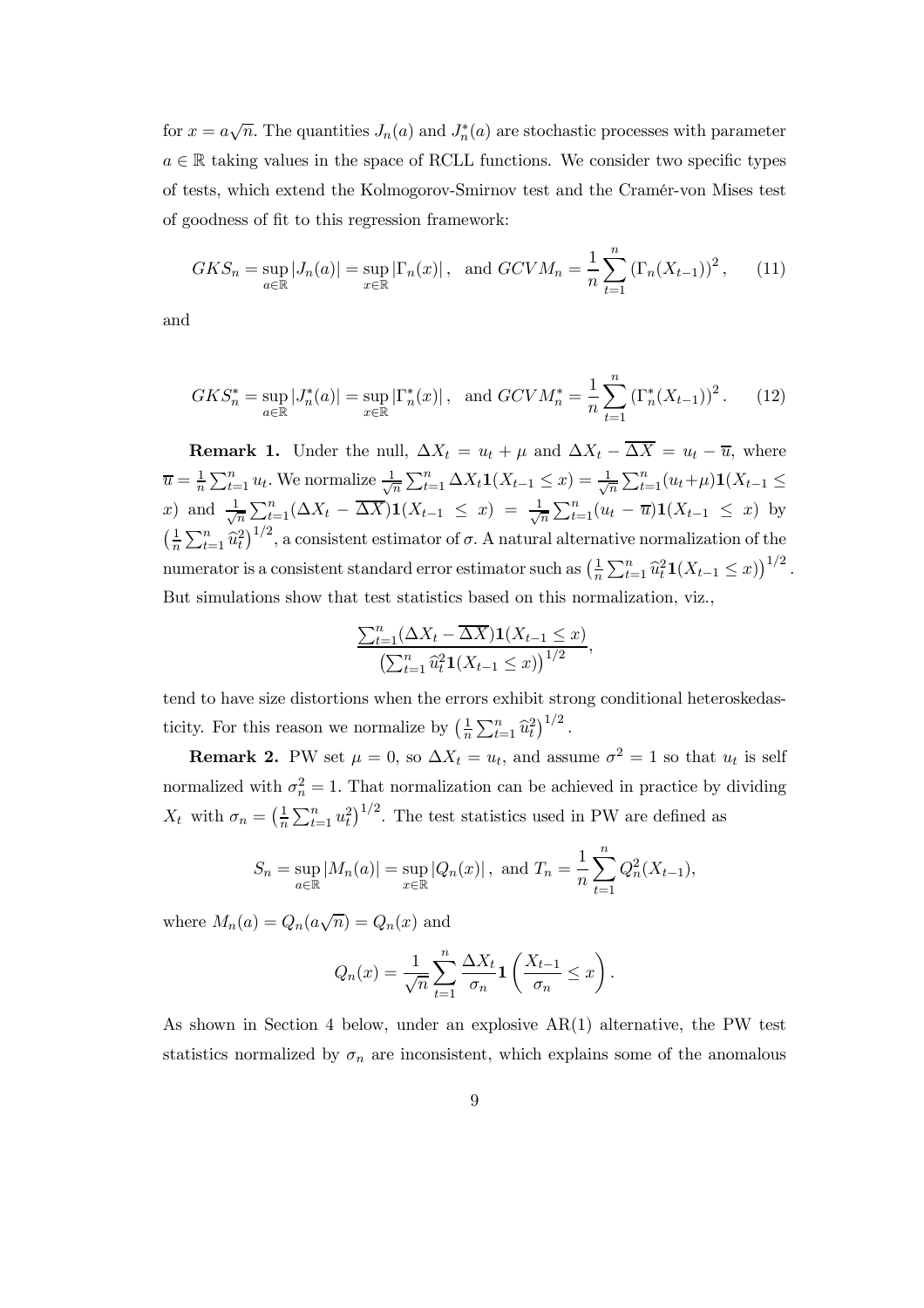power findings reported in PW for the explosive case. Our statistics are normalized by  $\left(\frac{1}{n}\right)$  $\frac{1}{n}\sum_{t=1}^n \hat{u}_t^2$  and are shown to be divergent when  $n \to \infty$  giving consistent tests under explosive alternatives.

# 3 Asymptotic Distribution under  $H_0$

# 3.1 Asymptotic behavior of  $GKS_n$  and  $GKS_n^*$

Under the null,  $X_t = \mu t + \xi_t$ , where  $\xi_t = \sum_{s=1}^t u_s$  is first order Markovian. The process  $W_n(r) = \frac{1}{\sqrt{2}}$  $\frac{1}{n}\sum_{t=1}^{[nr]} \frac{u_t}{\sigma_n}$  $\frac{u_t}{\sigma_n}$  satisfies the functional law

$$
W_n(r) \Rightarrow W(r), \quad r \in [0, 1] \tag{13}
$$

where  $W(\cdot)$  is the standard Brownian motion. The weak convergence of  $J_n(a)$  and  $J_n^*(a)$  is presented in the following lemma.

**Lemma 2** Let Assumption 1 hold. Under the null, when  $\mu = \mu_0 n^{-\gamma}$  with  $\gamma \ge 0.5$ , *we have*

$$
J_n(a) \Rightarrow J(a)
$$
, and  $J_n^*(a) \Rightarrow J^*(a)$ ,

*where*

$$
J(a) = \int_0^1 1\left\{W(s) \le a\right\} dW(s), \quad J^*(a) = \int_0^1 1\left\{W(s) \le a\right\} dB(s),\tag{14}
$$

*when*  $\gamma > 0.5$ *; and* 

$$
J(a) = \int_0^1 1\left\{W(s) + \mu_0 s \le a\right\} d\left(W(s) + \mu_0 s\right), \quad J^*(a) = \int_0^1 1\left\{W(s) + \mu_0 s \le a\right\} dB(s),\tag{15}
$$

*when*  $\gamma = 0.5$ *. If*  $\mu = \mu_0 n^{-\gamma}$  *and*  $\gamma < 0.5$ 

$$
\frac{1}{n^{0.5-\gamma}}\Gamma_n(bn^{1-\gamma}) = \frac{1}{n^{0.5-\gamma}}\Gamma_n(x) \to_p \mu_0 \int_0^1 \mathbb{1}\left\{s \le b\right\} ds,
$$

$$
\Gamma_n^*(bn^{1-\gamma}) = \Gamma_n^*(x) = \int_0^1 \mathbb{1}\left\{s \le b\right\} dB(s),
$$

 $for x = bn^{1-\gamma}$ .  $B(s) = W(s) - sW(1)$  *is a standard Brownian bridge on the unit interval.*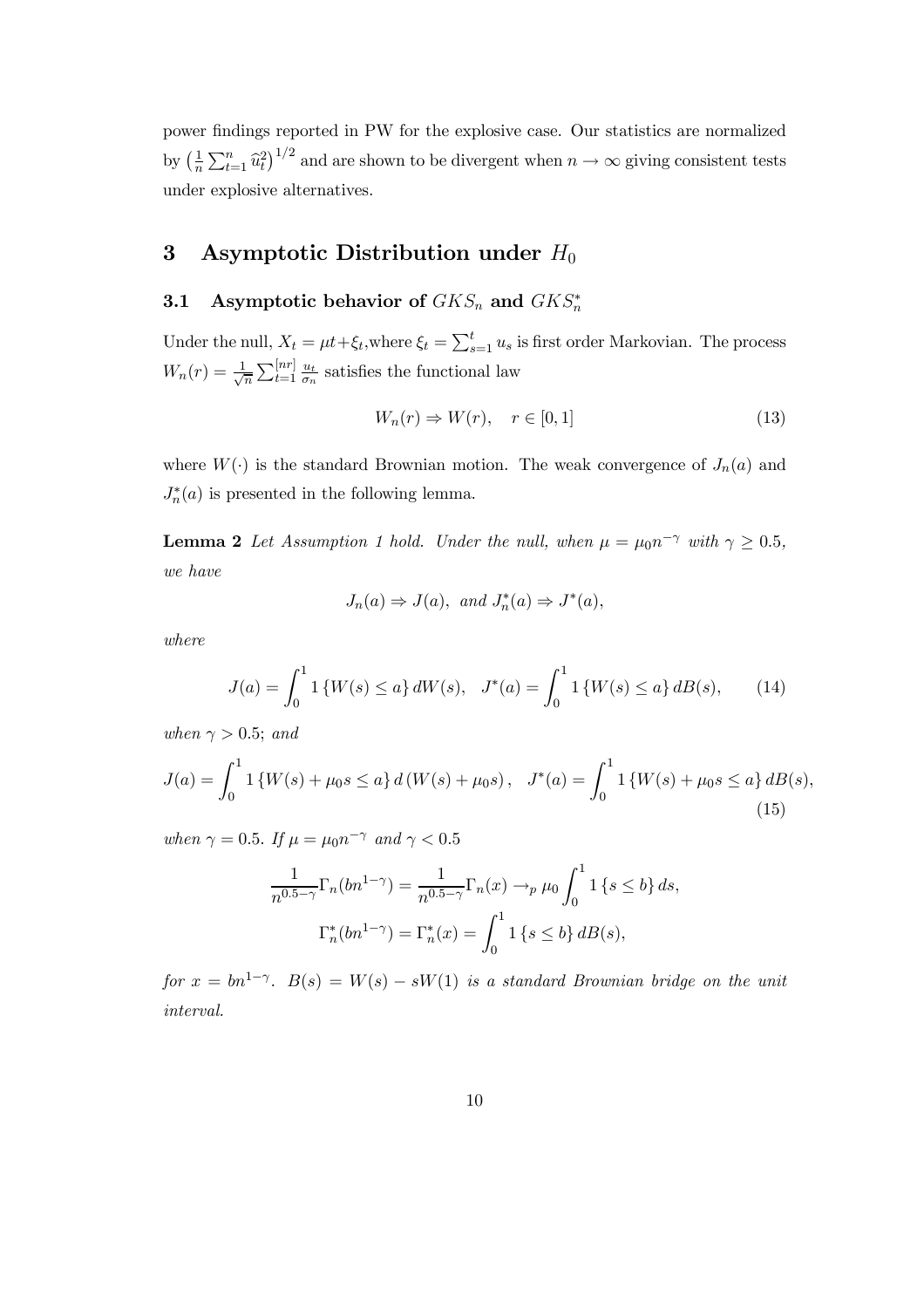Remark 3. As discussed previously, martingale tests are of little interest when the drift term dominates or has the same magnitude as the martingale component because neither the time series nor the limit process is a martingale in these cases. Hence, in the following we focus on the case  $\gamma > 0.5$  where the drift is small relative to the stochastic trend so the limit process is a martingale.

**Theorem 3** Let Assumption 1 hold. Under the null with  $\mu = \mu_0 n^{-\gamma}$  and  $\gamma > 0.5$ , *as*  $n \to \infty$ 

$$
GKS_n \Rightarrow \sup_{a \in \mathbb{R}} J(a), \quad GKS_n^* \Rightarrow \sup_{a \in \mathbb{R}} J^*(a)
$$

*where*  $J(a)$  *and*  $J^*(a)$  *are given in*  $(14)$ *.* 

**Remark 4.** When  $\mu = \mu_0 n^{-\gamma}$  with  $\gamma > 0.5$ , the intercept does not affect the asymptotics and the limit distributions are free of nuisance parameters. These features facilitate computation and no bootstrap resampling or smoothing parameter selection is needed for implementation. Asymptotic critical values of the test statistics when  $\mu = \mu_0 n^{-\gamma}$  with  $\gamma > 0.5$  are displayed in Table 1 in Section 5. The simulation results in Section 5 show that these tests have good size performance and are robust to GARCH or stochastic volatility structures of the errors when the drift  $\mu = 0$  or has the form  $\mu_0 n^{-\gamma}$  with  $\gamma > 0.5$ . When  $\gamma = 0.5$ ,  $GKS_n^*$  and  $GCVM_n^*$  using the critical values from Table 1 still work very well and these tests have good size performance.

**Remark 5.** The asymptotic distributions of  $GKS_n$  and  $GKS_n^*$  are easily obtained when  $\mu = \mu_0 n^{-\gamma}$  with  $\gamma \leq 0.5$ . but as discussed in Remark 3, these results are not of direct interest in the present paper. When  $\mu = \mu_0 n^{-\gamma}$  with  $\gamma = 0.5$ , as  $n \to \infty$  we have

$$
GKS_n \Rightarrow \sup_{a \in \mathbb{R}} J(a), \quad GKS_n^* \Rightarrow \sup_{a \in \mathbb{R}} J^*(a)
$$

where  $J(a)$  and  $J^*(a)$  are given in (15). When  $\mu = \mu_0 n^{-\gamma}$  with  $\gamma < 0.5$ , as  $n \to \infty$ we have

$$
\frac{1}{n^{0.5-\gamma}}\sup_{b\in\mathbb{R}}\left|\Gamma_n(bn^{1-\gamma})\right| = \sup_{x\in\mathbb{R}}\left|\Gamma_n(x)\right| \to_p \sup_{b\in\mathbb{R}}\mu_0 \int_0^1 1\left\{s\leq b\right\} ds = \max[\mu_0, 0],
$$

$$
\sup_{b\in\mathbb{R}}\left|\Gamma_n^*(bn^{1-\gamma})\right| = \sup_{x\in\mathbb{R}}\left|\Gamma_n^*(x)\right| \to_p \sup_{b\in\mathbb{R}}\int_0^1 1\left\{s\leq b\right\} dB(s).
$$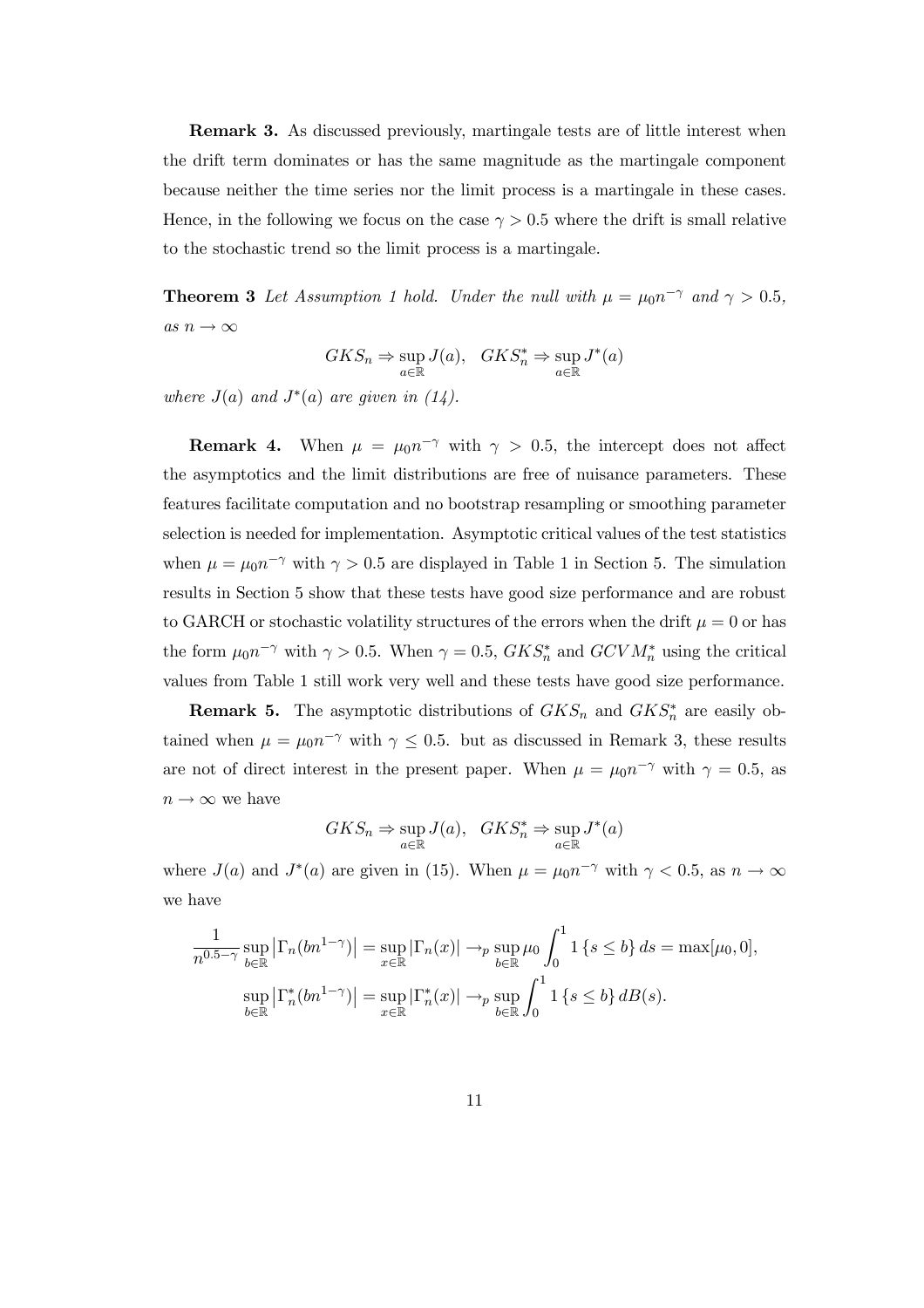**Remark 6.** PW set  $\mu = 0$  and thus  $X_t = \xi_t$ . As discussed in Remark 2, the PW tests are defined as

$$
S_n = \sup_{a \in \mathbb{R}} |M_n(a)| = \sup_{x \in \mathbb{R}} |Q_n(x)| \, , \text{ and } T_n = \frac{1}{n} \sum_{t=1}^n Q_n^2(X_{t-1}) = \int_0^1 M_n^2(W_n(r)) dr,
$$

where  $M_n(a) = Q_n(a\sqrt{n}) = Q_n(x)$  and

$$
Q_n(x) = \frac{1}{\sqrt{n}} \sum_{t=1}^n \frac{\Delta X_t}{\sigma_n} \mathbf{1}\left(\frac{X_{t-1}}{\sigma_n} \le x\right) = \frac{1}{\sqrt{n}} \sum_{t=1}^n \frac{\Delta \xi_t}{\sigma_n} \mathbf{1}\left(\frac{\xi_{t-1}}{\sigma_n} \le x\right).
$$

Theorem 3.4 in PW shows that

$$
S_n \Rightarrow S = \sup_{a \in \mathbb{R}} |M(a)| \tag{16}
$$

where

$$
M(a) = \int_0^1 1\{W(s) \le a\} dW(s)
$$
 (17)

The result in (16) follows readily by continuous mapping because  $M_n(a) \Rightarrow M(a)$ under  $H_0$ . PW also indicate that

$$
T_n \Rightarrow T = \int_0^1 M^2(W(r))dr.
$$
 (18)

Proving (18) rigorously causes some difficulty. First  $M(a)$  is defined in (17) as a stochastic integral, namely as an  $L_2$  limit involving Riemann sums of the form

$$
M_n(a) = \frac{1}{\sqrt{n}} \sum_{t=1}^n u_t \mathbf{1}\left(\frac{X_{t-1}}{\sigma_n \sqrt{n}} \le a\right) = \frac{1}{\sqrt{n}} \sum_{t=1}^n u_t \mathbf{1}\left(\frac{\xi_{t-1}}{\sigma_n \sqrt{n}} \le a\right),
$$

an argument that requires the 'integrand' to be  $\mathcal{F}_{t-1}$ -measurable. For a given fixed *a* the quantity  $\frac{1}{\sigma} \left( \frac{\xi_{t-1}}{\sigma} \right)$  $\frac{\xi_{t-1}}{\sigma_n\sqrt{n}} \leq a$  is  $\mathcal{F}_{t-1}$ -measurable. However, the limit process given in (18) involves (by virtue of plugging in the stochastic process argument  $a = W(r)$ )

$$
M(W(r)) = \int_0^1 1\{W(s) \le W(r)\} dW(s).
$$
 (19)

Here, the integrand  $1\{W(s) \leq W(r)\}\$ is  $\mathcal{F}_s$ -measurable only when  $0 \leq r \leq s$ . Hence,  $M(W(r))$  cannot be defined directly as a conventional stochastic integral. The definition of  $M(W(r))$  is not discussed in PW. Performing a "plug in" with  $M(a = W(r))$ may be interpreted as a functional composition  $M(W(r)) := (M \circ W)(r)$  in which the process  $M(a)$  for  $a \in \mathbb{R}$  is composed with the stochastic process  $W(r)$  which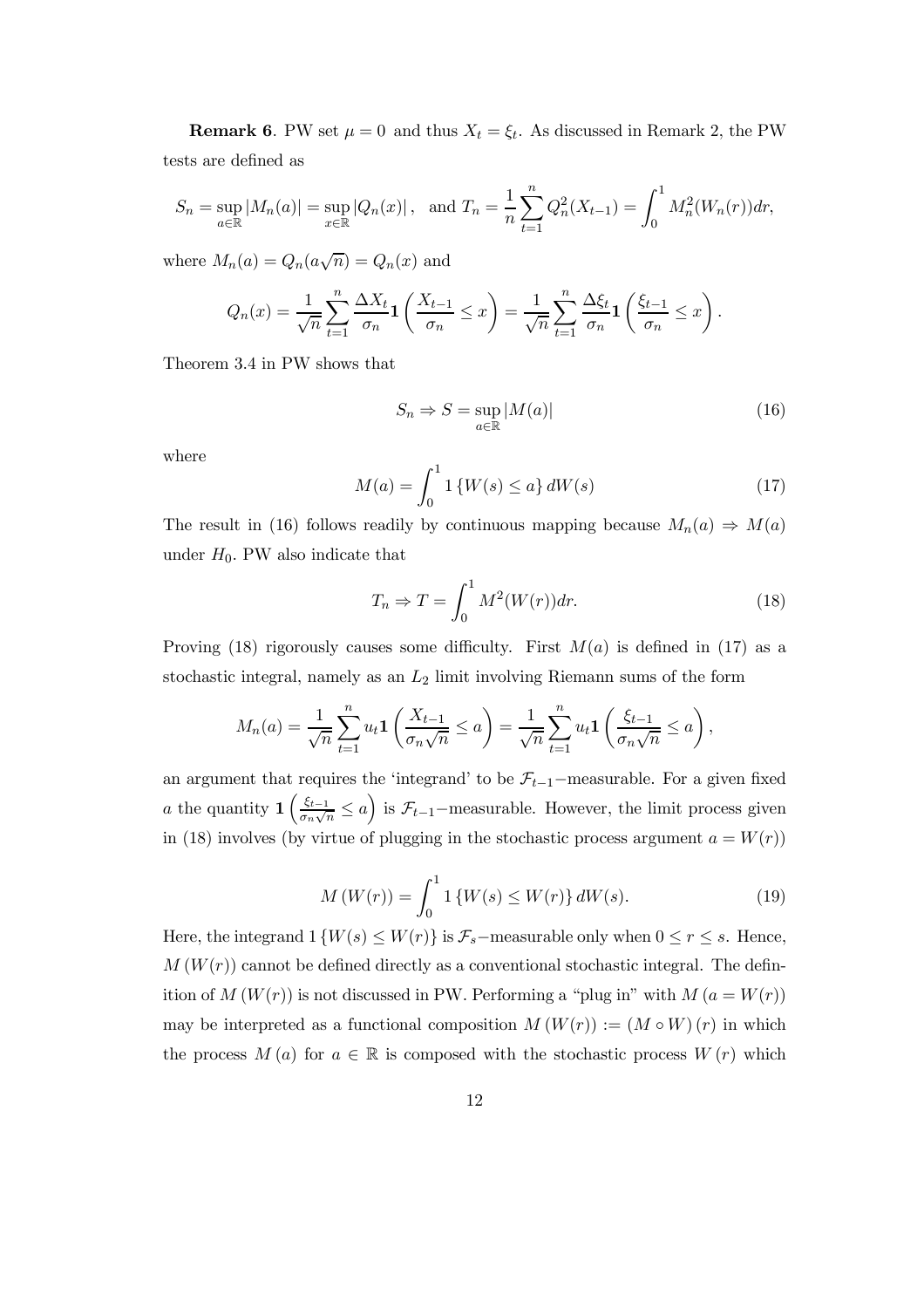takes values in  $\mathbb R$  for any given r. An alternate definition is given in the section below. A separate argument that takes account of the composite nature of  $M(W(r))$ is needed to show the weak convergence of

$$
T_n = \frac{1}{n} \sum_{t=1}^n Q_n^2(X_{t-1}) = \frac{1}{n} \sum_{t=1}^n Q_n^2(\xi_{t-1}) \Rightarrow \int_0^1 M^2(W(r)) dr,
$$

given in (18). A second difficulty in the PW argument is that the occupation time formula is used to derive the expression

$$
\int_0^1 M^2(W(r))dr = \int_{-\infty}^\infty M^2(s)L(1,s)ds.
$$
 (20)

However, as is apparent from the definition (17)

$$
M(a) = M_W(a) = \int_0^1 \mathbf{1}\left\{W(s) \le a\right\} dW(s),\tag{21}
$$

the functional M itself also depends on the same stochastic process  $\{W(s)\}_0^1$  $\frac{1}{0}$ , as is emphasized in the alternate notation  $M_W(a)$  given in (21). The simple occupation time formula (20) is not justified here because of this functional dependence in the argument  $M(a) = M_W(a)$ . These two technical difficulties will be resolved in the following section.

# 3.2 Asymptotic behavior of  $GCVM_n$  and  $GCVM_n^*$

In order to justify the technical arguments leading to (19) and (20), it is helpful to show that  $M_n(a) \Rightarrow M(a)$  uniformly over  $a \in \mathbb{R}$ . To achieve this result and study the asymptotic behavior of  $T_n$ ,  $GCVM_n$  and  $GCVM_n^*$ , we make the following assumptions.

Assumption 1b *(i)*  $E(u_t^2|F_{t-1}) = \sigma^2$  *a.s. for all*  $t = 1, ..., n$ , and

 $(iii)$  sup<sub>t≥1</sub>  $E(u_t^4|F_{t-1}) < K$  *a.s. for some constant*  $K < \infty$ .

Part (i) introduces a more restrictive condition on the innovations than Assumption 1(i) in order to make use of results on uniform convergence to stochastic integrals as discussed below. The condition might be relaxed to allow for conditional heteroskedasticity in the errors with more complicated arguments here and in the uniform convergence results we utilize but we do not undertake those extensions in the present paper. As demonstrated in the simulations reported below, our tests are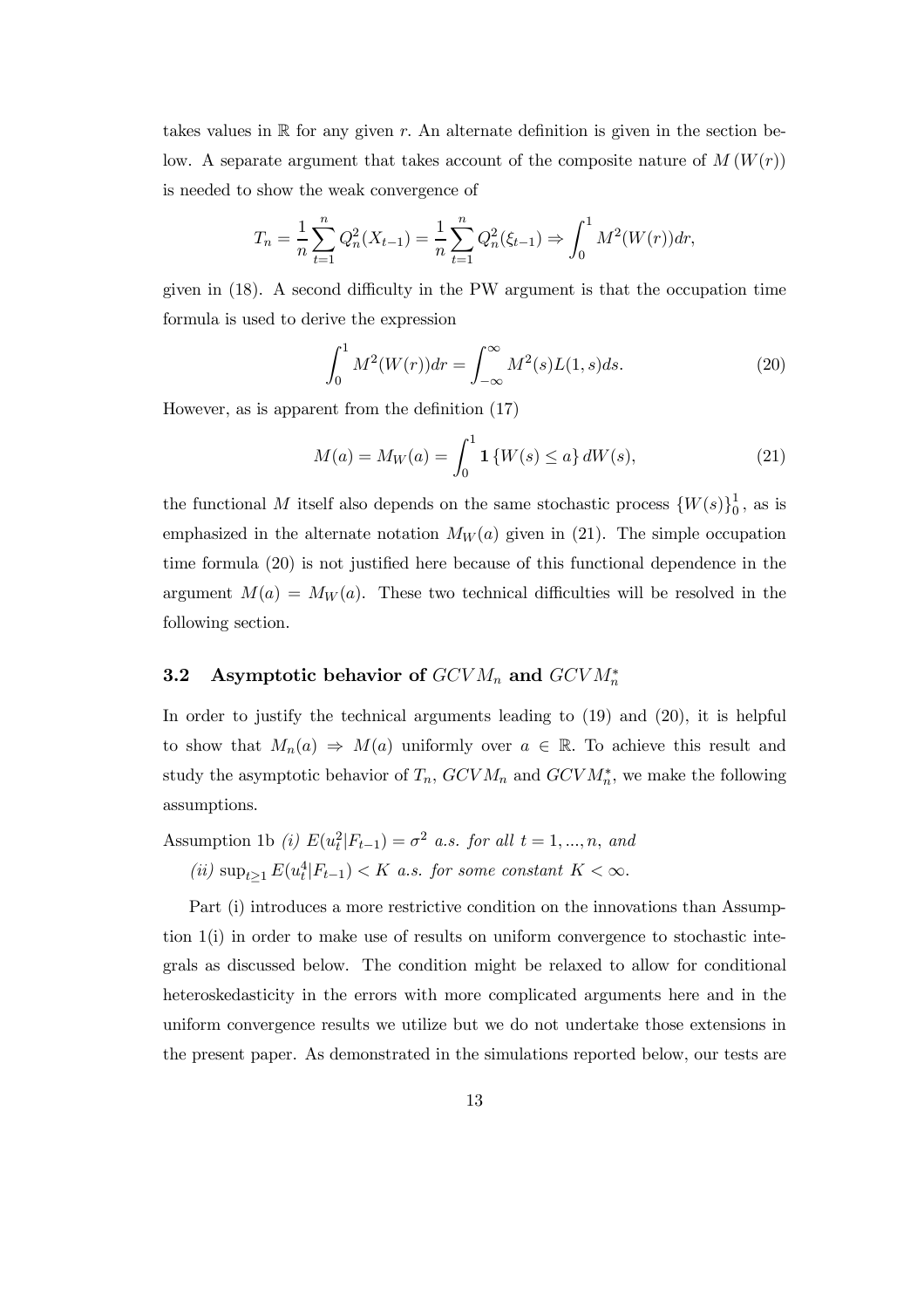found to have good finite sample properties that are robust to GARCH, EGARCH, and stochastic volatility formulations.

Assumption 2 *(a)* g(x, a) *is* H*-regular as defined in Park and Phillips (1999), with asymptotic order*  $\kappa(\lambda, a)$ *, limit homogeneous function*  $h(x, a)$ *, and residual*  $R(x, \lambda, a)$ *,* where  $\lambda \in \mathbb{R}^+$ *.* Then  $g(\lambda x, a) = \kappa(\lambda, a)h(x, a) + R(x, \lambda, a)$ , with  $\kappa^{-1}(\lambda, a)R(x, \lambda, a) =$ o(1) *for all* a *in a compact set* A as  $\lambda \rightarrow \infty$ *.* 

*(b)* There exists a function  $v: \mathbb{R} \to \mathbb{R}^+$  such that for all  $x \in \mathbb{R}$  and  $a, a' \in A$ ,

$$
\sup_{\lambda \ge 1} \left| \kappa^{-1}(\lambda, a) g(\lambda x, a) - \kappa^{-1}(\lambda, a') g(\lambda x, a') \right| \le v(x) \left| a - a' \right|
$$

*where function*  $v(x)$  *is symmetric and bounded,*  $v(|x|)$  *is increasing in* |x|, *with*  $\mathbb{E}v^2(|W(1)|+c) < \infty$  for some  $c > 0$ , and there exists an  $a \in A$ , such that

$$
\lim\sup_{n\to\infty}\frac{1}{n}\sum_{t=1}^n\mathbb{E} h^2\left(\frac{\xi_{t-1}}{\sqrt{n}},a\right)<\infty
$$

A useful result concerning uniform weak convergence to stochastic integrals involving nonlinear homogeneous functions  $g(\xi_{t-1}, a)$  that includes functions like  $1\left(\frac{\xi_{t-1}}{\sqrt{n}} \le a\right)$ of integrated processes is stated in Lemma 4 below. The result is based on Lemma 5.2 of Shi and Phillips (2012) and holds under weak conditions that apply here.

**Lemma 4** Let Assumptions 1b and 2 hold. Then, uniformly in  $a \in A$ , and in a *suitably expanded probability space*

$$
n^{-1/2} \kappa^{-1}(n^{1/2}, a) \sum_{t=1}^{n} g(\xi_{t-1}, a) u_t \to_p \sigma \int h(W, a) dW
$$

*under the null hypothesis.*

Remark 7. From Lemma 4, it is straightforward to show that

$$
\frac{1}{\sqrt{n}} \sum_{t=1}^{n} u_t \mathbf{1} \left( \frac{\xi_{t-1}}{\sigma_n \sqrt{n}} \le a \right) \to_p \int 1(W(s) \le a) dW,
$$

uniformly in  $a \in A$  under the null hypothesis. Thus for all compact sets A we have

$$
M_n(a) \to_p M(a) \tag{22}
$$

uniformly in  $a \in A$ , and correspondingly on a suitable probability space we have

$$
M_n(a) \to_{a.s.} M(a) \tag{23}
$$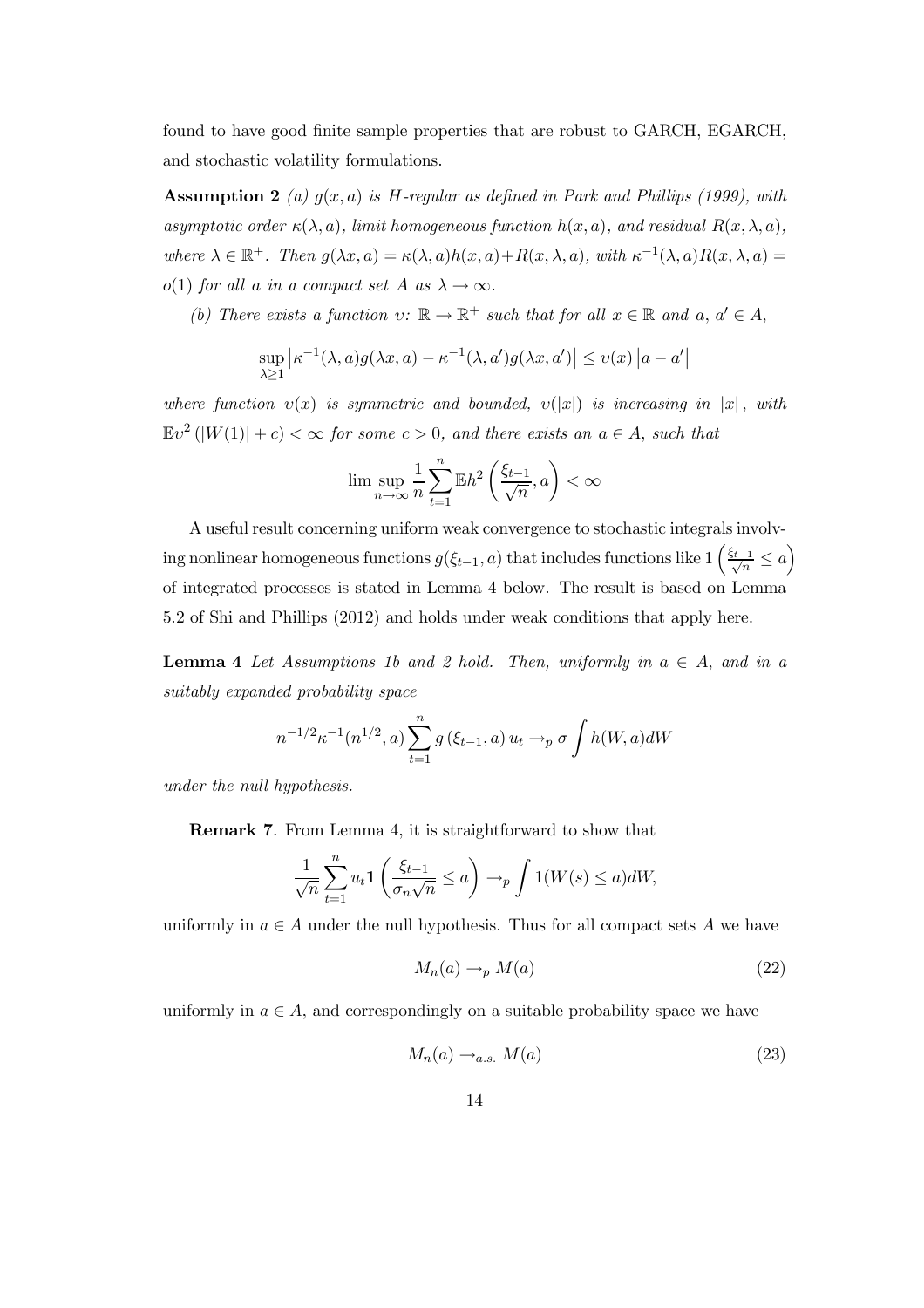uniformly in  $a \in A$ . We would now like to show that uniformly for  $a \in \mathbb{R}$ ,  $M_n(a) \Rightarrow$  $M(a).$ 

Recall that

$$
W_n(r) = \frac{1}{\sqrt{n}} \sum_{t=1}^{\lfloor nr \rfloor} \frac{u_t}{\sigma_n} \Rightarrow W(r),\tag{24}
$$

and

$$
M_n(a) \Rightarrow M(a),\tag{25}
$$

for any  $a \in \mathbb{R}$ . Let

$$
S_{nt} = \sup_{r \le t} W_n(r), \text{ and } S_t = \sup_{r \le t} W(r).
$$

Note from (24) that

$$
S_{nt} \Rightarrow S_t. \tag{26}
$$

Take a probability space where (24), (25), and (26) apply almost surely and then on the expanded probability space

$$
W_n(r) \to_{a.s.} W(r), \text{ and } S_{nt} \to_{a.s.} S_t,
$$
\n(27)

from which it follows that

$$
P(S_{nt} \ge b) \to P(S_t \ge b)
$$

for some large  $b > 0$ . Note that (e.g., Proposition 3.7 in Revuz and Yor (1999))

$$
P(S_t \ge b) = 2P(W_t \ge b) = P(|W_t|) \ge b),
$$

where  $W_t = BM(1)$ . Using the boundary crossing probability

$$
P(W(t) \ge b \text{ for some } t \in [0, 1]) = O(e^{-2b^2}),
$$

as  $b \to \infty$  (see e.g., Siegmund (1986), Wang and Potzelberger(1997)), we therefore have

$$
P(S_{nt} \ge b) \to P(S_t \ge b) = O\left(e^{-\alpha b^2}\right)
$$
\n(28)

for some  $\alpha > 0$  and  $b \to \infty$ .

The boundary crossing probability in (28) faciliates the development of the following uniform results.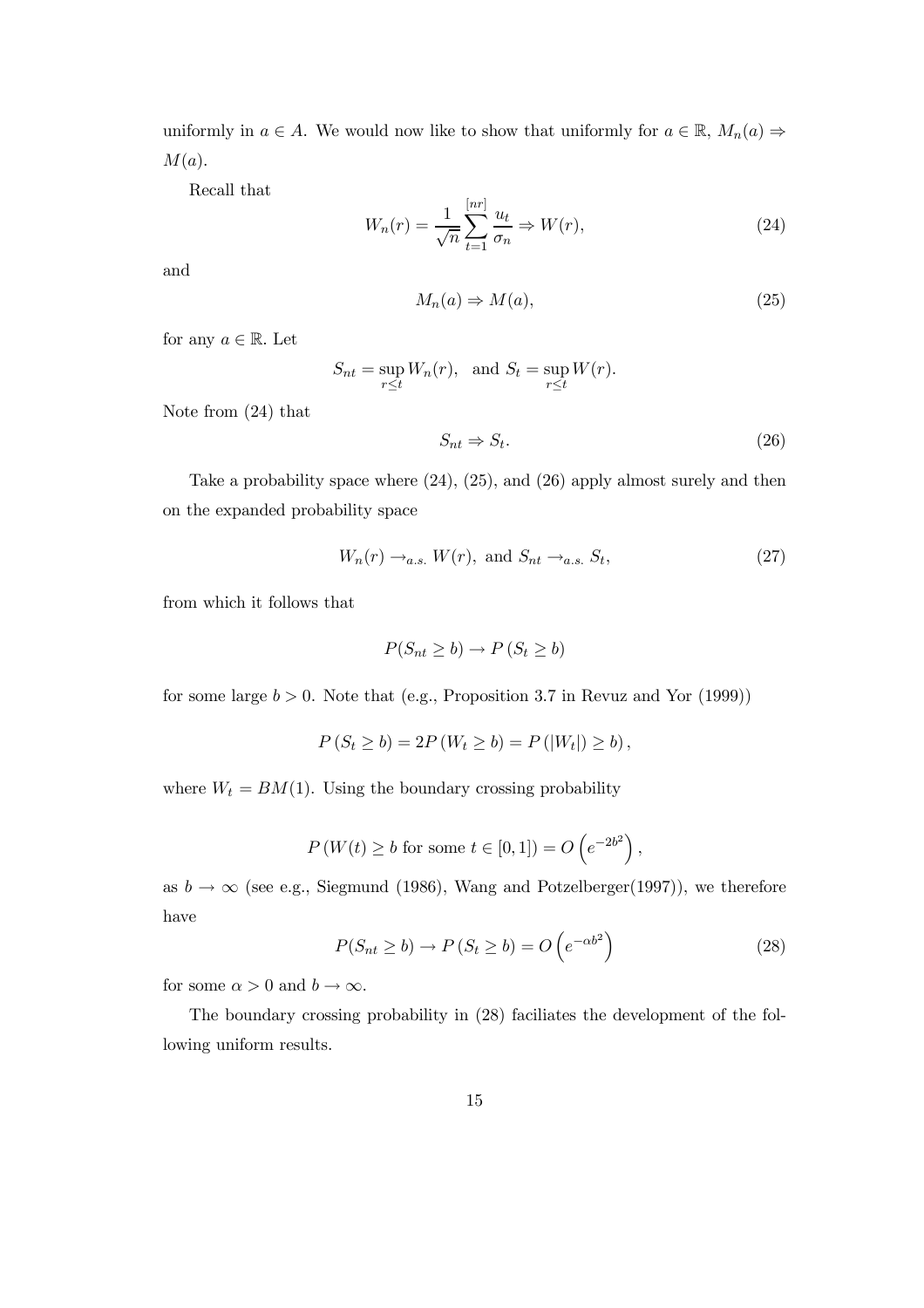**Theorem 5** Let Assumptions 1b and 2 hold. Let  $\mu = 0$ . Then, uniformly in  $a \in \mathbb{R}$ ,

$$
M_n(a) \Rightarrow M(a),\tag{29}
$$

*where*

$$
M_n(a) = Q_n(a\sqrt{n}) = Q_n(x)
$$

*and*  $Q_n(x) = \frac{1}{\sqrt{2}}$  $\frac{1}{n}\sum_{t=1}^n \frac{\Delta X_t}{\sigma_n}$  $\frac{\Delta X_t}{\sigma_n} \mathbf{1} \left( \frac{X_{t-1}}{\sigma_n} \right)$  $\frac{\zeta_{t-1}}{\sigma_n} \leq x$  =  $\frac{1}{\sqrt{3}}$  $\sum_{t=1}^n$  $\Delta \xi_t$  $\frac{\Delta \xi_t}{\sigma_n} \mathbf{1} \left( \frac{\xi_{t-1}}{\sigma_n} \right)$  $\left(\frac{x_{t-1}}{\sigma_n} \leq x\right)$  as defined in *PW.*

It follows that when  $\mu = \mu_0 n^{-\gamma}$  with  $\gamma \ge 0.5$ 

$$
J_n(a) \Rightarrow J(a)
$$
, and  $J_n^*(a) \Rightarrow J^*(a)$ ,

uniformly in  $a \in \mathbb{R}$ . Thus

$$
J_n(X_n(r)) \Rightarrow J(W(r)), \text{ and } J_n^*(X_n(r)) \Rightarrow J^*(W(r))
$$
\n(30)

as required.

#### **3.2.1** Definition of  $M(W(r))$

As discussed in Remark 6, definition of  $\int_0^1 M^2(W(r))dr$  requires definition of the stochastic integral

$$
M(W(r)) = \int_0^1 1\left\{W(s) \le W(r)\right\} dW(s)
$$
 (31)

that appears in the integrand. For this purpose it is convenient to use Tanaka's formula for local time (e.g. Revuz and Yor, 1999) that for all  $a \in \mathbb{R}$ 

$$
\int_0^t 1 \left\{ W(s) \le a \right\} dW(s) = \frac{1}{2} L_W(t, a) - \left\{ (W(t) - a)^- - (W(0) - a)^- \right\}
$$

$$
= \frac{1}{2} L_W(t, a) - \left\{ (W(t) - a)^- - (-a)^- \right\}.
$$

It follows that we can write

$$
M(a) = \int_0^1 1 \left\{ W(s) \le a \right\} dW(s) = \frac{1}{2} L_W(1, a) - \left\{ (W(1) - a)^- - (-a)^- \right\}.
$$

This formulation enables us to define (31) directly as follows

$$
M(W(r)) := \frac{1}{2}L_W(1, W(r)) - \{(W(1) - W(r))^{-} - (-W(r))^{-}\}.
$$
 (32)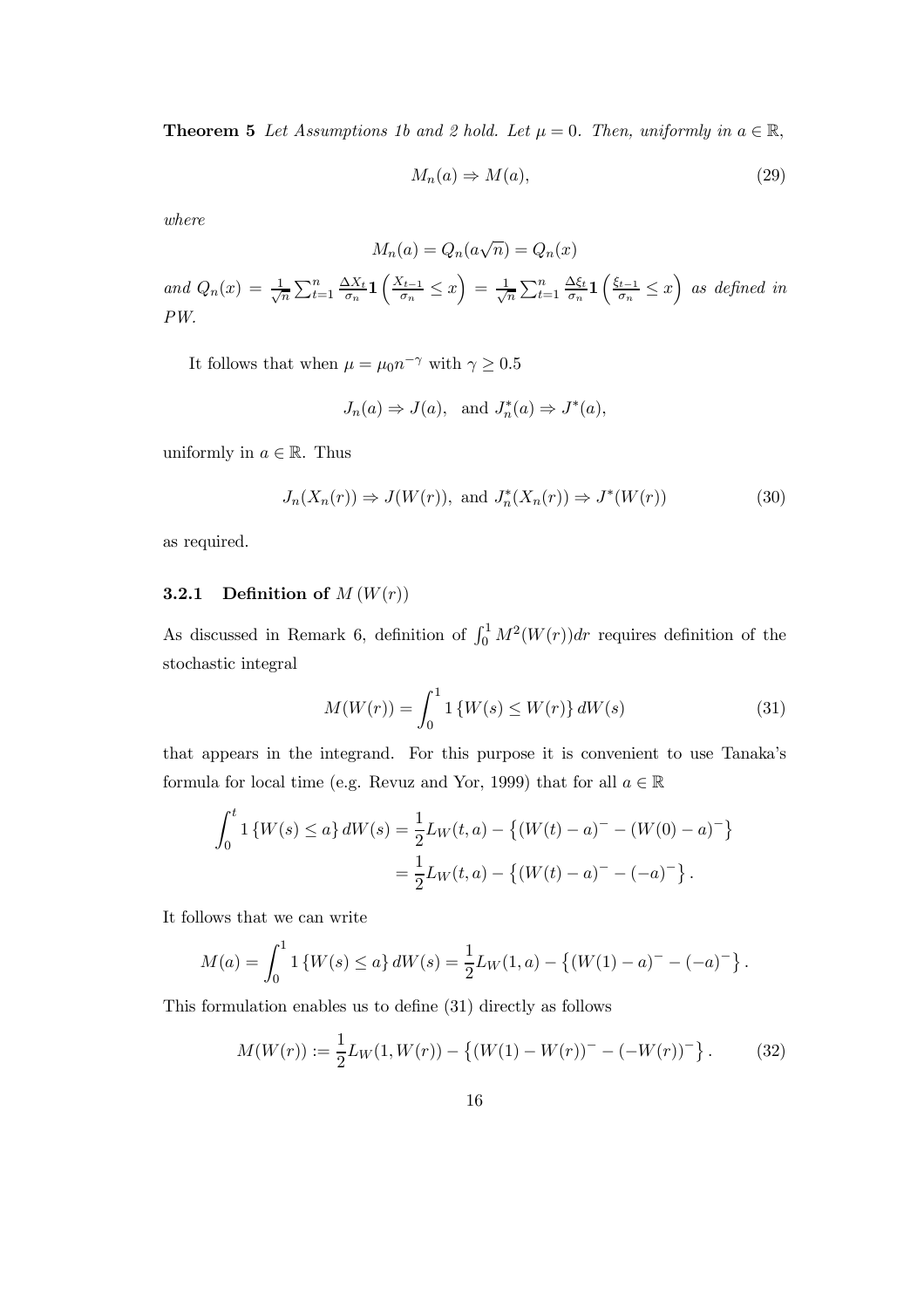In this expression,  $L_W(1, W(r))$  is the local time that the process  $\{W(s) : s \in [0, 1]\}$ spends at  $W(r)$ , i.e. the local time that W over [0, 1] has spent at the current position  $W(r)$ . This concept appears in the probability literature in Aldous (1986) and is used in Phillips (2009). It is also related to the concept of self intersection local time used in Wang and Phillips (2012). With this approach all the quantities  $\int_0^1 M^2(W(r))dr$ ,  $\int_0^1 J^2(W(r))dr$ , and  $\int_0^1 J^{*2}(W(r))dr$  are well defined.

Using Theorem 5, we can establish the limit theory for  $GCVM_n$  and  $GCVM_n^*$ .

**Theorem 6** Let Assumptions 1b and 2 hold. Under the null, when  $\mu = \mu_0 n^{-\gamma}$  with  $\gamma > 0.5$ , we have

$$
GCVM_n \Rightarrow \int_0^1 J^2(W(r))dr, \quad GCVM_n^* \Rightarrow \int_0^1 J^{*2}(W(r))dr,
$$

 $as n \rightarrow \infty$ , *where the quantities* 

$$
J(W(r)) = \int_0^1 1\{W(s) \le W(r)\} dW(s),
$$

*and*

$$
J^*(W(r)) = \int_0^1 1\{W(s) \le W(r)\} \, dB(s),
$$

*are defined as in (32).*

## 4 Power Asymptotics

This section shows consistency of the new tests against non-martingale alternatives. The approach here follows PW. We first consider stationary-side alternatives to the null and replace the time series  $X_t$  by triangular arrays  $X_{nt}$  for  $1 \le t \le n, n \ge 1$ , making the following two assumptions.

Assumption 3 *The array*  $X_{nt}$  *is strong mixing satisfying*  $\sup_{1 \le t \le n, n \ge 1} E |\Delta X_{nt}|^q$  $∞$  *for some*  $q ≥ 2$ .

Assumption 4 *For any Borel set*  $A \subset R$ ,  $\frac{1}{n}$  $\frac{1}{n} \sum_{t=1}^{n} P_{nt}(A) \rightarrow P(A)$  *as*  $n \rightarrow \infty$  *where* P is a probability measure on R and  $P_{nt}$  is the distribution of  $X_{nt}$  for  $1 \le t \le n$ ,  $n \geq 1$ . Also,  $\frac{1}{n} \sum_{t=1}^{n} E\left(\Delta X_{nt} | X_{n,t-1} = x\right) \rightarrow H(x)$  for all  $x \in R$  as  $n \rightarrow \infty$ , where H is a measurable function on R.  $\int I(H(x) \neq 0) dP(x) > 0$ .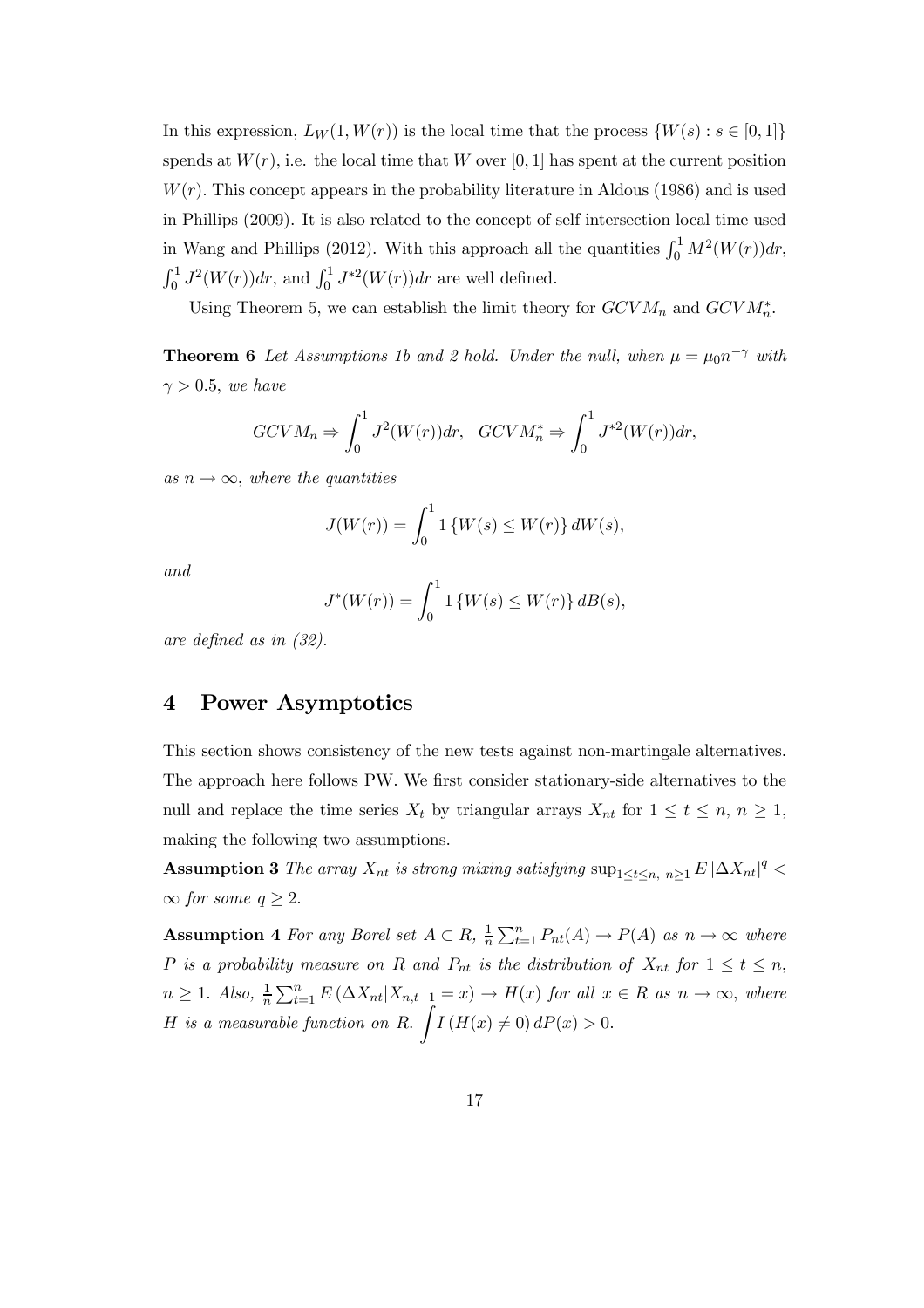Assumptions 3 and 4 are similar to Assumptions 4.2 and 4.1 in PW where their relevance and applicability are discussed. PW show that the following uniform weak law of large numbers holds under Assumption 3

$$
\sup_{x\in\mathbb{R}}\left|\frac{1}{n}\sum_{t=1}^n\left[\Delta X_{nt}\mathbf{1}\left(X_{n,t-1}\leq x\right)-\mathbb{E}\Delta X_{nt}\mathbf{1}\left(X_{n,t-1}\leq x\right)\right]\right|\to_p 0.
$$

The following lemma establishes the consistency of the tests under these conditions.

Lemma 7 *Suppose Assumptions 3 and 4 hold. We have*

$$
GKS_n, GCVM_n, GKS_n^*, GCVM_n^* \to \infty
$$

*as*  $n \to \infty$ .

The proof of Lemma 7 follows the proof of Theorem 4.4 in PW and is therefore omitted. Both our tests and the PW tests are consistent for the alternatives we consider here in Assumptions 3 and 4. As shown in the simulations reported in PW, the tests allow for quite flexible forms of nonstationarity. These simulations (Table 11 in PW) show that test power of  $T_n$  against a simple explosive alternative (with AR coefficient  $\theta$  and  $H_1$ :  $\theta > 1$ ) declines as  $n \to \infty$  when  $\theta = 1.05$  but increases when  $\theta = 1.01$ . By contrast, tests based on  $GKS$ ,  $GCVM_n$ ,  $GKS_n^*$ , and  $GCVM_n^*$  are consistent against an explosive AR (1) model with  $\theta > 1$  as shown in the following result, which remains true under more general weakly dependent errors  $u_t$  as can be shown using the results in Phillips and Magdalinos (2008, 2009). To simplify the exposition here, we maintain Assumption 1.

**Theorem 8** *Under*  $H_1: \theta > 1$ *, we have as*  $n \to \infty$ 

$$
GKS_n, GCVM_n, GKS_n^*, GCVM_n^* \to \infty.
$$

Remark 9. The proof is given in the Appendix. Under explosive alternatives we find that  $\sum_{t=1}^{n} \Delta X_t \mathbf{1}(X_{t-1} \leq x) = O_p(\theta^n), \frac{1}{n}$  $\frac{1}{n}\sum_{t=1}^{n} \hat{u}_t^2 = O_p(1)$ , and thus

$$
\Gamma_n(x) = \frac{\sum_{t=1}^n \Delta X_t \mathbf{1}(X_{t-1} \le x)}{\left(\sum_{t=1}^n \widehat{u}_t^2\right)^{1/2}} = O\left(\frac{\theta^n}{\sqrt{n}}\right),
$$

$$
\Gamma_n^*(x) = \frac{\sum_{t=1}^n (\Delta X_t - \overline{\Delta X}) \mathbf{1}(X_{t-1} \le x)}{\left(\sum_{t=1}^n \widehat{u}_t^2\right)^{1/2}} = O\left(\frac{\theta^n}{\sqrt{n}}\right),
$$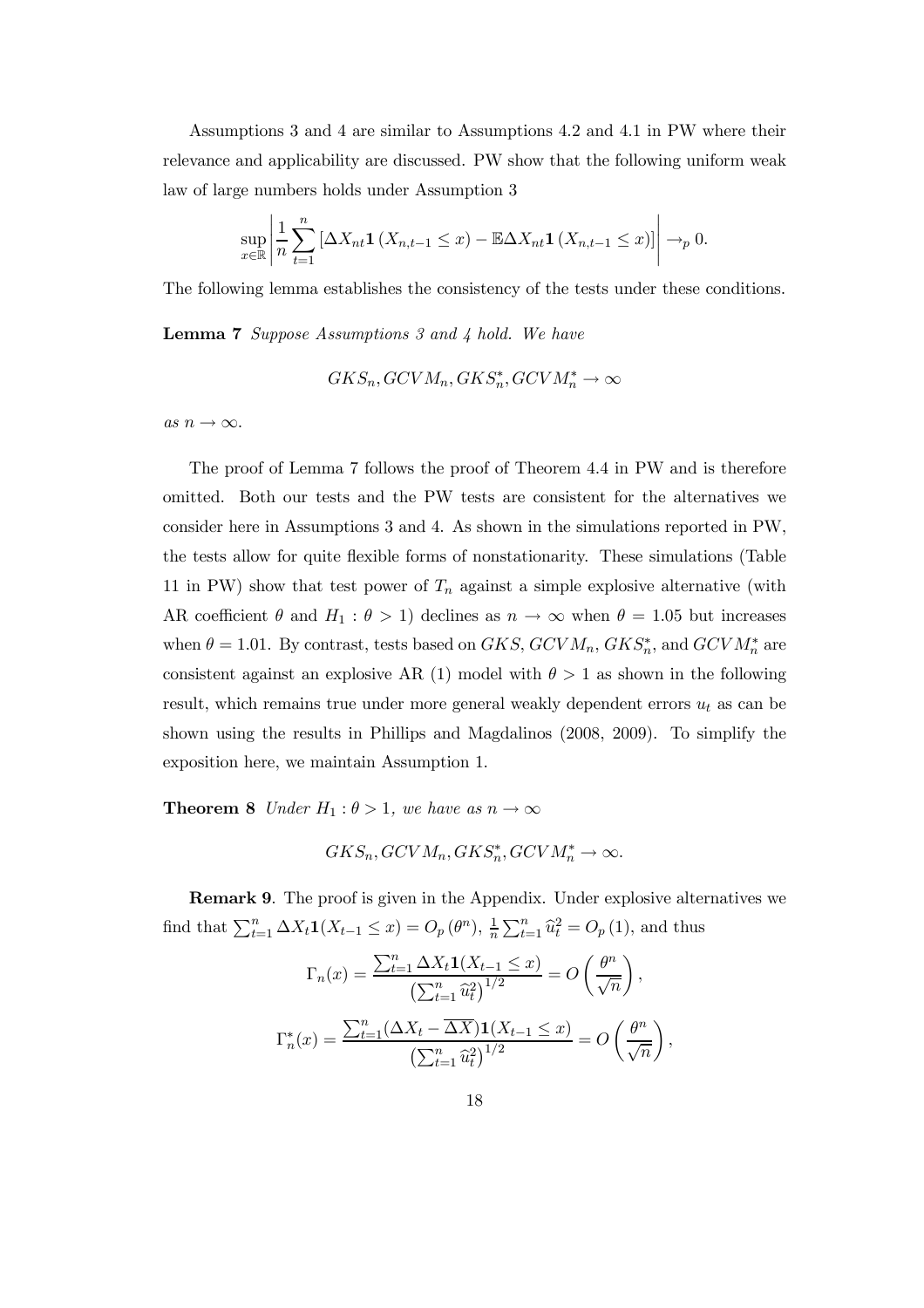so that tests based on  $\Gamma_n(x)$  and  $\Gamma_n^*(x)$  are consistent, explaining the results in the theorem. However, under explosive alternatives with  $\theta > 1$ ,  $\Delta X_t \neq u_t$ , so  $\sigma_n^2 =$ 1  $\frac{1}{n}\sum_{t=1}^{n} (\Delta X_t)^2$  as defined in PW does not equal  $\frac{1}{n}\sum_{t=1}^{n} u_t^2$ . Following similar arguments to those in the proof, it is easy to show that  $\sigma_n^2 = \frac{1}{n}$  $\frac{1}{n}\sum_{t=1}^{n} (\Delta X_t)^2 = O_p\left(\frac{\theta^{2n}}{n}\right)$ n  $\big),$ and thus  $Q_n(x) = \frac{1}{\sqrt{2}}$  $\frac{1}{n} \sum_{t=1}^n \frac{\Delta X_t}{\sigma_n}$  $\frac{\Delta X_t}{\sigma_n} \mathbf{1} \left( \frac{X_{t-1}}{\sigma_n} \right)$  $\left(\frac{\zeta_{t-1}}{\sigma_n} \leq x\right) = O_p(1)$ . Thus, the PW tests based on  $Q_n(x)$  are not consistent against explosive AR (1) processes.

PW also look at the non-martingale unit root process generated by  $\Delta X_t = u_t$ where  $u_t$  is serially correlated. Chang and Park (2011) show that

$$
\frac{1}{\sqrt{n}} \sum_{t=1}^{n} u_t \mathbf{1}(X_t \le 0) \to_d \int_0^1 \mathbf{1}(W(r) \le 0) dW(r) + L(1,0) \tag{33}
$$

where  $u_t$  is *iid* with zero mean and unit variance and  $\Delta X_t = u_t$ . When  $u_t$  is correlated with  $X_{t-1}$ ,  $u_t$  is serially correlated. In that event, our tests and the PW tests have asymptotics related to (33). As pointed out in PW, the presence of serial correlation in  $u_t$  will therefore tend to shift the limit distributions of the tests by an additional term involving  $L(1,0)$  as it appears in (33), but the tests are generally not consistent in this case. Simulation results not reported here show that, like the PW tests, our tests do have nontrivial power against such non-martingales when there is some dependence in the innovation sequence.

## 5 Simulation Evidence

This section reports results of simulations conducted to evaluate the finite sample performance of the tests given here. The limit distributions of the test statistics GKS,  $GCVM_n$ ,  $GKS_n^*$ , and  $GCVM_n^*$  are free of nuisance parameters when  $\mu = \mu_0 n^{-\gamma}$  with  $\gamma > 0.5$  and these distributions are readily obtained by simulation. Table 1 gives the asymptotic critical values of the test statistics  $GKS$ ,  $GCVM_n$ ,  $GKS_n^*$ , and  $GCVM_n^*$ when  $\mu = \mu_0 n^{-\gamma}$  with  $\gamma > 0.5$ . These critical values were generated for  $n = 1,000$ observations using 50,000 replications and a Gaussian *iid*  $N(0, 1)$  null.

As noted in Section 3 when  $\gamma < 0.5$ , the limit distributions of the test statistics are also free of nuisance parameters, but the drift dominates the martingale process in this case and the case is not of direct interest. When  $\gamma = 0.5$ , the limit distributions depend on nuisance parameters and bootstrap versions of tests are needed. But the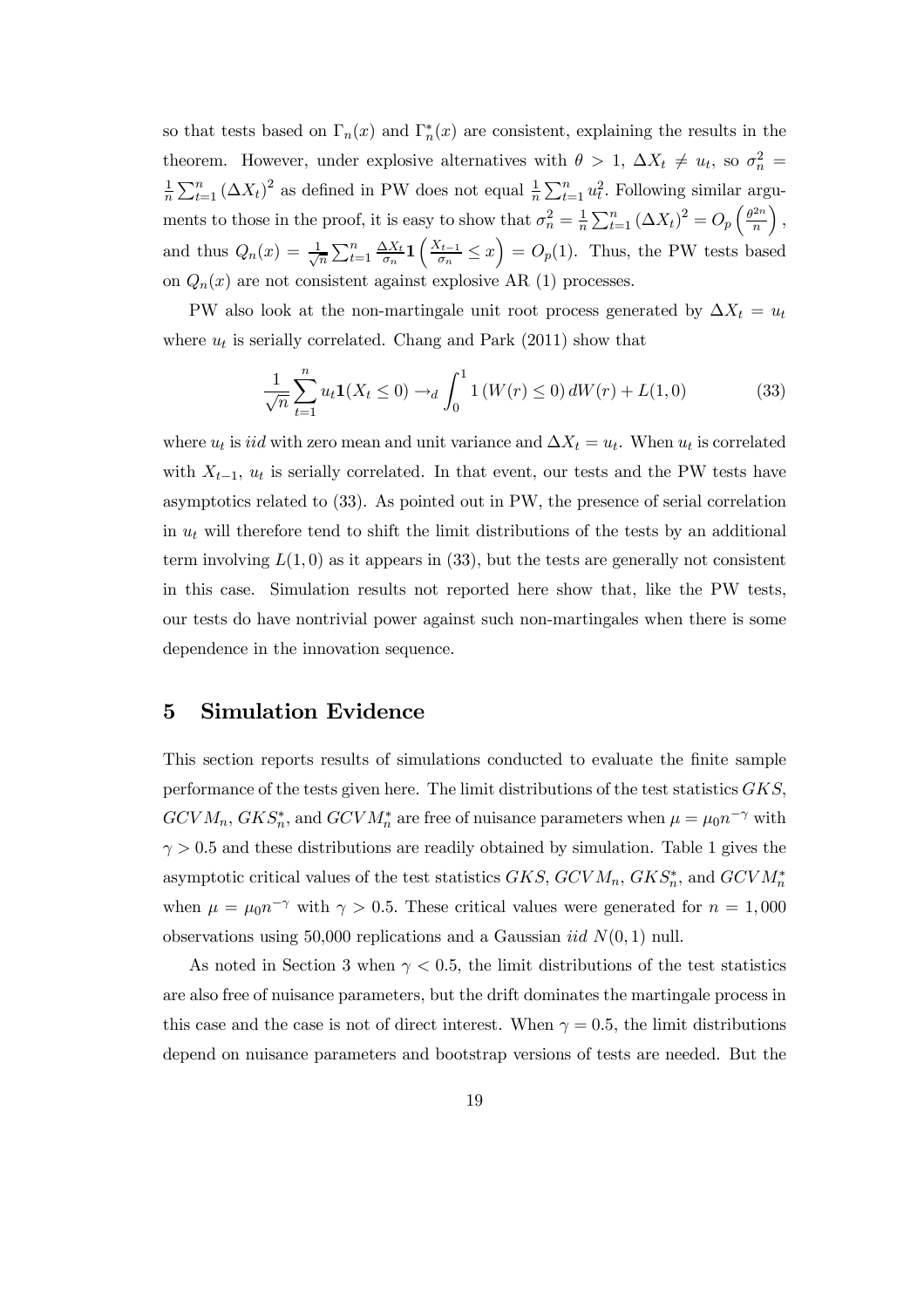|                                                                                                                                                                              |  |  |      | Table 1. The Hipponic Critical Values of Test Diamonds |
|------------------------------------------------------------------------------------------------------------------------------------------------------------------------------|--|--|------|--------------------------------------------------------|
| sig. level $\begin{array}{cccc} 0.99 & 0.95 & 0.90 & 0.10 \end{array}$                                                                                                       |  |  | 0.05 | 0.01                                                   |
|                                                                                                                                                                              |  |  |      | 2.8885                                                 |
| $\begin{array}{ l c c c c c } \hline GKS_n & 0.5930 & 0.7465 & 0.8462 & 2.0877 & 2.3519 \\ \hline GCVM_n & 0.0551 & 0.0999 & 0.1422 & 1.6118 & 2.1250 \\ \hline \end{array}$ |  |  |      | - 3.3667                                               |
|                                                                                                                                                                              |  |  |      | $GKS_n^*$   0.5164 0.6481 0.7341 1.5326 1.6716 1.9300  |

 $\frac{1}{n}$  | 0.0426 0.0752 0.1066 0.7619 0.9214 1.2871

Table 1: Asymptotic Critical Values of Test Statistics

Note: asymptotic critical values of the test statistics are computed from simulations with 50,000 replications, *iid*  $N(0, 1)$  errors and  $n = 1,000$ 

tests are not martingale tests in that case. The simulation experiments described below consider cases where  $\mu = 0$  and  $\mu \neq 0$  under the null. For  $\mu \neq 0$ , we set  $\gamma = 1$ . We also used  $\gamma = 0.5$  to assess the sensitivity of the tests in that case.

#### 5.1 Experimental design

 $GCVM_r^*$ 

We use the following data generating processes (DGPs) under the martingale null.

- 1. Random walk process (NULL1):  $X_t = \mu + X_{t-1} + u_t$ ,  $\mu = 0$ , with
	- (a) independent and identically distributed N(0,1) errors (IID):  $u_t \sim i i dN(0, 1)$ .
	- (b) GARCH errors as used in PW (GARCH):  $u_t = \sigma_t \varepsilon_t$ ,  $\sigma_t^2 = 1 + \theta_1 u_{t-1}^2 + \sigma_t^2 u_t^2$  $\theta_2 \sigma_{t-1}^2$ ,  $\varepsilon_t \sim \text{iidN}(0, 1)$ , and  $(\theta_1, \theta_2) = (0.3, 0), (0.9, 0), (0.2, 0.3), (0.3, 0.4)$ , and (0.7, 0.2).
	- (c) stochastic volatility model (SV1) considered in Escanciano and Velasco (2006):  $u_t = \exp(\sigma_t) \varepsilon_t$ ,  $\sigma_t = 0.936 \sigma_{t-1} + 0.32 v_t$ ,  $\varepsilon_t \sim \text{iidN}(0, 1)$ ,  $v_t \sim$  $iidN(0, 1)$ , and  $\varepsilon_t$  are independent of  $v_t$ .
	- (d) stochastic volatility model (SV2) considered in Charles, Darne, and Kim (2011):  $u_t = \exp(0.5\sigma_t)\varepsilon_t$ ,  $\sigma_t = 0.95\sigma_{t-1} + v_t$ ,  $\varepsilon_t \sim \textit{iidN}(0, 1)$ ,  $v_t \sim$  $iidN(0, 1), \varepsilon_t$  independent of  $v_t$ .
- 2. Random walk process (NULL2):  $X_t = \mu + X_{t-1} + u_t$ ,  $\mu = \mu_0 n^{-\gamma}$ ,  $\mu_0 = 1$ ,  $\gamma = 1$ . The errors  $u_t$  follow (a) IID, (b) GARCH, (c) SV1, and (d) SV2 (all as above).
- 3. Random walk process (NULL3):  $X_t = \mu + X_{t-1} + u_t$ ,  $\mu = \mu_0 n^{-\gamma}$ ,  $\mu_0 = 1$ ,  $\gamma = 0.5$ . The errors  $u_t$  follow (a) IID, (b) GARCH, (c) SV1, and (d) SV2 (all as above).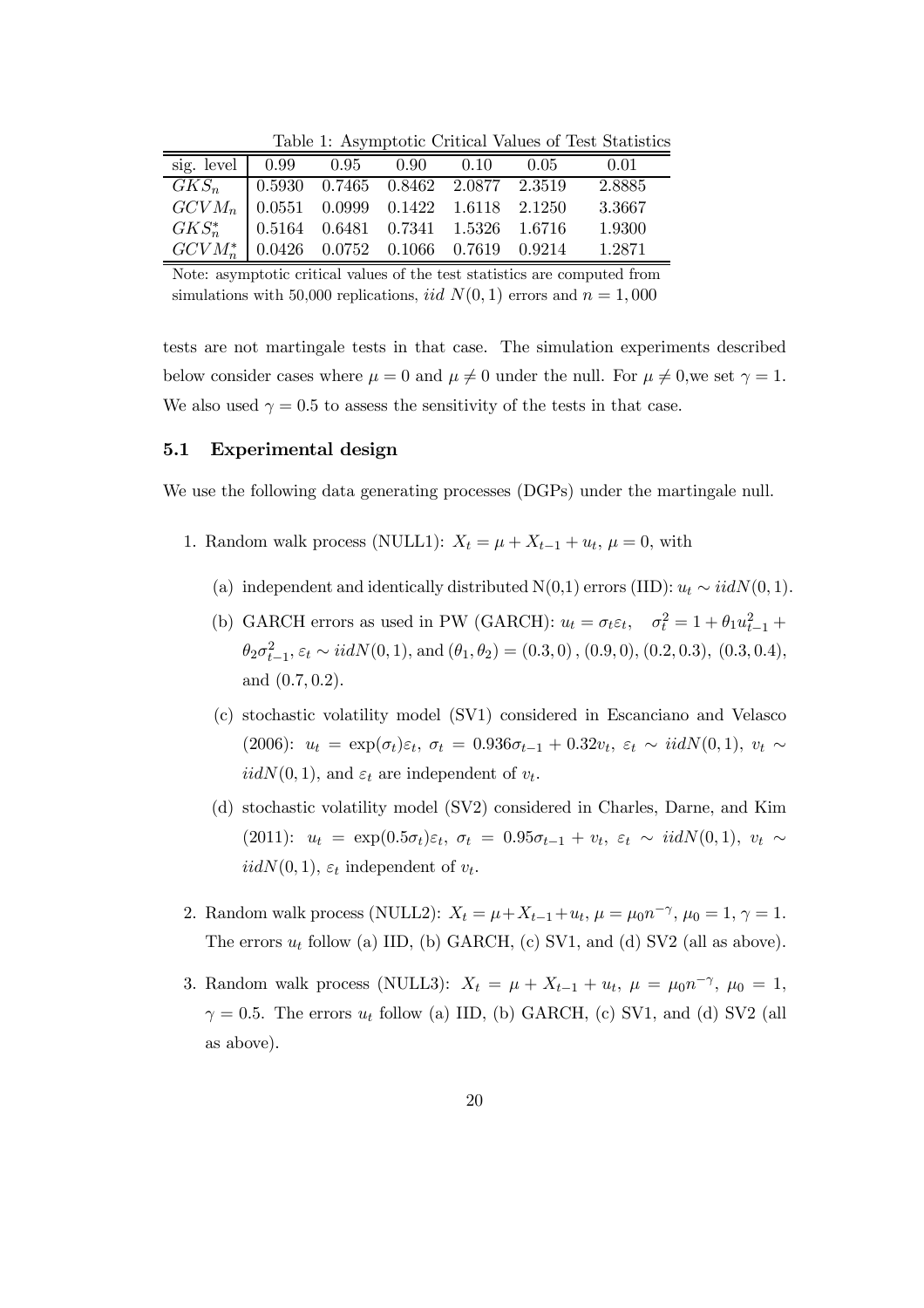Seven different models taken from PW are chosen to generate simulated data under the alternative.

- 4. Explosive AR(1) model (EXP1):  $X_t = \theta X_{t-1} + u_t, \theta = 1.01$ . The errors  $u_t$ follow (a) IID, (b) GARCH, (c) SV1, and (d) SV2 (all as above).
- 5. Explosive AR(1) model (EXP2):  $X_t = \theta X_{t-1} + u_t, \ \theta = 1.05$ . The errors  $u_t$ follow (a) IID, (b) GARCH, (c) SV1, and (d) SV2 (all as above).
- 6. Autoregressive moving average model of order (1,1) (ARMA):  $X_t = \theta_1 X_{t-1} +$  $\theta_2 \varepsilon_{t-1} + \varepsilon_t$ , with parameter values  $(\theta_1, \theta_2) = (0.3, 0), (0.5, 0), (0.95, 0), (0.3, 0.2),$  $(0.5, 0.2)$ , and  $(0.7, 0.2)$ .
- 7. Exponential autoregressive model (EXAR):  $X_t = \theta_1 X_{t-1} + \theta_2 X_{t-1}$  exp  $(-0.1 | X_{t-1}|)$ +  $\varepsilon_t$ , with parameter values  $(\theta_1, \theta_2) = (0.6, 0.2), (0.6, 0.3), (0.6, 0.4), (0.9, 0.2),$  $(0.9, 0.3),$  and  $(0.9, 0.4).$
- 8. Threshold autoregressive model of order 1 (TAR):  $X_t = \theta_1 X_{t-1} \mathbf{1}(|X_{t-1}| < \theta_2) +$  $0.9X_{t-1}$ **1** ( $|X_{t-1}| \ge \theta_2$ )+ $\varepsilon_t$ , with parameter values  $(\theta_1, \theta_2) = (0.3, 1.0)$ ,  $(0.5, 1.0)$ ,  $(0.7, 1.0)$ ,  $(0.3, 2.0)$ ,  $(0.5, 2.0)$ , and  $(0.5, 2.0)$ .
- 9. Bilinear processes:  $X_t = \theta_1 X_{t-1} + \theta_2 X_{t-1} \varepsilon_{t-1} + \varepsilon_t$ , with parameter values  $(\theta_1, \theta_2) = (0.4, 0.1), (0.4, 0.2), (0.4, 0.3), (0.8, 0.1), (0.8, 0.2), \text{ and } (0.8, 0.3).$
- 10. Nonlinear moving average model (NLMA):  $X_t = \theta_1 X_{t-1} + \theta_2 \varepsilon_{t-1} \varepsilon_{t-2} + \varepsilon_t$ , with parameter values  $(\theta_1, \theta_2) = (0.4, 0.2), (0.4, 0.4), (0.4, 0.6), (0.8, 0.2), (0.8, 0.4),$ and  $(0.8, 0.6).$ <sup>1</sup>

#### 5.2 Results

For each experiment we set initial values to be zero and use 50,000 replications. We take  $n = 100, 250, 500, 1000$  and report for each n the rejection probabilities of the tests with norminal size 0.05. The results corresponding to different nominal sizes are qualitatively similar and are not reported.

<sup>&</sup>lt;sup>1</sup>PW also consider a Markov switching model and Feigenbaum maps with system noise. We found that the results are similar for these models and so they are not reported.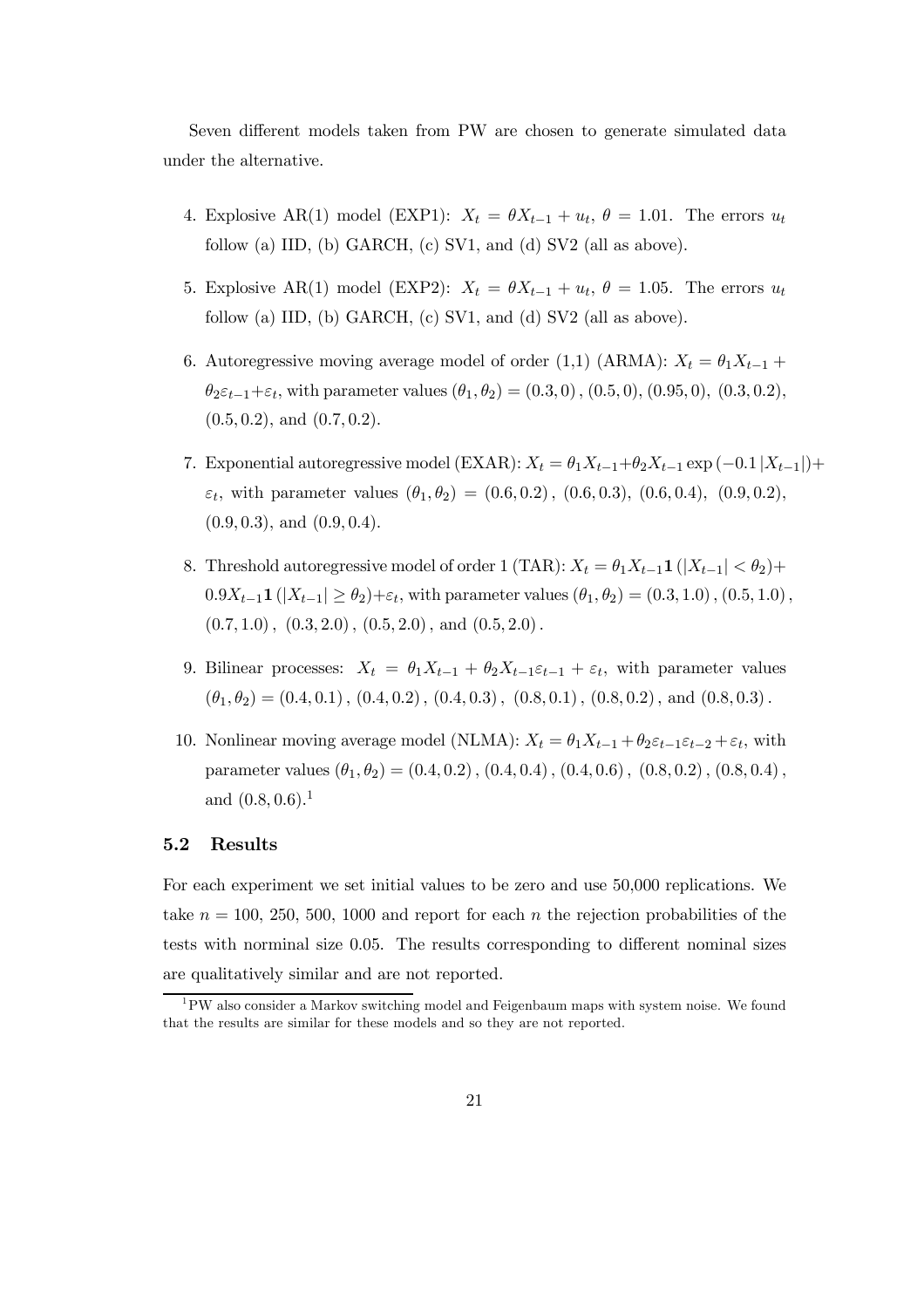Table 2 reports the empirical size of the test statistics when  $\mu$  is set to be zero. We find that the new tests have reasonably good size performance and are robust to both GARCH and stochastic volatility structures in the errors<sup>2</sup>. Table 3 reports the empirical size of the tests when  $\mu = \mu_0 n^{-\gamma}$ , with  $\mu_0 = 1$ ,  $\gamma = 1$ . When  $\mu \neq 0$ but the martingale process dominates the drift term, the empirical size properties of the tests are appropriate and seem robust to thick tails. When  $\gamma = 0.5$ , where  $n^{-1/2}X_t$  behaves asymptotically like a Brownian motion with drift, the limit theory depends on nuisance parameters. We see in Table 4 that, using the asymptotic critical values given in Table 1,  $GKS_n$  and  $GCVM_n$  have large size distortions in most cases, confirming asymptotic theory, whereas  $GKS_n^*$  and  $GCVM_n^*$  still work well and the tests have good size performance in most cases, again corroborating the asymptotics. The findings for  $GKS$  and  $GCVM_n$  are unsurprising because these tests are based on the PW tests which are designed for the case where  $\mu = 0$ , whereas the  $GKS_n^*$ and  $GCVM_{n}^{*}$  tests are constructed under the explicit assumption that there may be a mild drift in the data.

Tables 5-11 report finite sample powers of the tests against various non martingale alternatives at the 5% nominal level. The tests are consistent in all of the cases we consider here and  $GKS_n^*$  and  $GCVM_n^*$  generally perform much better than  $GKS$ and  $GCVM_n$  tests except for one case (the mildly explosive  $AR(1)$  process with  $\theta = 1.01$ , and GKS and GCVM<sub>n</sub> generally perform slightly better or similar to the PW tests. We draw special attention to three aspects of Tables 5-11. First, as shown in Table 6 here, when the data are generated from an explosive  $AR(1)$  process with  $\theta = 1.05$ , our tests have superior power to  $T_n$  (see also Table 11 in PW for  $T_n$ ). The rejection probabilities are above 90% with different GARCH specifications for all the tests when the sample size is small  $(n = 100)$ . Our test power quickly jumps to 100% as the sample size rises whereas the test power of  $T_n$  declines as  $n \to \infty$ . When  $n = 1,000$ , for example, the rejection probabilities of  $T_n$  drop to around 50% in all cases.

Second, for the ARMA case, Table 4 in PW shows that the performance of the PW tests against near-unit root processes is not satisfactory especially when sample size is small. For example, when the  $AR(1)$  coefficient is 0.95, the PW tests basically have

<sup>&</sup>lt;sup>2</sup>We also tried EGARCH models as in Fong and Ouliaris (1995) and the results are again similar.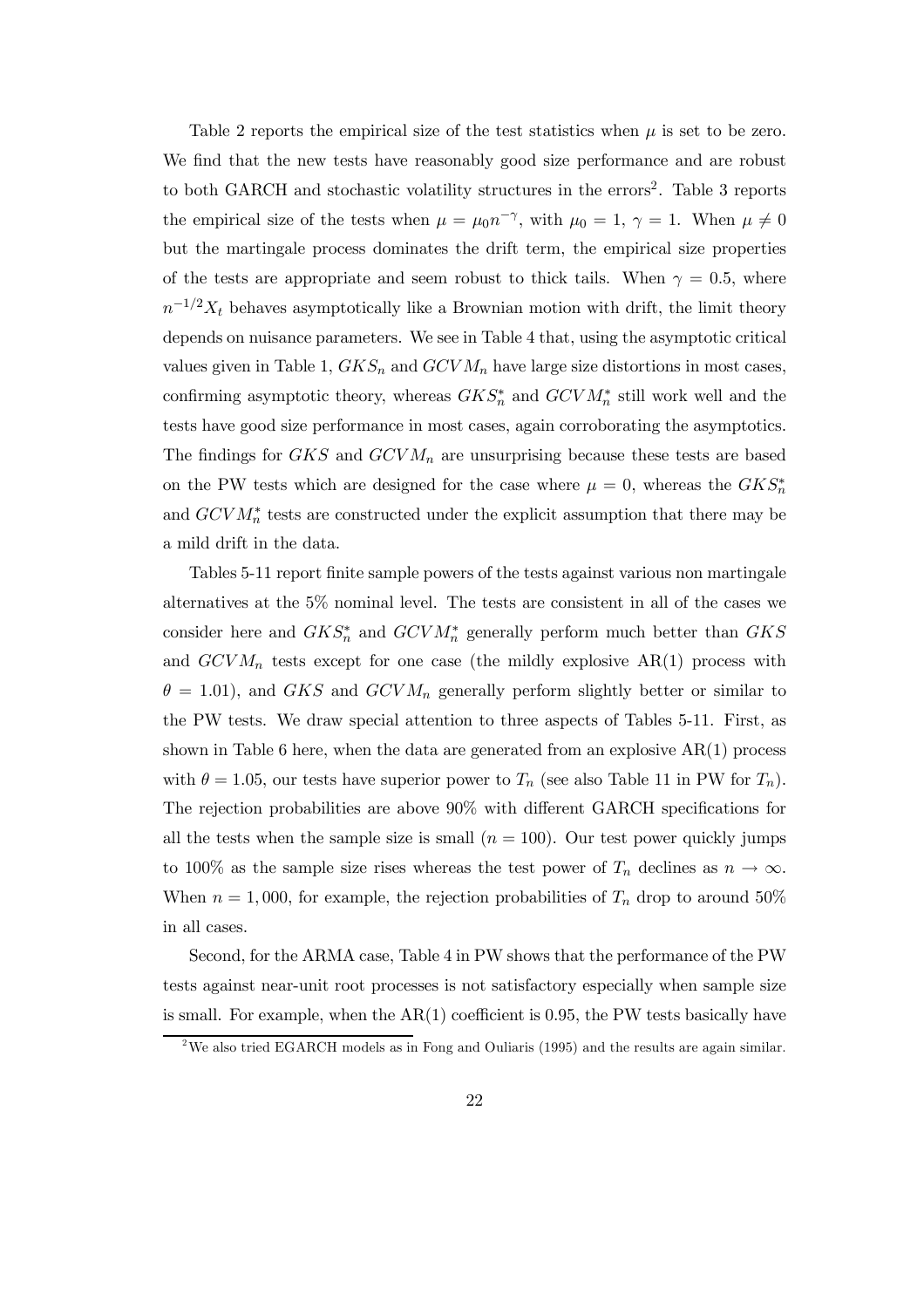no power when  $n$  is less than 500, while the rejection probabilities of the PW tests are 48.4% for  $S_n$  and 73.5% for  $T_n$  when  $n = 1,000$ . Table 7 here shows that GKS and  $GCVM_n$  perform slightly better than the PW tests, but  $GKS_n^*$  and  $GCVM_n^*$ both have substantially higher power in this case. When  $n = 250$ , the rejection probabilities are around 30%, and they reach  $100\%$  for  $GKS_n^*$  and  $GCVM_n^*$  when sample size increases to 1, 000. When there is a moving average component, our tests continue to outpreform the PW tests: for example, when  $(\theta_1, \theta_2) = (0.7, 0.2)$ , the PW tests basically have zero power when  $n = 100$ , the rejection probabilities reach 53% for  $S_n$  and 85.5% for  $T_n$  when  $n = 250$ , and the power increases to 100% when  $n = 500$ ; on the other hand, the rejection probabilities are 65.74% for  $GKS_n^*$  and 84.98% for  $GCVM_n^*$  when  $n = 100$  and these powers quickly jump to 100% as the sample size rises to 250.

Third, for other data generating processes including exponential autoregressive processes, threshold autoregressive models, bilinear processes, and nonlinear moving average models, our tests continue to perform well and outperform the PW tests. In particular, there are many cases where the performance of the PW tests is disappointing, and in these cases the comparison is more dramatic especially when the sample size is small. For example, Table 6 in PW shows that the rejection probabilities of the PW tests are around zero when  $(\theta_1, \theta_2) = (0.3, 1.0), (0.5, 1.0), (0.7, 1.0)$  and  $(0.7, 2.0)$ for TAR when sample size is  $n = 100$  and the power improves only slowly as the sample size increases to 250 (less than 1% in the worst scenario when  $(\theta_1, \theta_2) = (0.7, 1.0)$ and less than 50% in the best scenario when  $(\theta_1, \theta_2) = (0.7, 2.0)$ ; by contrast, the  $GKS_n^*$  and  $GCVM_n^*$  tests have effective discriminatory power in all these cases. Table 9 shows that when  $n = 100$ , rejection probabilities range from around 30% when  $(\theta_1, \theta_2) = (0.7, 1.0)$  to 60% when  $(\theta_1, \theta_2) = (0.7, 0.2)$ . When the sample size increases to 250, the rejection probabilities quickly rise to 90% for  $(\theta_1, \theta_2) = (0.7, 1.0)$  and 99% for  $(\theta_1, \theta_2) = (0.7, 2.0)$ .

## 6 Empirical Applications

If foreign exchange markets are efficient, nominal exchange rates are expected to follow a martingale. Numerous studies tested the martingale hypothesis in major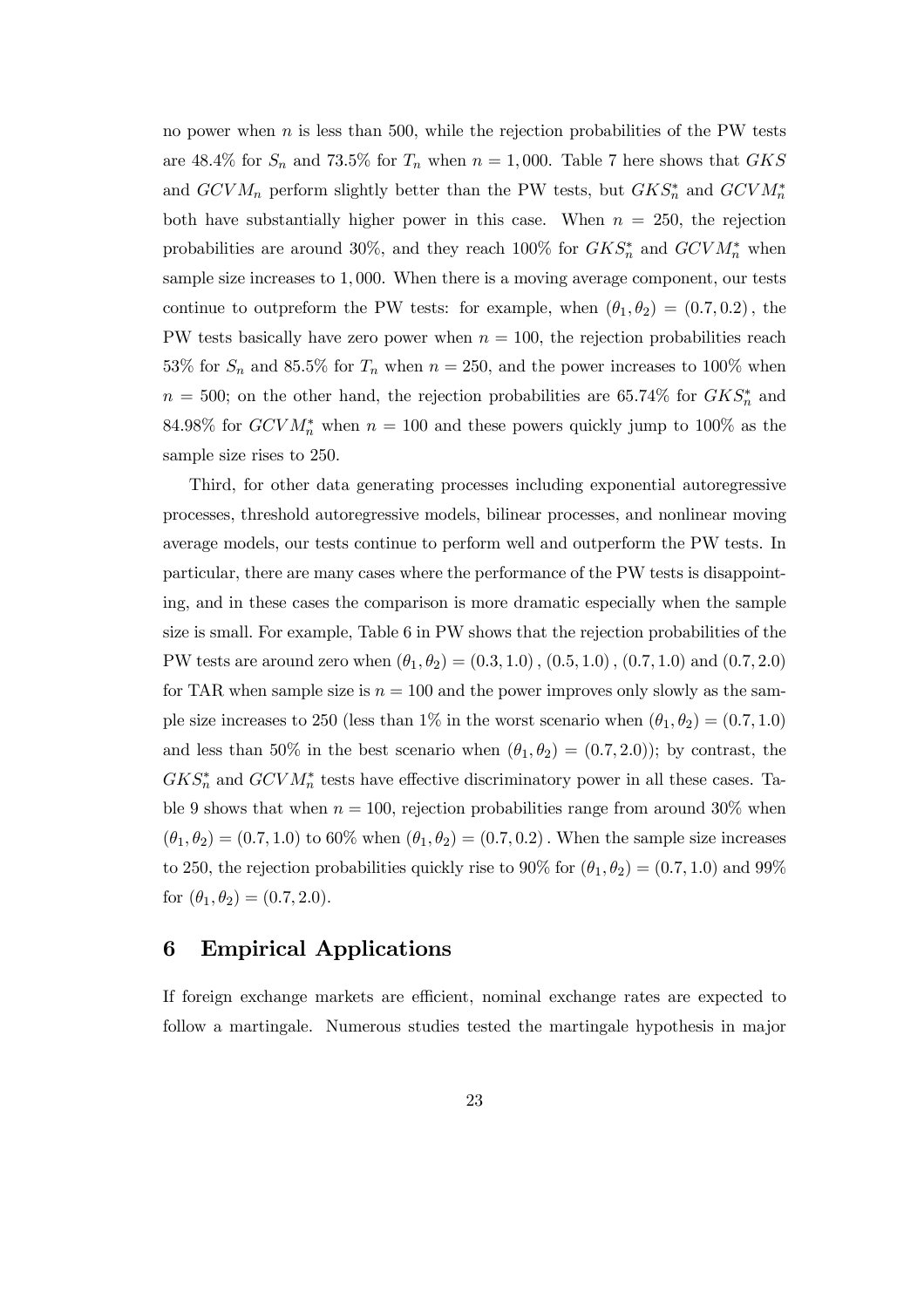|            | $\boldsymbol{n}$ | <b>IID</b> |          |          | GARCH $(\theta_1, \theta_2)$ |             |            | SV     |        |
|------------|------------------|------------|----------|----------|------------------------------|-------------|------------|--------|--------|
|            |                  |            | (0.3, 0) | (0.9, 0) | (0.2, 0.3)                   | (0.3, .0.4) | (0.7, 0.2) | SV1    | SV2    |
| $GKS_n$    | 100              | 0.0438     | 0.0436   | 0.0376   | 0.0443                       | 0.0432      | 0.0388     | 0.0351 | 0.0269 |
|            | 250              | 0.0460     | 0.0459   | 0.0403   | 0.0456                       | 0.0457      | 0.0421     | 0.0400 | 0.0304 |
|            | 500              | 0.0488     | 0.0476   | 0.0424   | 0.0484                       | 0.0479      | 0.0448     | 0.0420 | 0.0321 |
|            | 1000             | 0.0501     | 0.0506   | 0.0457   | 0.0500                       | 0.0499      | 0.0462     | 0.0468 | 0.0353 |
|            |                  |            |          |          |                              |             |            |        |        |
| $GCVM_n$   | 100              | 0.0460     | 0.0464   | 0.0443   | 0.0456                       | 0.0442      | 0.0436     | 0.0461 | 0.0467 |
|            | 250              | 0.0471     | 0.0479   | 0.0459   | 0.0473                       | 0.0473      | 0.0469     | 0.0482 | 0.0488 |
|            | 500              | 0.0480     | 0.0478   | 0.0473   | 0.0473                       | 0.0475      | 0.0483     | 0.0480 | 0.0476 |
|            | 1000             | 0.0502     | 0.0507   | 0.0505   | 0.0501                       | 0.0508      | 0.0513     | 0.0493 | 0.0487 |
|            |                  |            |          |          |                              |             |            |        |        |
| $GKS_n^*$  | 100              | 0.0428     | 0.0423   | 0.0343   | 0.0414                       | 0.0398      | 0.0358     | 0.0351 | 0.0308 |
|            | 250              | 0.0476     | 0.0448   | 0.0356   | 0.0458                       | 0.0447      | 0.0375     | 0.0380 | 0.0314 |
|            | 500              | 0.0479     | 0.0460   | 0.0374   | 0.0484                       | 0.0452      | 0.0428     | 0.0410 | 0.0328 |
|            | 1000             | 0.0509     | 0.0495   | 0.0426   | 0.0498                       | 0.0491      | 0.0452     | 0.0428 | 0.0353 |
|            |                  |            |          |          |                              |             |            |        |        |
| $GCVM_n^*$ | 100              | 0.0494     | 0.0509   | 0.0512   | 0.0484                       | 0.0474      | 0.0490     | 0.0561 | 0.0617 |
|            | 250              | 0.0494     | 0.0487   | 0.0514   | 0.0479                       | 0.0489      | 0.0510     | 0.0547 | 0.0561 |
|            | 500              | 0.0494     | 0.0498   | 0.0500   | 0.0504                       | 0.0496      | 0.0511     | 0.0540 | 0.0555 |
|            | 1000             | 0.0512     | 0.0514   | 0.0527   | 0.0522                       | 0.0519      | 0.0542     | 0.0533 | 0.0548 |

Table 2: Empirical Size (DGP: NULL1)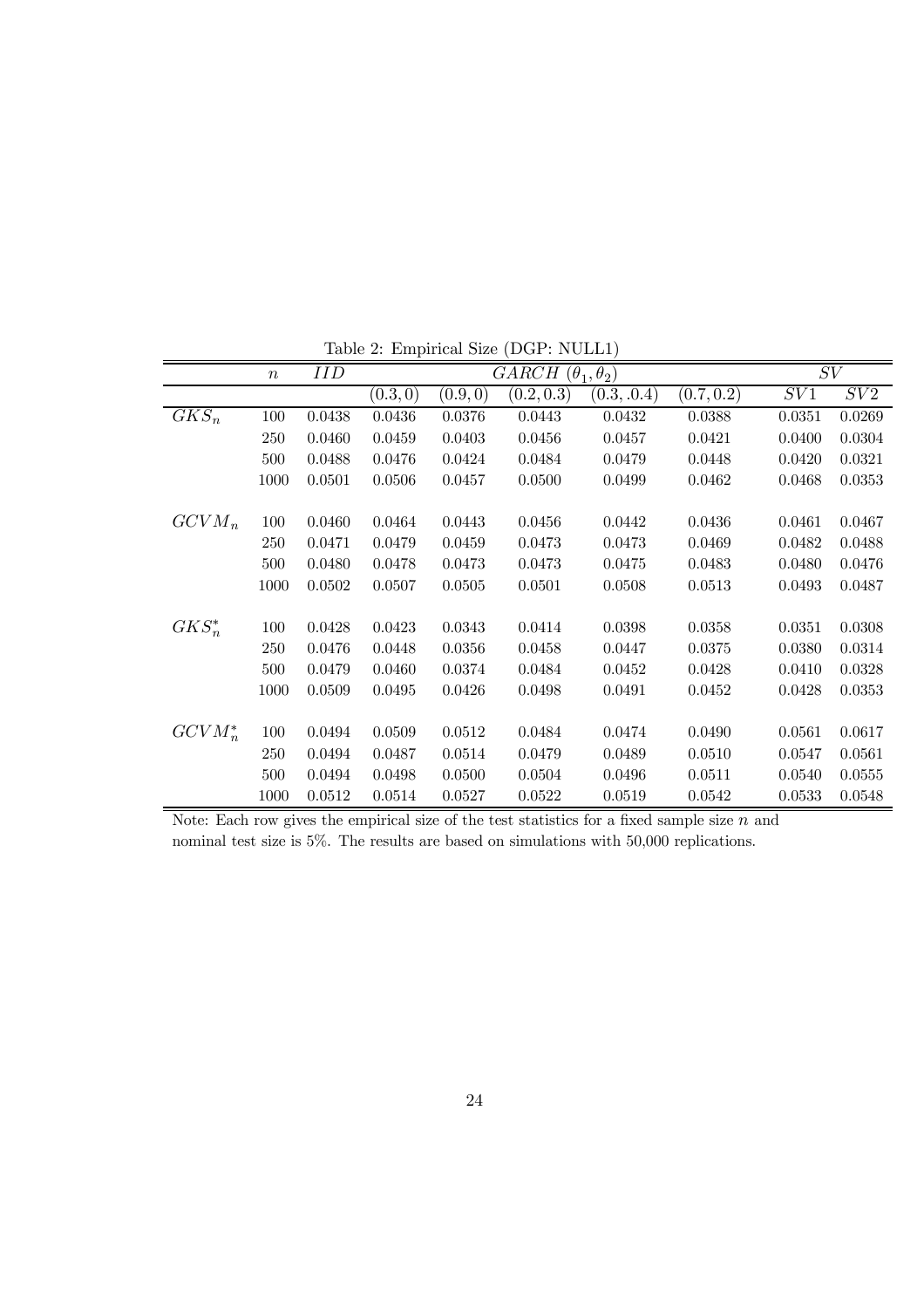|            | $\boldsymbol{n}$ | IID    |         |          | GARCH $(\theta_1, \theta_2)$ |            |            | SV     |        |
|------------|------------------|--------|---------|----------|------------------------------|------------|------------|--------|--------|
|            |                  |        | (0.3,0) | (0.9, 0) | (0.2, 0.3)                   | (0.3, 0.4) | (0.7, 0.2) | SV1    | SV2    |
| $GKS_n$    | 100              | 0.0473 | 0.0461  | 0.0377   | 0.0458                       | 0.0443     | 0.0381     | 0.0378 | 0.0277 |
|            | 250              | 0.0506 | 0.0506  | 0.0419   | 0.0505                       | 0.0494     | 0.0428     | 0.0411 | 0.0280 |
|            | 500              | 0.0515 | 0.0490  | 0.0434   | 0.0505                       | 0.0500     | 0.0449     | 0.0416 | 0.0328 |
|            | 1000             | 0.0494 | 0.0478  | 0.0375   | 0.0478                       | 0.0469     | 0.0397     | 0.0456 | 0.0352 |
|            |                  |        |         |          |                              |            |            |        |        |
| $GCVM_n$   | 100              | 0.0534 | 0.0518  | 0.0471   | 0.0502                       | 0.0485     | 0.0468     | 0.0500 | 0.0495 |
|            | 250              | 0.0521 | 0.0521  | 0.0482   | 0.0506                       | 0.0498     | 0.0485     | 0.0509 | 0.0499 |
|            | 500              | 0.0510 | 0.0508  | 0.0487   | 0.0497                       | 0.0498     | 0.0498     | 0.0496 | 0.0485 |
|            | 1000             | 0.0525 | 0.0523  | 0.0514   | 0.0520                       | 0.0519     | 0.0520     | 0.0504 | 0.0489 |
|            |                  |        |         |          |                              |            |            |        |        |
| $GKS_n^*$  | 100              | 0.0420 | 0.0421  | 0.0319   | 0.0421                       | 0.0412     | 0.0340     | 0.0333 | 0.0307 |
|            | 250              | 0.0438 | 0.0444  | 0.0334   | 0.0421                       | 0.0437     | 0.0386     | 0.0340 | 0.0326 |
|            | 500              | 0.0461 | 0.0457  | 0.0401   | 0.0458                       | 0.0459     | 0.0416     | 0.0405 | 0.0317 |
|            | 1000             | 0.0490 | 0.0517  | 0.0398   | 0.0515                       | 0.0479     | 0.0425     | 0.0441 | 0.0315 |
|            |                  |        |         |          |                              |            |            |        |        |
| $GCVM_n^*$ | 100              | 0.0490 | 0.0503  | 0.0517   | 0.0486                       | 0.0478     | 0.0497     | 0.0558 | 0.0608 |
|            | 250              | 0.0491 | 0.0489  | 0.0514   | 0.0483                       | 0.0482     | 0.0518     | 0.0549 | 0.0560 |
|            | 500              | 0.0491 | 0.0502  | 0.0506   | 0.0502                       | 0.0494     | 0.0521     | 0.0535 | 0.0556 |
|            | 1000             | 0.0517 | 0.0504  | 0.0537   | 0.0521                       | 0.0525     | 0.0552     | 0.0534 | 0.0551 |

Table 3: Empirical Size (DGP: NULL2)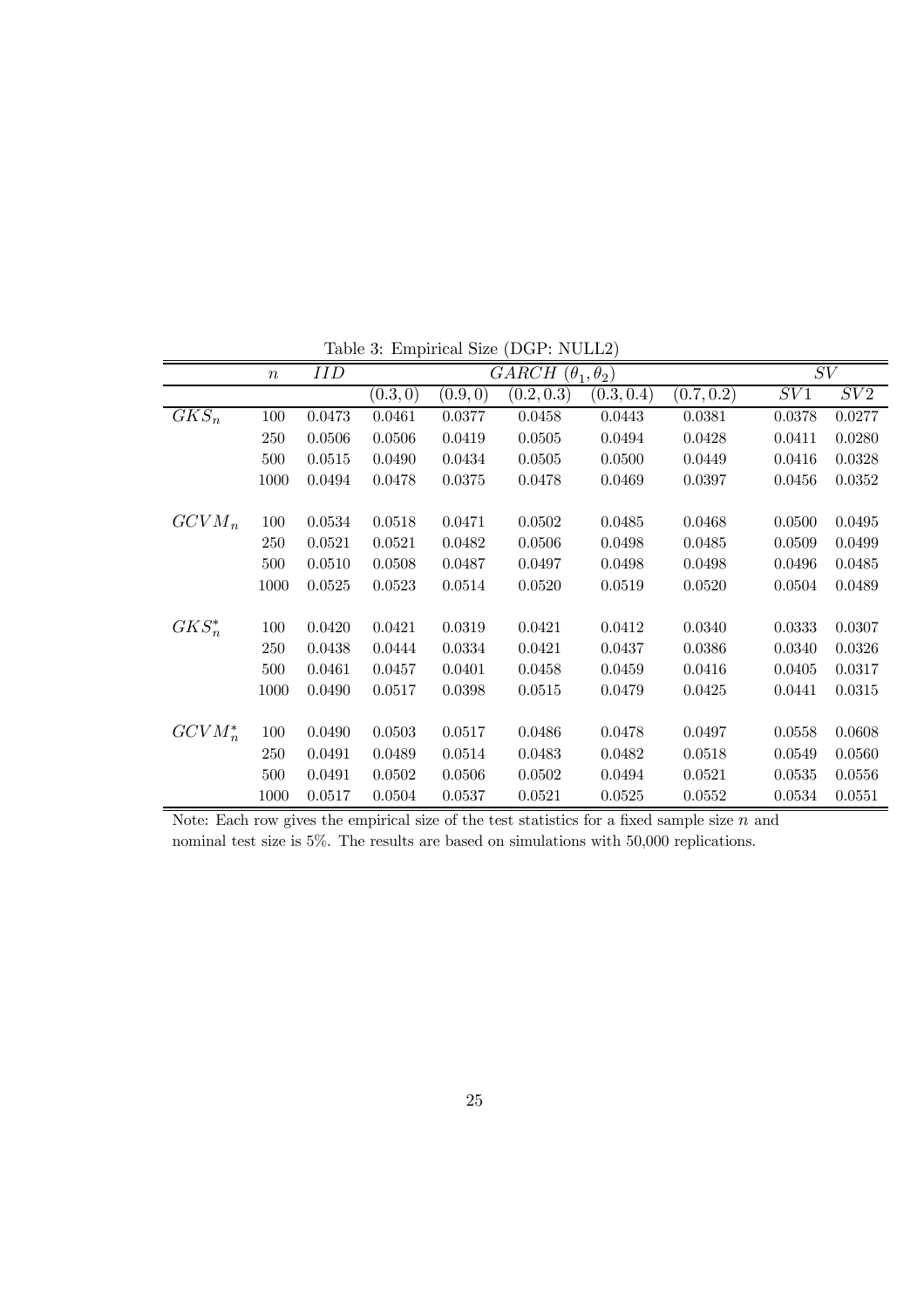|            | $\boldsymbol{n}$ | IID    |         |          | GARCH $(\theta_1, \theta_2)$ |            |            | SV     |        |
|------------|------------------|--------|---------|----------|------------------------------|------------|------------|--------|--------|
|            |                  |        | (0.3,0) | (0.9, 0) | (0.2, 0.3)                   | (0.3, 0.4) | (0.7, 0.2) | SV1    | SV2    |
| $GKS_n$    | 100              | 0.1754 | 0.1385  | 0.0784   | 0.1148                       | 0.0896     | 0.0733     | 0.1124 | 0.0831 |
|            | 250              | 0.1945 | 0.1519  | 0.0809   | 0.1282                       | 0.0993     | 0.0751     | 0.1040 | 0.0518 |
|            | 500              | 0.2036 | 0.1621  | 0.0832   | 0.1356                       | 0.1086     | 0.0774     | 0.0915 | 0.0448 |
|            | 1000             | 0.2024 | 0.1630  | 0.0785   | 0.1369                       | 0.1081     | 0.0783     | 0.0901 | 0.0432 |
|            |                  |        |         |          |                              |            |            |        |        |
| $GCVM_n$   | 100              | 0.1930 | 0.1571  | 0.0924   | 0.1315                       | 0.1043     | 0.0855     | 0.1226 | 0.0985 |
|            | 250              | 0.2022 | 0.1645  | 0.0927   | 0.1367                       | 0.1091     | 0.0864     | 0.1095 | 0.0699 |
|            | 500              | 0.2051 | 0.1672  | 0.0924   | 0.1398                       | 0.1118     | 0.0865     | 0.1017 | 0.0616 |
|            | 1000             | 0.2117 | 0.1719  | 0.0941   | 0.1447                       | 0.1145     | 0.0891     | 0.0994 | 0.0589 |
|            |                  |        |         |          |                              |            |            |        |        |
| $GKS_n^*$  | 100              | 0.0361 | 0.0374  | 0.0310   | 0.0377                       | 0.0375     | 0.0333     | 0.0265 | 0.0237 |
|            | 250              | 0.0403 | 0.0400  | 0.0334   | 0.0409                       | 0.0420     | 0.0380     | 0.0341 | 0.0297 |
|            | 500              | 0.0427 | 0.0423  | 0.0367   | 0.0439                       | 0.0440     | 0.0415     | 0.0364 | 0.0322 |
|            | 1000             | 0.0465 | 0.0463  | 0.0409   | 0.0470                       | 0.0479     | 0.0436     | 0.0414 | 0.0337 |
|            |                  |        |         |          |                              |            |            |        |        |
| $GCVM_n^*$ | 100              | 0.0418 | 0.0435  | 0.0464   | 0.0439                       | 0.0441     | 0.0463     | 0.0400 | 0.0416 |
|            | 250              | 0.0436 | 0.0453  | 0.0482   | 0.0459                       | 0.0464     | 0.0496     | 0.0456 | 0.0487 |
|            | 500              | 0.0447 | 0.0450  | 0.0498   | 0.0464                       | 0.0462     | 0.0515     | 0.0469 | 0.0520 |
|            | 1000             | 0.0478 | 0.0484  | 0.0530   | 0.0491                       | 0.0499     | 0.0538     | 0.0501 | 0.0542 |

Table 4: Empirical Size (DGP: NULL3)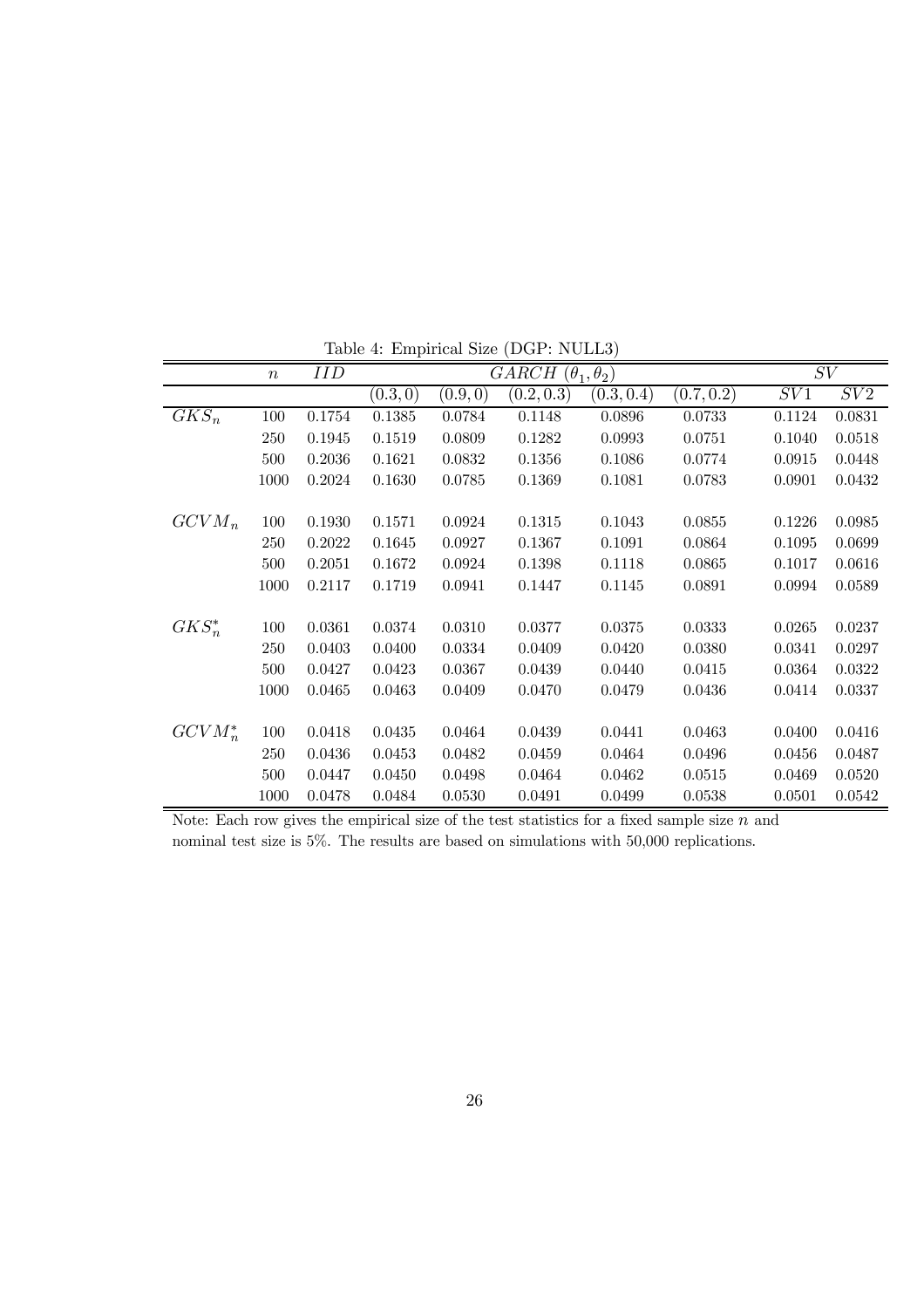|            | $\boldsymbol{n}$ | IID    |          |          | $\overline{GARCH(\theta_1, \theta_2)}$ |            |            |        | SV     |
|------------|------------------|--------|----------|----------|----------------------------------------|------------|------------|--------|--------|
|            |                  |        | (0.3, 0) | (0.9, 0) | (0.2, 0.3)                             | (0.3, 0.4) | (0.7, 0.2) | SV1    | SV2    |
| $GKS_n$    | 100              | 0.2271 | 0.2238   | 0.2075   | 0.2222                                 | 0.2178     | 0.2057     | 0.2073 | 0.1947 |
|            | 250              | 0.6691 | 0.6689   | 0.6472   | 0.6669                                 | 0.6633     | 0.6458     | 0.6319 | 0.5840 |
|            | 500              | 0.9597 | 0.9591   | 0.9534   | 0.9589                                 | 0.9577     | 0.9520     | 0.9491 | 0.9242 |
|            | 1000             | 0.9995 | 0.9997   | 0.9996   | 0.9997                                 | 0.9995     | 0.9995     | 0.9994 | 0.9990 |
|            |                  |        |          |          |                                        |            |            |        |        |
| $GCVM_n$   | 100              | 0.1964 | 0.1920   | 0.1808   | 0.1907                                 | 0.1854     | 0.1769     | 0.1797 | 0.1714 |
|            | 250              | 0.6233 | 0.6215   | 0.5964   | 0.6192                                 | 0.6146     | 0.5932     | 0.5773 | 0.5259 |
|            | 500              | 0.9449 | 0.9448   | 0.9365   | 0.9436                                 | 0.9418     | 0.9352     | 0.9311 | 0.8969 |
|            | 1000             | 0.9993 | 0.9994   | 0.9992   | 0.9993                                 | 0.9991     | 0.9993     | 0.9991 | 0.9982 |
|            |                  |        |          |          |                                        |            |            |        |        |
| $GKS_n^*$  | 100              | 0.0300 | 0.0276   | 0.0208   | 0.0279                                 | 0.0258     | 0.0213     | 0.0197 | 0.0174 |
|            | 250              | 0.2829 | 0.2809   | 0.2664   | 0.2795                                 | 0.2750     | 0.2636     | 0.2608 | 0.2514 |
|            | 500              | 0.9412 | 0.9400   | 0.9314   | 0.9387                                 | 0.9379     | 0.9310     | 0.9241 | 0.8884 |
|            | 1000             | 0.9995 | 0.9996   | 0.9995   | 0.9996                                 | 0.9995     | 0.9994     | 0.9994 | 0.9988 |
|            |                  |        |          |          |                                        |            |            |        |        |
| $GCVM_n^*$ | 100              | 0.0333 | 0.0330   | 0.0291   | 0.0321                                 | 0.0298     | 0.0281     | 0.0276 | 0.0271 |
|            | 250              | 0.2744 | 0.2748   | 0.2687   | 0.2735                                 | 0.2699     | 0.2634     | 0.2666 | 0.2628 |
|            | 500              | 0.9368 | 0.9363   | 0.9289   | 0.9347                                 | 0.9340     | 0.9281     | 0.9227 | 0.8898 |
|            | 1000             | 0.9994 | 0.9996   | 0.9994   | 0.9995                                 | 0.9995     | 0.9994     | 0.9993 | 0.9987 |

Table 5: Power (DGP: EXP1)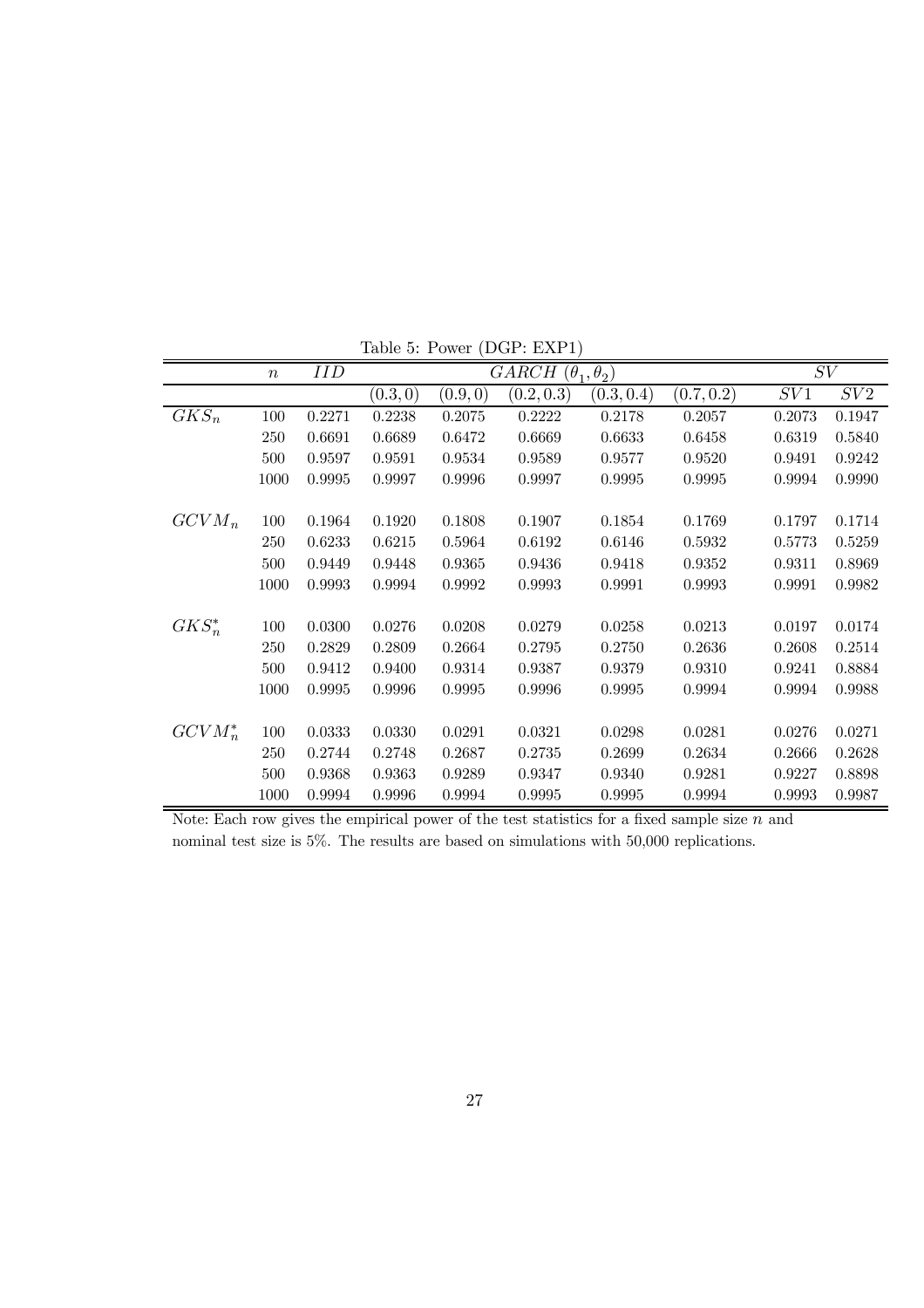|            | $\, n$ | IID    |          |          | $\overline{GARCH(\theta_1, \theta_2)}$ |            |            | SV     |        |
|------------|--------|--------|----------|----------|----------------------------------------|------------|------------|--------|--------|
|            |        |        | (0.3, 0) | (0.9, 0) | (0.2, 0.3)                             | (0.3, 0.4) | (0.7, 0.2) | SV1    | SV2    |
| $GKS_n$    | 100    | 0.9556 | 0.9537   | 0.9438   | 0.9526                                 | 0.9501     | 0.9419     | 0.9386 | 0.9081 |
|            | 250    | 1.0000 | 1.0000   | 0.9999   | 1.0000                                 | 1.0000     | 0.9999     | 0.9999 | 0.9998 |
|            | 500    | 1.0000 | 1.0000   | 1.0000   | 1.0000                                 | 1.0000     | 1.0000     | 1.0000 | 1.0000 |
|            | 1000   | 1.0000 | 1.0000   | 1.0000   | 1.0000                                 | 1.0000     | 1.0000     | 1.0000 | 1.0000 |
|            |        |        |          |          |                                        |            |            |        |        |
| $GCVM_n$   | 100    | 0.9411 | 0.9377   | 0.9250   | 0.9370                                 | 0.9334     | 0.9230     | 0.9190 | 0.8764 |
|            | 250    | 0.9999 | 1.0000   | 0.9998   | 1.0000                                 | 1.0000     | 0.9998     | 0.9999 | 0.9996 |
|            | 500    | 1.0000 | 1.0000   | 1.0000   | 1.0000                                 | 1.0000     | 1.0000     | 1.0000 | 1.0000 |
|            | 1000   | 1.0000 | 1.0000   | 1.0000   | 1.0000                                 | 1.0000     | 1.0000     | 1.0000 | 1.0000 |
|            |        |        |          |          |                                        |            |            |        |        |
| $GKS_n^*$  | 100    | 0.9350 | 0.9319   | 0.9178   | 0.9305                                 | 0.9259     | 0.9190     | 0.9096 | 0.8641 |
|            | 250    | 1.0000 | 1.0000   | 0.9999   | 1.0000                                 | 1.0000     | 0.9999     | 0.9999 | 0.9997 |
|            | 500    | 1.0000 | 1.0000   | 1.0000   | 1.0000                                 | 1.0000     | 1.0000     | 1.0000 | 1.0000 |
|            | 1000   | 1.0000 | 1.0000   | 1.0000   | 1.0000                                 | 1.0000     | 1.0000     | 1.0000 | 1.0000 |
|            |        |        |          |          |                                        |            |            |        |        |
| $GCVM_n^*$ | 100    | 0.9330 | 0.9293   | 0.9188   | 0.9290                                 | 0.9256     | 0.9173     | 0.9156 | 0.8820 |
|            | 250    | 0.9999 | 0.9999   | 0.9999   | 0.9999                                 | 1.0000     | 0.9999     | 0.9999 | 0.9997 |
|            | 500    | 1.0000 | 1.0000   | 1.0000   | 1.0000                                 | 1.0000     | 1.0000     | 1.0000 | 1.0000 |
|            | 1000   | 1.0000 | 1.0000   | 1.0000   | 1.0000                                 | 1.0000     | 1.0000     | 1.0000 | 1.0000 |

Table 6: Power (DGP: EXP2)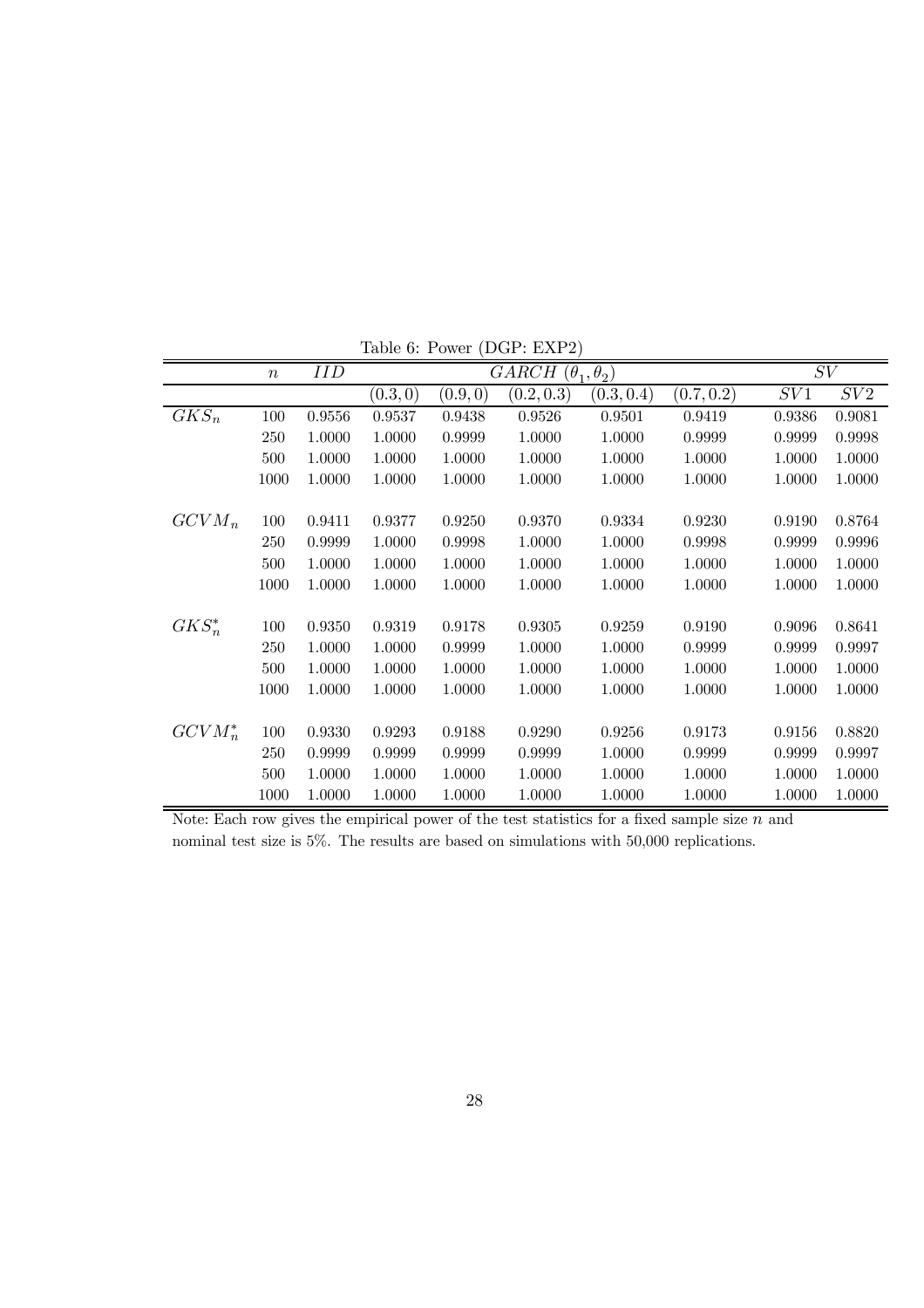|            | $\boldsymbol{n}$ |          |          |           | $(\theta_1, \theta_2)$ |          |            |
|------------|------------------|----------|----------|-----------|------------------------|----------|------------|
|            |                  | (0.3, 0) | (0.5, 0) | (0.95, 0) | (03, 0.2)              | (05.0.2) | (0.7, 0.2) |
| $GKS_n$    | 100              | 0.9918   | 0.7878   | 0.0011    | 0.8829                 | 0.3895   | 0.0348     |
|            | 250              | 1.0000   | 1.0000   | 0.0040    | 1.0000                 | 1.0000   | 0.7773     |
|            | 500              | 1.0000   | 1.0000   | 0.0572    | 1.0000                 | 1.0000   | 1.0000     |
|            | 1000             | 1.0000   | 1.0000   | 0.5725    | 1.0000                 | 1.0000   | 1.0000     |
|            |                  |          |          |           |                        |          |            |
| $GCVM_n$   | 100              | 0.9996   | 0.9357   | 0.0008    | 0.9787                 | 0.5974   | 0.0455     |
|            | 250              | 1.0000   | 1.0000   | 0.0050    | 1.0000                 | 1.0000   | 0.9500     |
|            | 500              | 1.0000   | 1.0000   | 0.0729    | 1.0000                 | 1.0000   | 1.0000     |
|            | 1000             | 1.0000   | 1.0000   | 0.7854    | 1.0000                 | 1.0000   | 1.0000     |
|            |                  |          |          |           |                        |          |            |
| $GKS_n^*$  | 100              | 1.0000   | 0.9990   | 0.0820    | 0.9998                 | 0.9854   | 0.6574     |
|            | 250              | 1.0000   | 1.0000   | 0.2672    | 1.0000                 | 1.0000   | 1.0000     |
|            | 500              | 1.0000   | 1.0000   | 0.7443    | 1.0000                 | 1.0000   | 1.0000     |
|            | 1000             | 1.0000   | 1.0000   | 1.0000    | 1.0000                 | 1.0000   | 1.0000     |
|            |                  |          |          |           |                        |          |            |
| $GCVM_n^*$ | 100              | 1.0000   | 1.0000   | 0.0965    | 1.0000                 | 0.9996   | 0.8498     |
|            | 250              | 1.0000   | 1.0000   | 0.3495    | 1.0000                 | 1.0000   | 1.0000     |
|            | 500              | 1.0000   | 1.0000   | 0.9044    | 1.0000                 | 1.0000   | 1.0000     |
|            | 1000             | 1.0000   | 1.0000   | 1.0000    | 1.0000                 | 1.0000   | 1.0000     |

Table 7: Power (DGP: ARMA)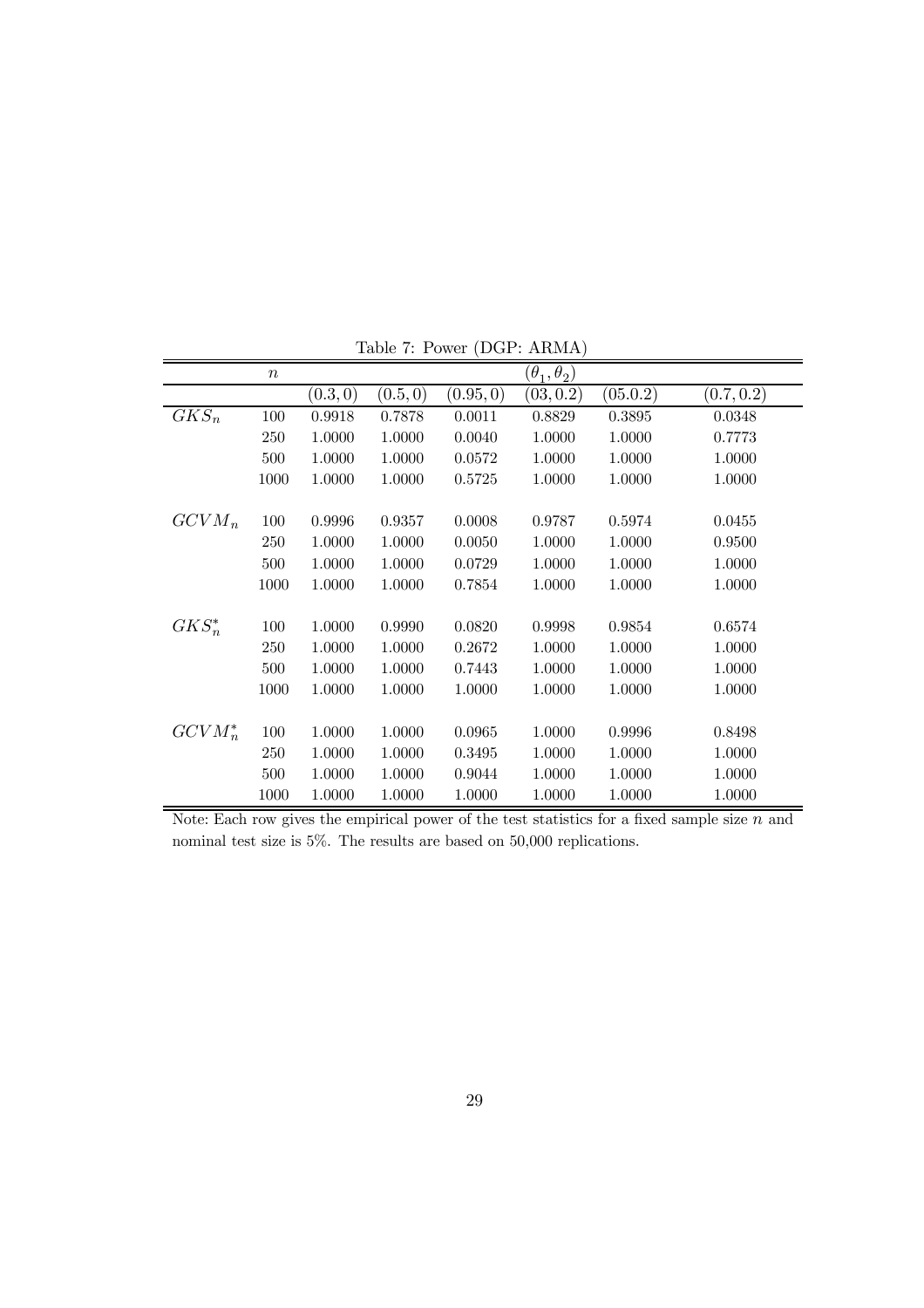|            | $\boldsymbol{n}$ |            |            |            | $(\theta_1, \theta_2)$ |           |            |
|------------|------------------|------------|------------|------------|------------------------|-----------|------------|
|            |                  | (0.6, 0.2) | (0.6, 0.3) | (0.6, 0.4) | (0.9, 0.2)             | (0.9.0.3) | (0.9, 0.4) |
| $GKS_n$    | 100              | 0.0589     | 0.0095     | 0.0019     | 0.0072                 | 0.0947    | 0.3059     |
|            | 250              | 0.8262     | 0.3220     | 0.0341     | 0.0202                 | 0.2212    | 0.4494     |
|            | 500              | 0.9999     | 0.9863     | 0.4562     | 0.0834                 | 0.6451    | 0.8660     |
|            | 1000             | 1.0000     | 1.0000     | 0.9995     | 0.2143                 | 0.9740    | 1.0000     |
|            |                  |            |            |            |                        |           |            |
| $GCVM_n$   | 100              | 0.0950     | 0.0135     | 0.0020     | 0.0199                 | 0.2247    | 0.4605     |
|            | 250              | 0.9707     | 0.5482     | 0.0540     | 0.0384                 | 0.3726    | 0.5092     |
|            | 500              | 1.0000     | 0.9999     | 0.8278     | 0.1052                 | 0.7406    | 0.9498     |
|            | 1000             | 1.0000     | 1.0000     | 1.0000     | 0.1995                 | 0.9734    | 0.9999     |
|            |                  |            |            |            |                        |           |            |
| $GKS_n^*$  | 100              | 0.7269     | 0.4012     | 0.1724     | 0.1215                 | 0.3374    | 0.6541     |
|            | 250              | 1.0000     | 0.9852     | 0.7187     | 0.3061                 | 0.8700    | 0.9937     |
|            | 500              | 1.0000     | 1.0000     | 0.9995     | 0.4649                 | 0.9880    | 1.0000     |
|            | 1000             | 1.0000     | 1.0000     | 1.0000     | 0.6785                 | 1.0000    | 1.0000     |
|            |                  |            |            |            |                        |           |            |
| $GCVM_n^*$ | 100              | 0.8947     | 0.5749     | 0.2290     | 0.1525                 | 0.4441    | 0.7984     |
|            | 250              | 1.0000     | 0.9999     | 0.9418     | 0.3683                 | 0.9527    | 0.9997     |
|            | 500              | 1.0000     | 1.0000     | 1.0000     | 0.4552                 | 0.9871    | 1.0000     |
|            | 1000             | 1.0000     | 1.0000     | 1.0000     | 0.6617                 | 0.9981    | 1.0000     |

Table 8: Power (DGP: EXAR)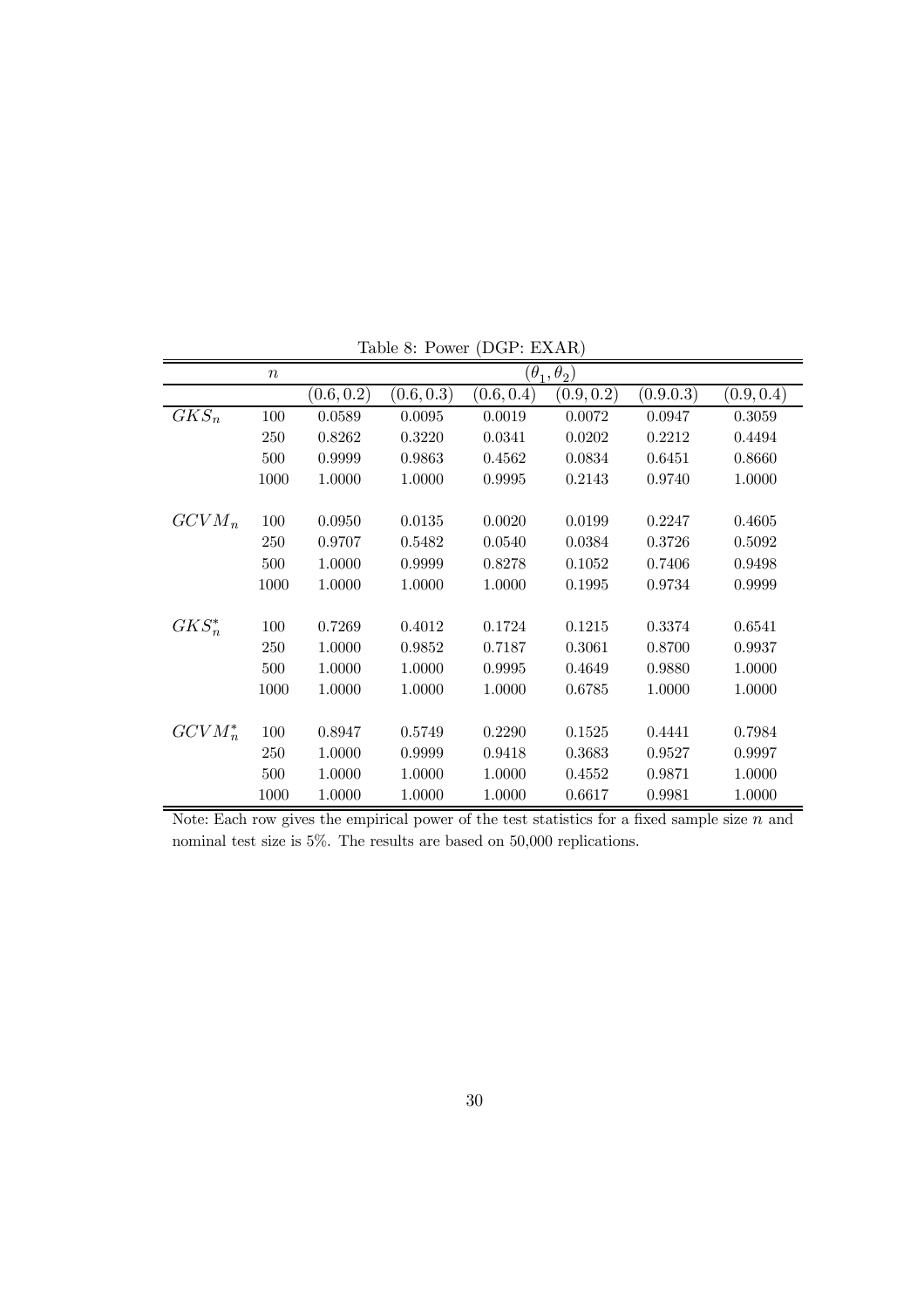|            | $\boldsymbol{n}$ |            |            |            | $(\theta_1,\theta_2)$ |            |            |
|------------|------------------|------------|------------|------------|-----------------------|------------|------------|
|            |                  | (0.3, 1.0) | (0.5, 1.0) | (0.7, 1.0) | (0.3, 2.0)            | (0.5, 2.0) | (0.7, 2.0) |
| $GKS_n$    | 100              | 0.0506     | 0.0203     | 0.0065     | 0.7304                | 0.3545     | 0.0589     |
|            | 250              | 0.5391     | 0.3184     | 0.1475     | 0.9999                | 0.9808     | 0.6231     |
|            | 500              | 0.9895     | 0.9395     | 0.7967     | 1.0000                | 1.0000     | 0.9971     |
|            | 1000             | 1.0000     | 1.0000     | 0.9999     | 1.0000                | 1.0000     | 1.0000     |
|            |                  |            |            |            |                       |            |            |
| $GCVM_n$   | 100              | 0.0331     | 0.0155     | 0.0066     | 0.7571                | 0.3990     | 0.0709     |
|            | 250              | 0.3866     | 0.2549     | 0.1517     | 0.9992                | 0.9764     | 0.6547     |
|            | 500              | 0.9759     | 0.9433     | 0.8837     | 1.0000                | 1.0000     | 0.9982     |
|            | 1000             | 1.0000     | 1.0000     | 1.0000     | 1.0000                | 1.0000     | 1.0000     |
|            |                  |            |            |            |                       |            |            |
| $GKS_n^*$  | 100              | 0.4765     | 0.3482     | 0.2541     | 0.9830                | 0.8940     | 0.5649     |
|            | 250              | 0.9663     | 0.9170     | 0.8418     | 1.0000                | 1.0000     | 0.9903     |
|            | 500              | 1.0000     | 0.9998     | 0.9992     | 1.0000                | 1.0000     | 1.0000     |
|            | 1000             | 1.0000     | 1.0000     | 1.0000     | 1.0000                | 1.0000     | 1.0000     |
|            |                  |            |            |            |                       |            |            |
| $GCVM_n^*$ | 100              | 0.4646     | 0.3816     | 0.3066     | 0.9830                | 0.9061     | 0.6266     |
|            | 250              | 0.9775     | 0.9609     | 0.9356     | 1.0000                | 0.9999     | 0.9953     |
|            | 500              | 1.0000     | 1.0000     | 1.0000     | 1.0000                | 1.0000     | 1.0000     |
|            | 1000             | 1.0000     | 1.0000     | 1.0000     | 1.0000                | 1.0000     | 1.0000     |

Table 9: Power (DGP: TAR)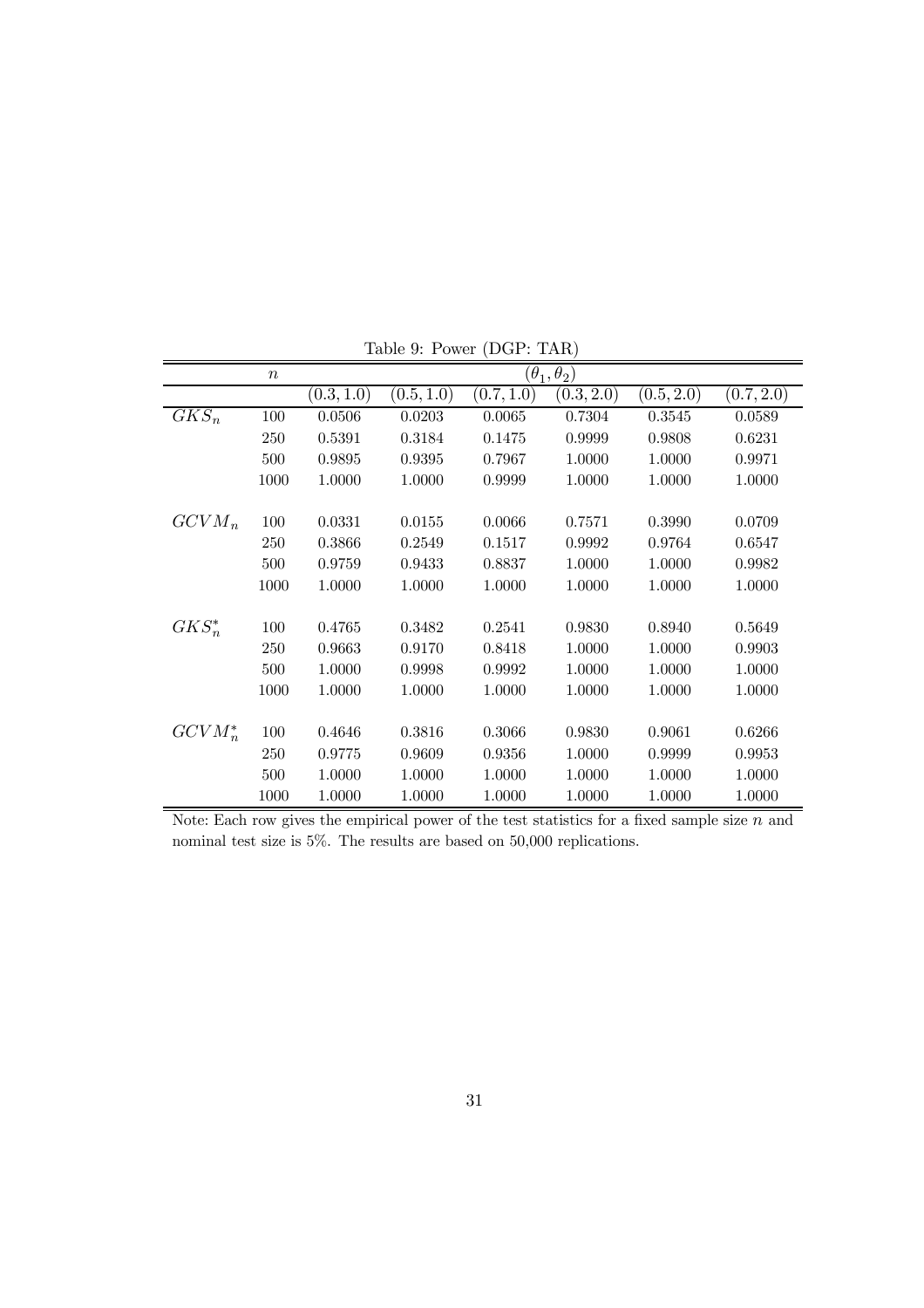|            | $\, n$ |            |            |            | $(\theta_1, \theta_2)$ |            |            |
|------------|--------|------------|------------|------------|------------------------|------------|------------|
|            |        | (0.4, 0.1) | (0.4, 0.2) | (0.4, 0.3) | (0.8, 0.1)             | (0.8, 0.2) | (0.8, 0.3) |
| $GKS_n$    | 100    | 0.9388     | 0.8999     | 0.8073     | 0.0317                 | 0.0239     | 0.0123     |
|            | 250    | 1.0000     | 1.0000     | 1.0000     | 0.5894                 | 0.3740     | 0.1509     |
|            | 500    | 1.0000     | 1.0000     | 1.0000     | 0.9992                 | 0.9681     | 0.6402     |
|            | 1000   | 1.0000     | 1.0000     | 1.0000     | 1.0000                 | 1.0000     | 0.9887     |
|            |        |            |            |            |                        |            |            |
| $GCVM_n$   | 100    | 0.9909     | 0.9784     | 0.9349     | 0.0474                 | 0.0373     | 0.0241     |
|            | 250    | 1.0000     | 1.0000     | 1.0000     | 0.8009                 | 0.5872     | 0.3116     |
|            | 500    | 1.0000     | 1.0000     | 1.0000     | 1.0000                 | 0.9983     | 0.8971     |
|            | 1000   | 1.0000     | 1.0000     | 1.0000     | 1.0000                 | 1.0000     | 0.9985     |
|            |        |            |            |            |                        |            |            |
| $GKS_n^*$  | 100    | 1.0000     | 1.0000     | 0.9984     | 0.5400                 | 0.4082     | 0.2494     |
|            | 250    | 1.0000     | 1.0000     | 1.0000     | 0.9960                 | 0.9540     | 0.7254     |
|            | 500    | 1.0000     | 1.0000     | 1.0000     | 1.0000                 | 1.0000     | 0.9800     |
|            | 1000   | 1.0000     | 1.0000     | 1.0000     | 1.0000                 | 1.0000     | 0.9994     |
|            |        |            |            |            |                        |            |            |
| $GCVM_n^*$ | 100    | 1.0000     | 1.0000     | 0.9999     | 0.7127                 | 0.5739     | 0.4153     |
|            | 250    | 1.0000     | 1.0000     | 1.0000     | 1.0000                 | 0.9955     | 0.9181     |
|            | 500    | 1.0000     | 1.0000     | 1.0000     | 1.0000                 | 1.0000     | 0.9973     |
|            | 1000   | 1.0000     | 1.0000     | 1.0000     | 1.0000                 | 1.0000     | 0.9999     |

Table 10: Power (DGP: BL)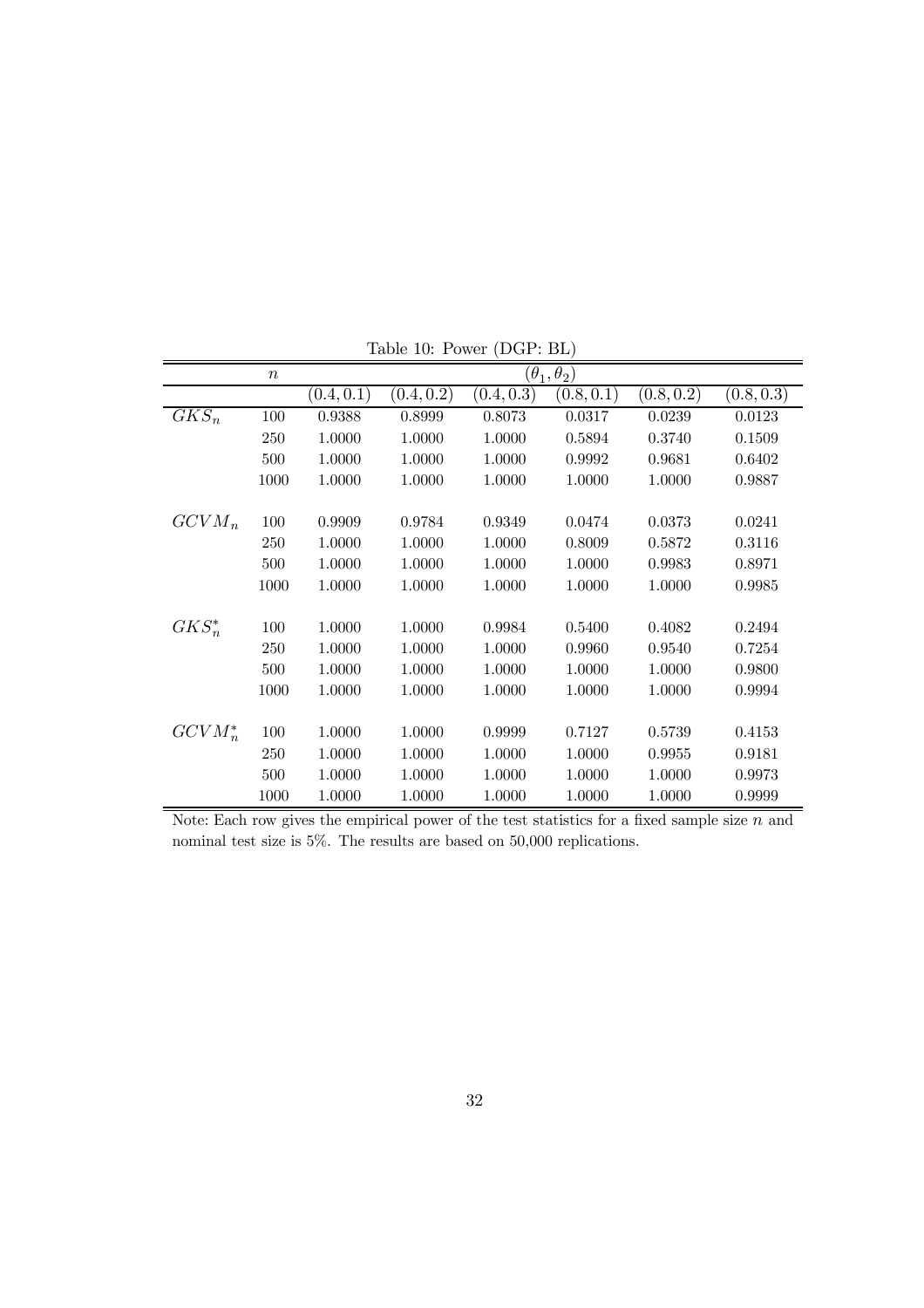|            | $\boldsymbol{n}$ |            |            |            | $(\theta_1, \theta_2)$ |            |            |
|------------|------------------|------------|------------|------------|------------------------|------------|------------|
|            |                  | (0.4, 0.2) | (0.4, 0.4) | (0.4, 0.6) | (0.8, 0.2)             | (0.8, 0.4) | (0.8, 0.6) |
| $GKS_n$    | 100              | 0.9486     | 0.9515     | 0.9447     | 0.0296                 | 0.0311     | 0.0315     |
|            | 250              | 1.0000     | 1.0000     | 1.0000     | 0.6461                 | 0.6693     | 0.6942     |
|            | 500              | 1.0000     | 1.0000     | 1.0000     | 0.9997                 | 0.9997     | 0.9999     |
|            | 1000             | 1.0000     | 1.0000     | 1.0000     | 1.0000                 | 1.0000     | 1.0000     |
|            |                  |            |            |            |                        |            |            |
| $GCVM_n$   | 100              | 0.9932     | 0.9928     | 0.9909     | 0.0461                 | 0.0495     | 0.0582     |
|            | 250              | 1.0000     | 1.0000     | 1.0000     | 0.8560                 | 0.8704     | 0.8753     |
|            | 500              | 1.0000     | 1.0000     | 1.0000     | 1.0000                 | 1.0000     | 1.0000     |
|            | 1000             | 1.0000     | 1.0000     | 1.0000     | 1.0000                 | 1.0000     | 1.0000     |
|            |                  |            |            |            |                        |            |            |
| $GKS_n^*$  | 100              | 1.0000     | 0.9999     | 0.9998     | 0.5899                 | 0.5991     | 0.6001     |
|            | 250              | 1.0000     | 1.0000     | 1.0000     | 0.9986                 | 0.9985     | 0.9987     |
|            | 500              | 1.0000     | 1.0000     | 1.0000     | 1.0000                 | 1.0000     | 1.0000     |
|            | 1000             | 1.0000     | 1.0000     | 1.0000     | 1.0000                 | 1.0000     | 1.0000     |
|            |                  |            |            |            |                        |            |            |
| $GCVM_n^*$ | 100              | 1.0000     | 1.0000     | 1.0000     | 0.7633                 | 0.7727     | 0.7757     |
|            | 250              | 1.0000     | 1.0000     | 1.0000     | 1.0000                 | 1.0000     | 1.0000     |
|            | 500              | 1.0000     | 1.0000     | 1.0000     | 1.0000                 | 1.0000     | 1.0000     |
|            | 1000             | 1.0000     | 1.0000     | 1.0000     | 1.0000                 | 1.0000     | 1.0000     |

Table 11: Power (DGP: NLMA)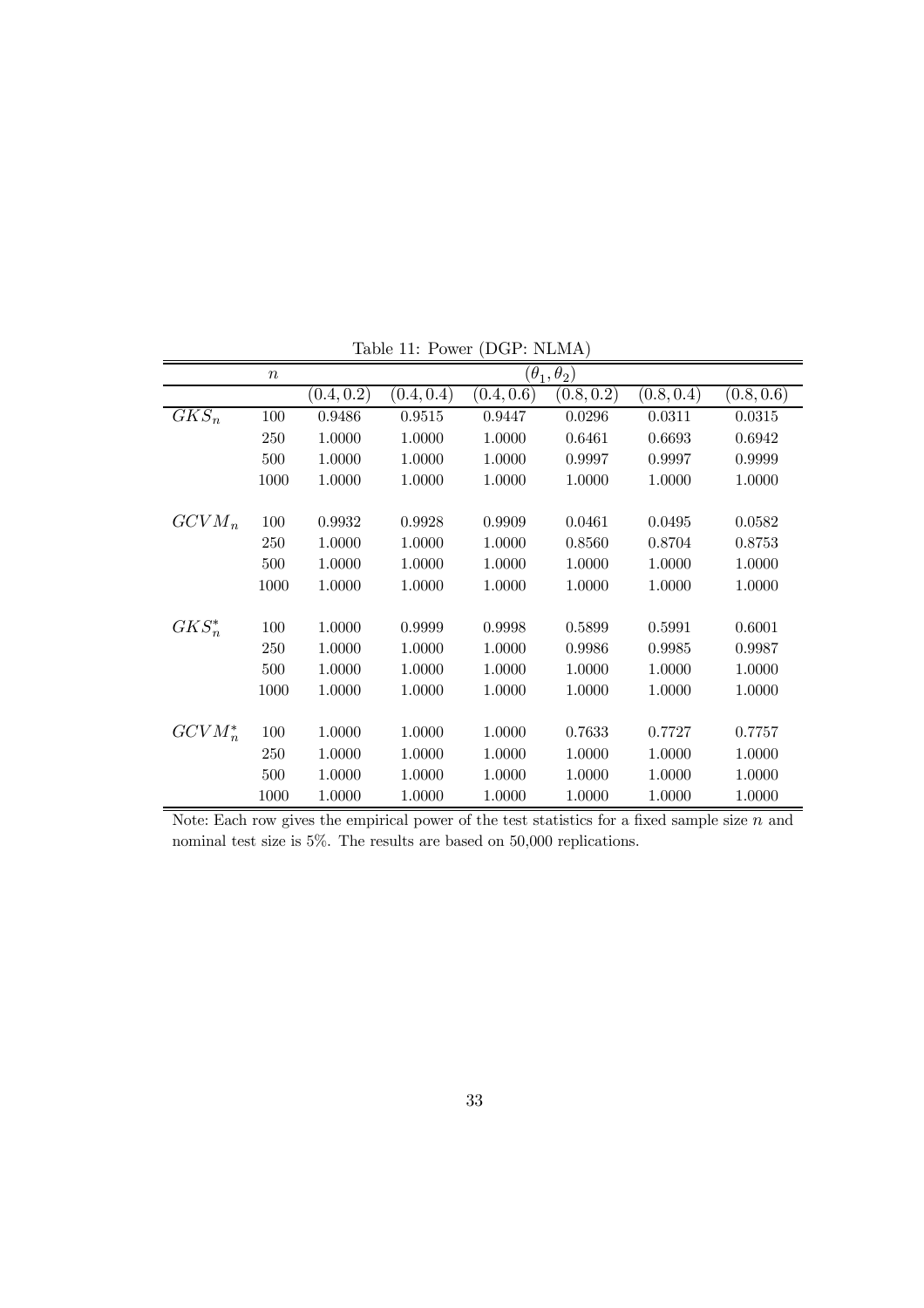foreign exchanges rates since Meese and Rogoff (1983) showed that structural and other time series models of exchange rates generally perform poorly in terms of out-ofsample forecasting accuracy compared to a random walk model. Among others, Liu and He (1991), Fong, Koh, and Ouliaris (1997), Wright (2000), Yilmaz (2003), and Belaire-Franch and Opong (2005) use various variance ratio tests proposed originally by Lo and MacKinlay (1988) to examine the MDH in major exchange rates. Similarly, Hsieh (1988), Lobato, Nankervis, and Savin (2001), Horowitz, Lobato, Nankervis, and Savin (2006), Escanciano and Lobato (2009a, 2009b), and Charles and Kim (2011) study foreign exchange rates applying Box-Pierce type autocorrelation tests. In other work, Fong and Ouliaris (1995), Hong and Lee (2003), Kuan and Lee (2004), and Escanciano and Velasco (2006) analyze foreign exchange rates using spectral shape tests. All of the above are MDS tests and examine whether exchange rate returns are predictable based on past return information. The findings from these studies are partly mixed and sometimes inconclusive.

To complement this work using the tests developed here we examine the martingale properties of major exchanges rates that have been studied in recent work by Escanciano and Lobato (2009b). The data consist of four daily and weekly exchange rates on the Euro (EUR), Canadian dollar (CAD), British pound (GBP), and the Japanese yen (JPY) relative to the US dollar. The daily data cover the period from January 2, 2004 to August 17, 2007, and comprise a total of 908 observations. The weekly data have a total of 382 observations observed on Wednesday or on the next trading day if the Wednesday observations are missing. The nominal exchange rate data are obtained from http://www.federalreserve.gov/Releases/h10/hist.

The empirical findings are given in Table 12. The results support the martingale null hypothesis for all exchange rates at both frequencies, daily and weekly, with the exception of the weekly Japanese yen, which is rejected at the 5% level by the  $GCVM_n^*$  test – so the outcome is inconclusive in this case. The MDS tests used in Escanciano and Lobato (2009b) find similar results with only a slight difference. They find that the exchange rate returns are martingale differences with the exception of the daily Euro exchange rate return, for which their test rejects the null.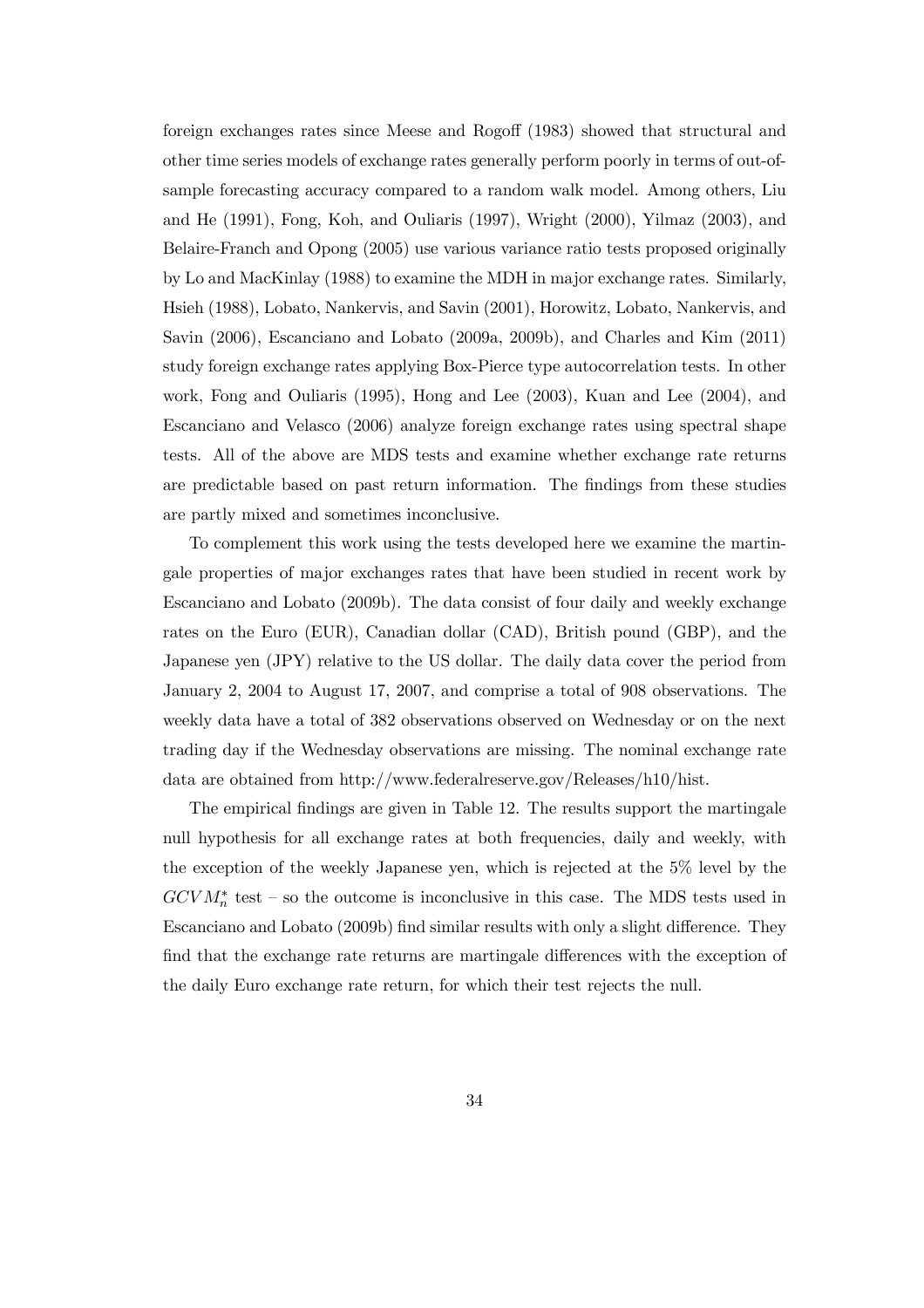|                                              |      |                                     | Daily   |       |        | Weekly                      |       |
|----------------------------------------------|------|-------------------------------------|---------|-------|--------|-----------------------------|-------|
| P-values                                     | EUR. |                                     | GBP CAD | JPY J | EUR.   | GBP CAD                     | JPY . |
| $GKS_n$                                      |      | $0.8371$ $0.7989$ $0.5667$ $0.4901$ |         |       | 0.9476 | 0.9472 0.3636 0.1945        |       |
| $GCVM_n$   0.8527 0.9257 0.7170 0.4078       |      |                                     |         |       | 0.9719 | $0.9676$ $0.3329$ $0.1366$  |       |
| $GKS_{n}^*$   0.3378 0.2465 0.9494 0.5715    |      |                                     |         |       | 0.5548 | $0.6188$ $0.9730$ $0.1202$  |       |
| $GCVM_{n}^{*}$   0.4211 0.4580 0.9264 0.4195 |      |                                     |         |       |        | 0.7456 0.8283 0.9852 0.0307 |       |

Table 12: Testing the Martingale of Exchange Rates

## 7 Conclusion

New martingale hypothesis tests are developed based on versions of the Kolmogorov-Smirnov and Cramér-von Mises tests extended to the regression framework. The tests are distribution free even when a drift is present in the model so there is no need to choose bandwidth parameters or obtain bootstrap versions of the tests in implementation. We develop limit theory under the null and show that test consistency against a wide class of nonlinear non-martingale processes. Simulation performance is encouraging and shows that the new tests have good finite sample properties in terms of size and power. An empirical application confirms that major exchange rates are best modeled as martingale processes, confirming much earlier research.

The present work overcomes some of the limitations of the PW tests, particularly against explosive alternatives, but also shares some of their shortcomings. In particular, the new tests focus on whether a univariate first-order Markovian process follows a martingale. To deal with more general cases, multivariate processes might be considered where martingale hypothesis tests become non pivotal and some resampling procedure is necessary, as discussed in Escanciano (2007). We may also want to mount tests to assess whether a  $\kappa$ -th order Markovian process follows a martingale, i.e.,

$$
\mathbb{E}((X_t - \mu)|\mathcal{F}_{t-1}) = \mathbb{E}((X_t - \mu)|X_{t-1}, X_{t-2}, ..., X_{t-\kappa}),
$$

for all  $t \geq 1$  with some  $\kappa > 1$ , and other covariates might be included in the information set. The distribution-free nature of the tests continues to hold for the  $\kappa$ -th order Markovian process. The extension, as pointed out in PW, requires some new limit theory and is left for future work.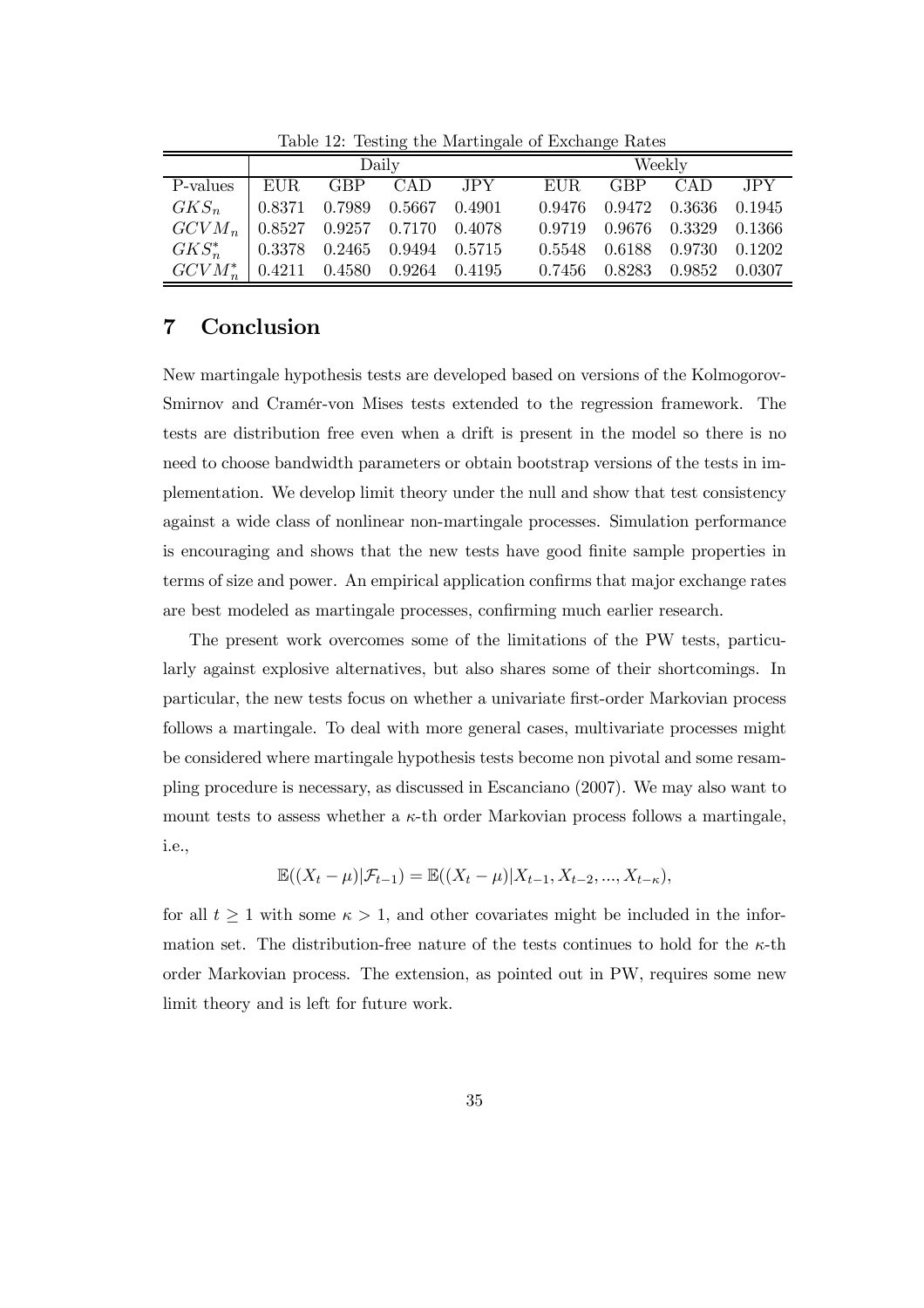### APPENDIX

## A Proof of Lemma 2

Following a similar argument to Lemma 3.3 of PW, and using  $\hat{\sigma}_n^2 = \frac{1}{n} \sum_{t=1}^n \hat{u}_t^2 \rightarrow_p \sigma^2$ as shown in Lemma 1, we obtain

$$
J_n(a) \Rightarrow J(a), J_n^*(a) \Rightarrow J^*(a)
$$

as  $n \to \infty$  when  $\mu = \mu_0 n^{-\gamma}$  with  $\gamma \ge 0.5$ . When  $\mu = \mu_0 n^{-\gamma}$  with  $\gamma < 0.5$ , the proof is straightforward and omitted.

## B Proof of Theorem 3

The results follow directly from the continuous mapping theorem and the weak convergence of  $J_n(a)$  to  $J(a)$  and  $J_n^*(a)$  to  $J^*(a)$  established in Lemma 2.

# C Proof of Theorem 5

We prove that when  $\mu = 0$ ,  $M_n(a) = \frac{1}{\sqrt{a}}$  $\frac{1}{n} \sum_{t=1}^n \frac{u_t}{\sigma_n}$  $\frac{u_t}{\sigma_n} 1$   $\left( \frac{X_{t-1}}{\sigma_n \sqrt{n}} \right)$  $\frac{X_{t-1}}{\sigma_n\sqrt{n}} \le a$   $\Rightarrow M(a)$ , uniformly for any  $a \in \mathbb{R}$ . Let  $A = [-b, b]$  for some large  $b > 0$ . We consider the two cases  $a \ge b$ and  $a \leq -b$  separately.

For  $a \geq b$  we have

$$
M_n(a) = \frac{1}{\sqrt{n}} \sum_{t=1}^n \frac{u_t}{\sigma_n} \left( \frac{X_{t-1}}{\sigma_n \sqrt{n}} \le a \right)
$$
  
= 
$$
\frac{1}{\sqrt{n}} \sum_{t=1}^n \frac{u_t}{\sigma_n} \left( \frac{X_{t-1}}{\sigma_n \sqrt{n}} \le b \right) + \frac{1}{\sqrt{n}} \sum_{t=1}^n \frac{u_t}{\sigma_n} \left( b < \frac{X_{t-1}}{\sigma_n \sqrt{n}} \le a \right).
$$
 (34)

For the second term of (34), by virtue of (28) we have  $1 \left( \sup_t \frac{X_{t-1}}{\sigma_n \sqrt{n}} \right)$  $\left(\frac{X_{t-1}}{\sigma_n\sqrt{n}} > b\right) = O_p\left(e^{-\alpha b^2}\right)$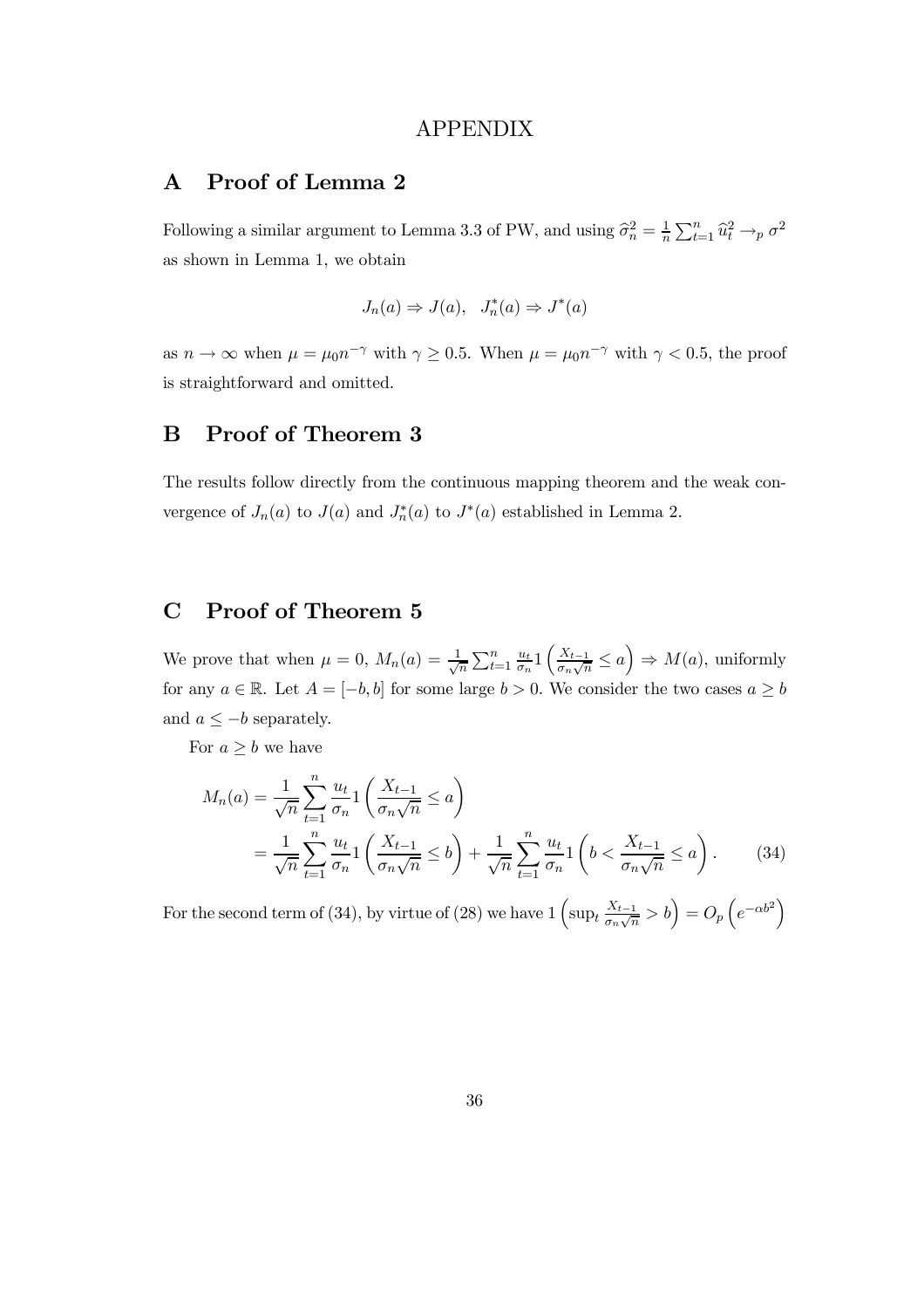as  $b \to \infty$ , so that

$$
\operatorname{Var}\left\{\frac{1}{\sqrt{n}}\sum_{t=1}^{n}\frac{u_t}{\sigma_n}1\left(b < \frac{X_{t-1}}{\sigma_n\sqrt{n}} \le a\right)\right\}
$$
\n
$$
= \frac{1}{n}\sum_{t=1}^{n} P\left(b < \frac{X_{t-1}}{\sqrt{n}} \le a\right)
$$
\n
$$
= O\left(P\left(\sup_{t\le n}\frac{X_{t-1}}{\sigma_n\sqrt{n}} > b\right)\right) = O\left(e^{-\alpha b^2}\right),
$$

uniformly in  $a \geq b$ . Hence

$$
\frac{1}{\sqrt{n}} \sum_{t=1}^{n} \frac{u_t}{\sigma_n} 1\left(b < \frac{X_{t-1}}{\sigma_n \sqrt{n}} \le a\right) = O_p\left(e^{-\alpha b^2}\right),\tag{35}
$$

uniformly in  $a \ge b$  and so is exponentially small for large b. Thus, (34) becomes

$$
\frac{1}{\sqrt{n}} \sum_{t=1}^{n} \frac{u_t}{\sigma_n} \left( \frac{X_{t-1}}{\sigma_n \sqrt{n}} \le b \right) + O_p\left(e^{-\alpha b^2}\right) \tag{36}
$$

We then have

$$
M_n(a) = \frac{1}{\sqrt{n}} \sum_{t=1}^n \frac{u_t}{\sigma_n} \left( \frac{X_{t-1}}{\sigma_n \sqrt{n}} \le b \right) + O_p\left(e^{-\alpha b^2}\right) = M_n(b) + O_p\left(e^{-\alpha b^2}\right), \quad (37)
$$

uniformly in  $a \geq b$ , so that

$$
|M_n(a) - M(a)| \le |M_n(b) - M(b)| + |M(b) - M(a)| + O_p(e^{-\alpha b^2}).
$$

Note that

$$
|M(a) - M(b)| = \left| \int_0^1 1 \left\{ W(s) \le a \right\} dW(s) - \int_0^1 1 \left\{ W(s) \le b \right\} dW(s) \right|
$$
  
=  $O_p \left( \left| \int_0^1 1 \left\{ b < W(s) \le a \right\} dW(s) \right| \right)$   
=  $O_p \left( P \left( \sup_{t \le 1} W(t) > b \right) \right) = O \left( e^{-\alpha b^2} \right),$  (38)

uniformly in  $a \geq b$ . We also have, from (23),  $M_n(b) \rightarrow_{a.s.} M(b)$ . Thus,

$$
\sup_{a \ge b} |M_n(a) - M(a)| \le |M_n(b) - M(b)| + |M(b) - M(a)| + O_p(e^{-\alpha b^2}) = o_{a.s.}(1) + O_p(e^{-\alpha b^2}),
$$

which is negligibly different from zero for large enough b as  $n \to \infty$ . Hence

$$
M_n(a) \to_p M(a)
$$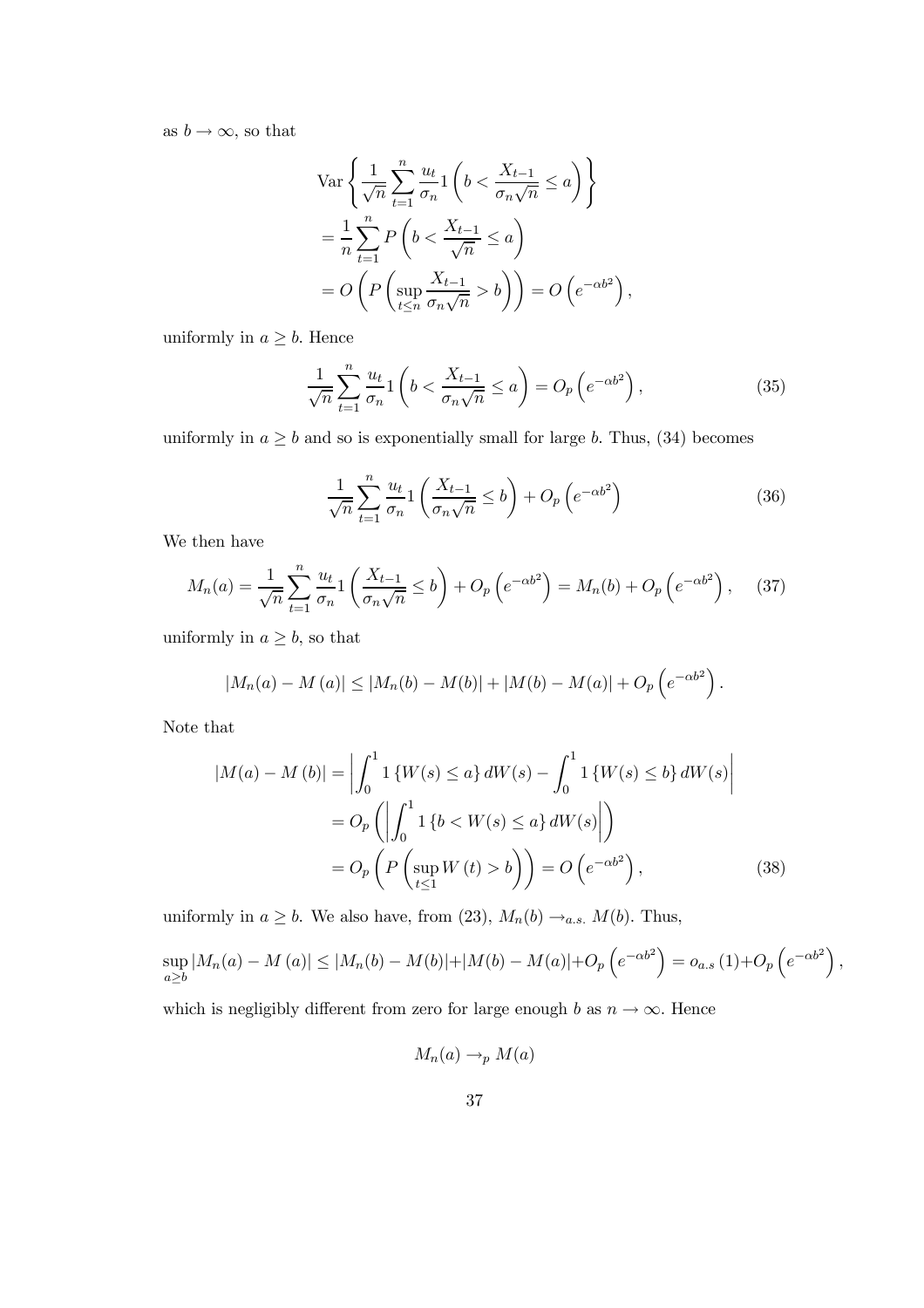uniformly in  $a \geq b$  as  $n \to \infty$  and  $b \to \infty$ .

For  $a \leq -b$ , we have

$$
M_n(a) = \frac{1}{\sqrt{n}} \sum_{t=1}^n \frac{u_t}{\sigma_n} \left( \frac{X_{t-1}}{\sigma_n \sqrt{n}} \le a \right)
$$
  
= 
$$
\frac{1}{\sqrt{n}} \sum_{t=1}^n \frac{u_t}{\sigma_n} \left( \frac{X_{t-1}}{\sigma_n \sqrt{n}} \le -b \right) - \frac{1}{\sqrt{n}} \sum_{t=1}^n \frac{u_t}{\sigma_n} \left( a \le \frac{X_{t-1}}{\sigma_n \sqrt{n}} < -b \right), \quad (39)
$$

and again by virtue of (28)

$$
\operatorname{Var}\left\{\frac{1}{\sqrt{n}}\sum_{t=1}^{n}\frac{u_t}{\sigma_n}1\left(a\leq\frac{X_{t-1}}{\sigma_n\sqrt{n}}<-b\right)\right\}
$$

$$
=\frac{1}{n}\sum_{t=1}^{n}P\left(a\leq\frac{X_{t-1}}{\sigma_n\sqrt{n}}<-b\right)
$$

$$
=O\left(P\left(\inf_{t\leq n}\frac{X_{t-1}}{\sigma_n\sqrt{n}}\leq-b\right)\right)=O\left(e^{-\alpha b^2}\right),
$$

uniformly in  $a\leq -b$  for some  $\alpha>0$  and  $b\to\infty.$  Then

$$
M_n(a) = \frac{1}{\sqrt{n}} \sum_{t=1}^n \frac{u_t}{\sigma_n} \left( \frac{X_{t-1}}{\sigma_n \sqrt{n}} \le -b \right) + O_p\left(e^{-\alpha b^2}\right)
$$
  

$$
= \frac{1}{\sqrt{n}} \sum_{t=1}^n \frac{u_t}{\sigma_n} \left( \frac{X_{t-1}}{\sigma_n \sqrt{n}} \le -b \right) + O_p\left(e^{-\alpha b^2}\right)
$$
  

$$
= M_n(-b) + O_p\left(e^{-\alpha b^2}\right)
$$
(40)

uniformly in  $a \leq -b$ , so that

$$
|M_n(a) - M(a)| \le |M_n(-b) - M(-b)| + |M(-b) - M(a)| + O_p(e^{-\alpha b^2}).
$$

As in (38)

$$
|M(-b) - M(a)| = O_p\left(P\left(\inf_{t \le 1} W(t) < -b\right)\right) = O\left(e^{-\alpha b^2}\right),
$$

uniformly in  $a \leq -b$ . Using (23)

$$
M_n(-b) \to_{a.s.} M(-b),
$$

and it follows that

$$
\sup_{a\leq -b} |M_n(a) - M(a)| \leq o_{a.s.}(1) + O_p\left(e^{-\alpha b^2}\right),
$$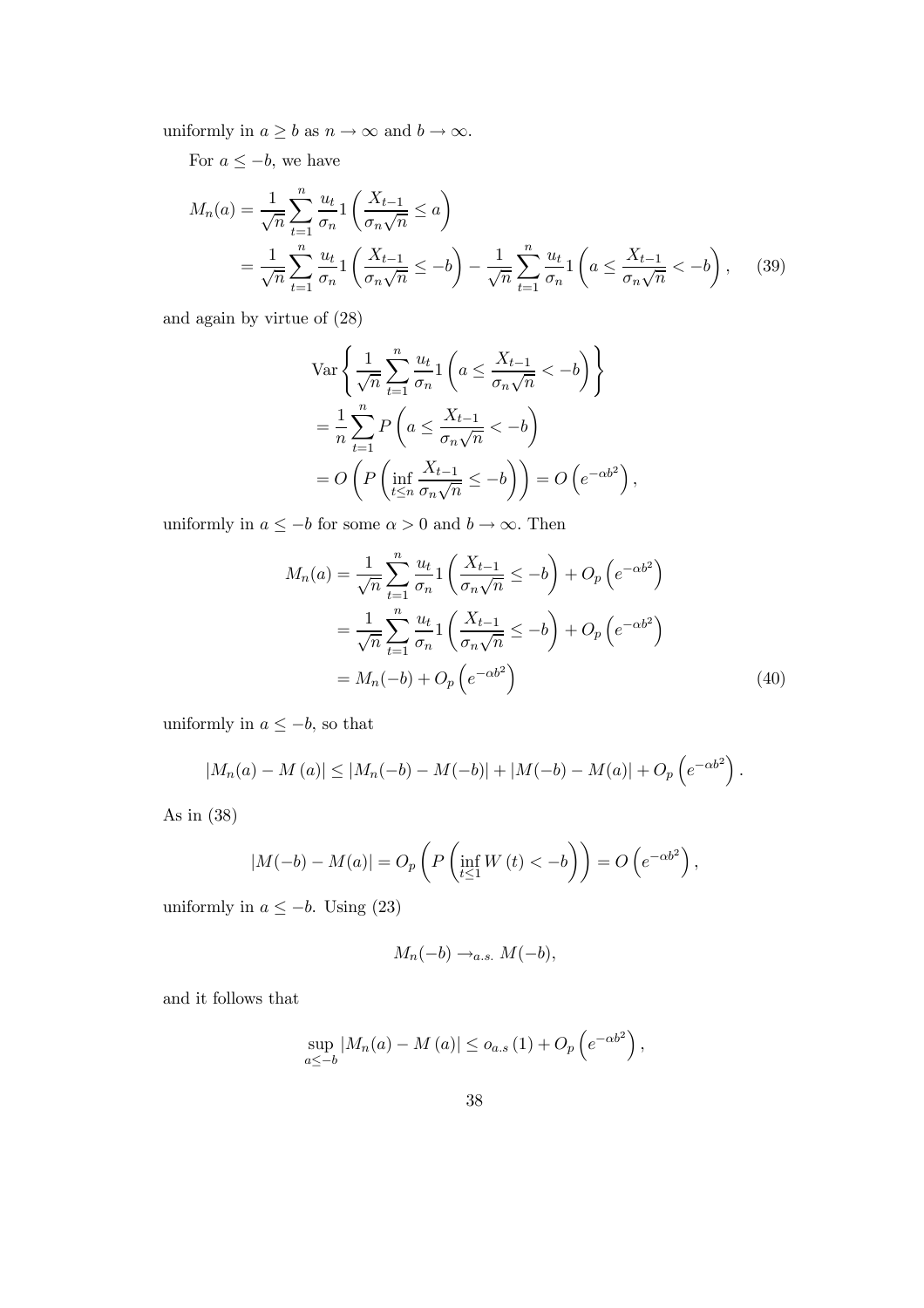which is negligibly different from zero for large enough b as  $n \to \infty$ . Hence

$$
M_n(a) \to_p M(a),
$$

uniformly for  $a \leq -b$  as  $n \to \infty$  and  $b \to \infty$ . It follows that  $M_n(a) \to_p M(a)$ uniformly in both  $a \in A$  and  $a \in A^c$ , i.e., on the expanded probability space

$$
M_n(a) \to_p M(a)
$$
 uniformly for any  $a \in \mathbb{R}$ . (41)

Hence, on the original space we have

 $M_n(a) \Rightarrow M(a)$  uniformly for any  $a \in \mathbb{R}$ .

# D Proof of Theorem 8

When the model is an explosive AR(1) process with  $\theta > 1$ , we have

$$
X_t(\theta) = \frac{X_t}{\theta^t} = \sum_{j=1}^t \frac{u_j}{\theta^j} \rightarrow_{a.s.} X(\theta) = \sum_{j=1}^\infty \frac{u_j}{\theta^j}.
$$

By the MGCT and under Gaussianity,

$$
X(\theta) \equiv N\left(0, \frac{\sigma^2}{\theta^2 - 1}\right).
$$

Under  $H_1$ , we have  $X_t = \theta^t X(\theta) (1 + o_{a.s.}(1))$  so that

$$
\Delta X_t = \theta^{t-1} X(\theta) (\theta - 1)(1 + o_{a.s.}(1)),
$$
  

$$
\overline{\Delta X} = \frac{1}{n} (X_n - X_0) = \frac{\theta^n}{n} X(\theta) (1 + o_{a.s.}(1)).
$$

Hence

$$
\frac{1}{\theta^n} \sum_{t=1}^n \Delta X_t \mathbf{1}(X_{t-1} \le x) = \frac{1}{\theta^n} \sum_{t=1}^n \frac{\Delta X_t}{\theta^{t-1}} \theta^{t-1} \mathbf{1}\left(\frac{X_{t-1}}{\theta^{t-1}} \le \frac{x}{\theta^{t-1}}\right)
$$
\n
$$
= \frac{1}{\theta^n} \sum_{t=1}^n \theta^{t-1} X(\theta) (\theta - 1) \mathbf{1}\left(X(\theta) \le \frac{x}{\theta^{t-1}}\right) (1 + o_p(1)) + \frac{1}{\theta^n} \sum_{t=1}^{L-1} \Delta X_t \mathbf{1}(X_{t-1} \le x)
$$
\n
$$
= \frac{1}{\theta^n} \sum_{t=L}^n \theta^{t-1} X(\theta) (\theta - 1) \mathbf{1}\left(X(\theta) \le \frac{x}{\theta^{t-1}}\right) (1 + o_p(1)) + O_p\left(\frac{\theta^L}{\theta^n} L\right)
$$
\n
$$
= \frac{1}{\theta^n} \sum_{t=L}^n \theta^{t-1} \mathbf{1}\left(X(\theta) \le \frac{x}{\theta^{t-1}}\right) X(\theta) (\theta - 1) (1 + o_p(1)) + o_p(1),
$$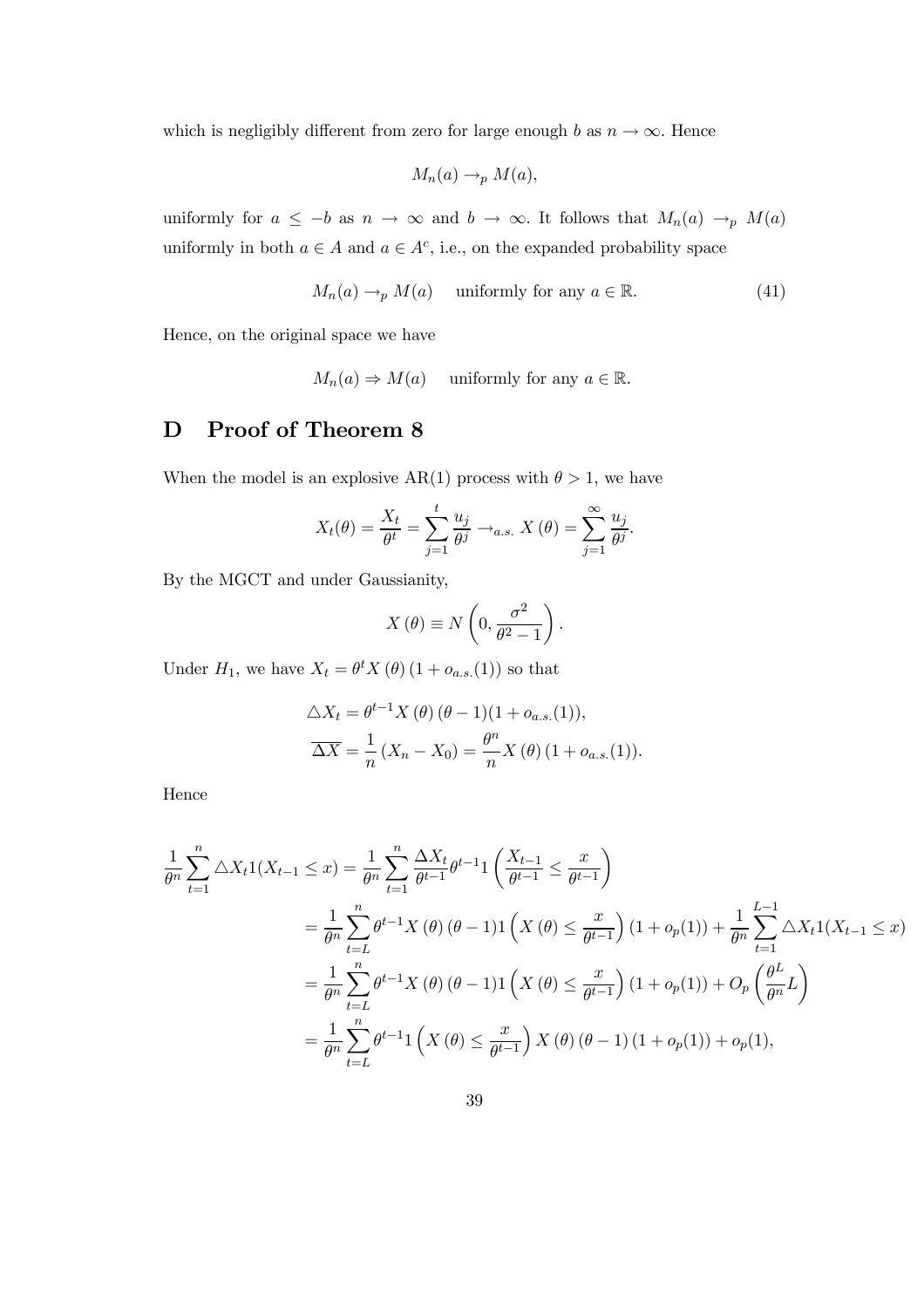for some L satisfying  $\frac{1}{L} + \frac{L}{n} \to 0$ . For all fixed x we have  $\frac{x}{\theta^{t-1}} = o(1)$  as  $t \ge L \to \infty$ and so we can add the frontal sum in  $\frac{1}{\theta^n} \sum_{t=1}^{L-1} \theta^{t-1} 1(X(\theta) \le 0) X(\theta) (\theta - 1) = o_p(1)$ without affecting the limit. Thus

$$
\frac{1}{\theta^n} \sum_{t=1}^n \Delta X_t 1(X_{t-1} \le x) = \frac{1}{\theta^n} \sum_{t=1}^n \theta^{t-1} 1(X(\theta) \le 0) X(\theta) (\theta - 1)(1 + o_p(1))
$$
  
= 
$$
\frac{1}{\theta^n} \frac{\theta^n - 1}{\theta - 1} 1(X(\theta) \le 0) X(\theta) (\theta - 1)(1 + o_p(1))
$$
  
= 
$$
X(\theta) 1(X(\theta) \le 0) (1 + o_p(1)).
$$

The same argument holds for  $x = a\sqrt{n}$  because  $\frac{a\sqrt{n}}{b^L} = o(1)$  and therefore

$$
\frac{1}{\theta^n} \sum_{t=1}^n \Delta X_t \mathbb{1}(X_{t-1} \le x) = X(\theta) \mathbb{1}(X(\theta) \le 0) (1 + o_p(1))
$$

for any  $x \in (-A_n, B_n)$  with  $A_n, B_n = o(\theta^L)$  for some  $\frac{1}{L} + \frac{L}{n} \to 0$ , and

$$
\sum_{t=1}^{n} \Delta X_t 1(X_{t-1} \le x) = \theta^n \frac{1}{\theta^n} \sum_{t=1}^{n} \frac{\Delta X_t}{\theta^{t-1}} \theta^{t-1} 1\left(\frac{X_{t-1}}{\theta^{t-1}} \le \frac{x}{\theta^{t-1}}\right)
$$
  
= 
$$
\theta^n \left[ \frac{1}{\theta^n} \sum_{t=1}^{n} \theta^{t-1} 1\left(X(\theta) \le \frac{x}{\theta^{t-1}}\right) X(\theta) (\theta - 1)(1 + o_p(1)) \right]
$$
  
= 
$$
\theta^n X(\theta) (\theta - 1) \left[ \frac{1}{\theta^n} \sum_{t=1}^{n} \theta^{t-1} 1\left(X(\theta) \le \frac{x}{\theta^{t-1}}\right) (1 + o_p(1)) \right]. \quad (42)
$$

For the denominator,  $\hat{u}_t$  is a consistent estimator for  $u_t$  under the explosive alternative with  $\hat{u}_t = u_t + O_p\left(\frac{1}{\theta^n}\right)$  – see Phillips and Magdalinos (2008) for details. We therefore have

$$
\frac{1}{n}\sum_{t=1}^{n}\hat{u}_t^2 = O_p(1), \qquad \frac{1}{n}\sum_{t=1}^{n}\hat{u}_t^2 1(X_{t-1} \le x) = O_p(1). \tag{43}
$$

Hence,

$$
GKS_n = \sup_{x \in \mathbb{R}} |\Gamma_n(x)| = \sup_{x \in \mathbb{R}} \frac{\sum_{t=1}^n \Delta X_t 1(X_{t-1} \le x)}{\left(\sum_{t=1}^n \hat{u}_t^2\right)^{1/2}} = \frac{\frac{\theta^n}{\sqrt{n}} |X(\theta)| (\theta - 1) \left[\frac{1}{\theta^n} \sum_{t=1}^n \theta^{t-1} 1(X(\theta) \le \infty) (1 + o_p(1))\right]}{\left(\frac{1}{n} \sum_{t=1}^n \hat{u}_t^2\right)^{1/2}} = O_p\left(\frac{\theta^n}{\sqrt{n}}\right),
$$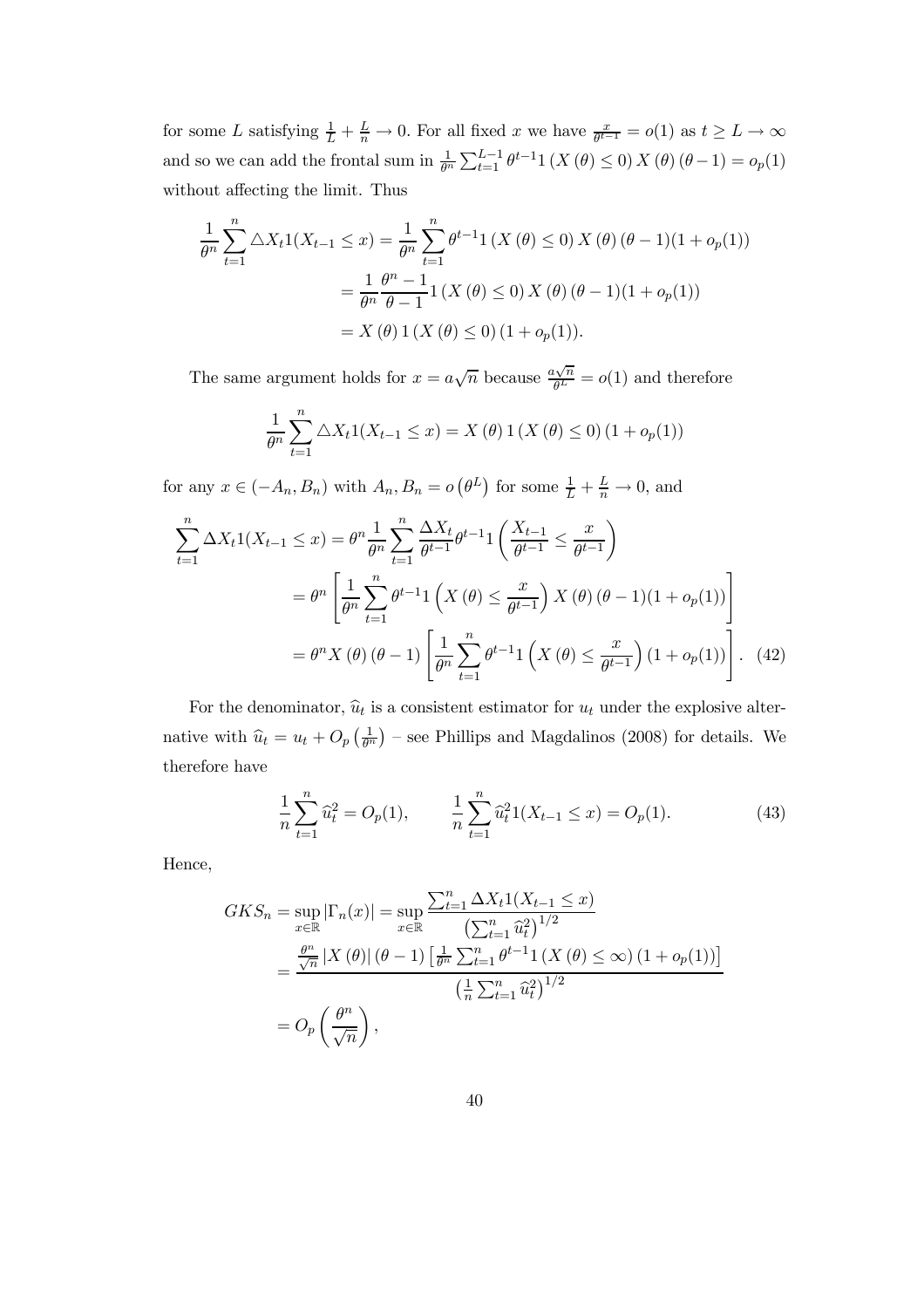Similarly

$$
GKS_n^* = \sup_{x \in \mathbb{R}} |\Gamma_n^*(x)| = \sup_{x \in \mathbb{R}} \frac{\sum_{t=1}^n (\Delta X_t - \overline{\Delta X}) \, 1(X_{t-1} \le x)}{\left(\sum_{t=1}^n \widehat{u}_t^2\right)^{1/2}}
$$

$$
= O_p\left(\frac{\theta^n}{\sqrt{n}}\right),
$$

as  $n \to \infty$ . Hence  $GKS_n$  and  $GKS_n^*$  are consistent against  $H_1$ .

Next consider  $GCVM_n$  and  $GCVM_n^*$ 

$$
GCVM_n = \frac{1}{n} \sum_{t=1}^n \Gamma_n^2(X_{t-1})
$$
  
= 
$$
\frac{\frac{1}{n} \sum_{t=1}^n \left\{ \frac{1}{\sqrt{n}} \sum_{s=1}^n \Delta X_s \mathbb{1}(X_{s-1} \le X_{t-1}) \right\}^2}{\frac{1}{n} \sum_{t=1}^n \widehat{u}_t^2}.
$$

Note that  $X(\theta)$  may be positive or negative and for  $s, t > L$ ,  $1(X_{s-1} \leq X_{t-1})$  iff  $1\left(\theta^{s-1}X(\theta) \leq \theta^{t-1}X(\theta)\right)$  iff  $1\left(s < t \text{ and } X(\theta) > 0\right)$  or  $1\left(s > t \text{ and } X(\theta) < 0\right)$ . As in (42), we find that for  $t \geq L$ 

$$
A_{n} = \frac{1}{\sqrt{n}} \sum_{s=1}^{n} \Delta X_{s} I(X_{s-1} \leq X_{t-1})
$$
  
\n
$$
= \frac{\theta^{n}}{\sqrt{n}} \frac{1}{\theta^{n}} \sum_{s=1}^{n} \frac{\Delta X_{s}}{\theta^{s-1}} \theta^{s-1} \left( \frac{X_{s-1}}{\theta^{s-1}} \leq \frac{X_{t-1}}{\theta^{s-1}} \right)
$$
  
\n
$$
= \frac{\theta^{n}}{\sqrt{n}} X(\theta) (\theta - 1) \left[ \frac{1}{\theta^{n}} \sum_{s=L}^{n} \theta^{s-1} \left( X(\theta) \leq \frac{X_{t-1}}{\theta^{s-1}} \right) (1 + o_{p}(1)) + o_{p}(1) \right]
$$
  
\n
$$
= \frac{\theta^{n}}{\sqrt{n}} X(\theta) (\theta - 1) \left[ \frac{1}{\theta^{n}} \sum_{s=L}^{n} \theta^{s-1} \left( X(\theta) \leq \frac{X_{t-1}}{\theta^{t-1}} \frac{\theta^{t-1}}{\theta^{s-1}} \right) (1 + o_{p}(1)) + o_{p}(1) \right]
$$
  
\n
$$
= \frac{\theta^{n}}{\sqrt{n}} X(\theta) (\theta - 1) \left[ \frac{1}{\theta^{n}} \sum_{s=L}^{n} \theta^{s-1} (1 \{s < t \text{ and } X(\theta) > 0\}) (1 + o_{p}(1)) + o_{p}(1) \right]
$$
  
\n
$$
+ \frac{\theta^{n}}{\sqrt{n}} X(\theta) (\theta - 1) \left[ \frac{1}{\theta^{n}} \sum_{s=L}^{n} \theta^{s-1} (1 \{s > t \text{ and } X(\theta) < 0\}) (1 + o_{p}(1)) + o_{p}(1) \right].
$$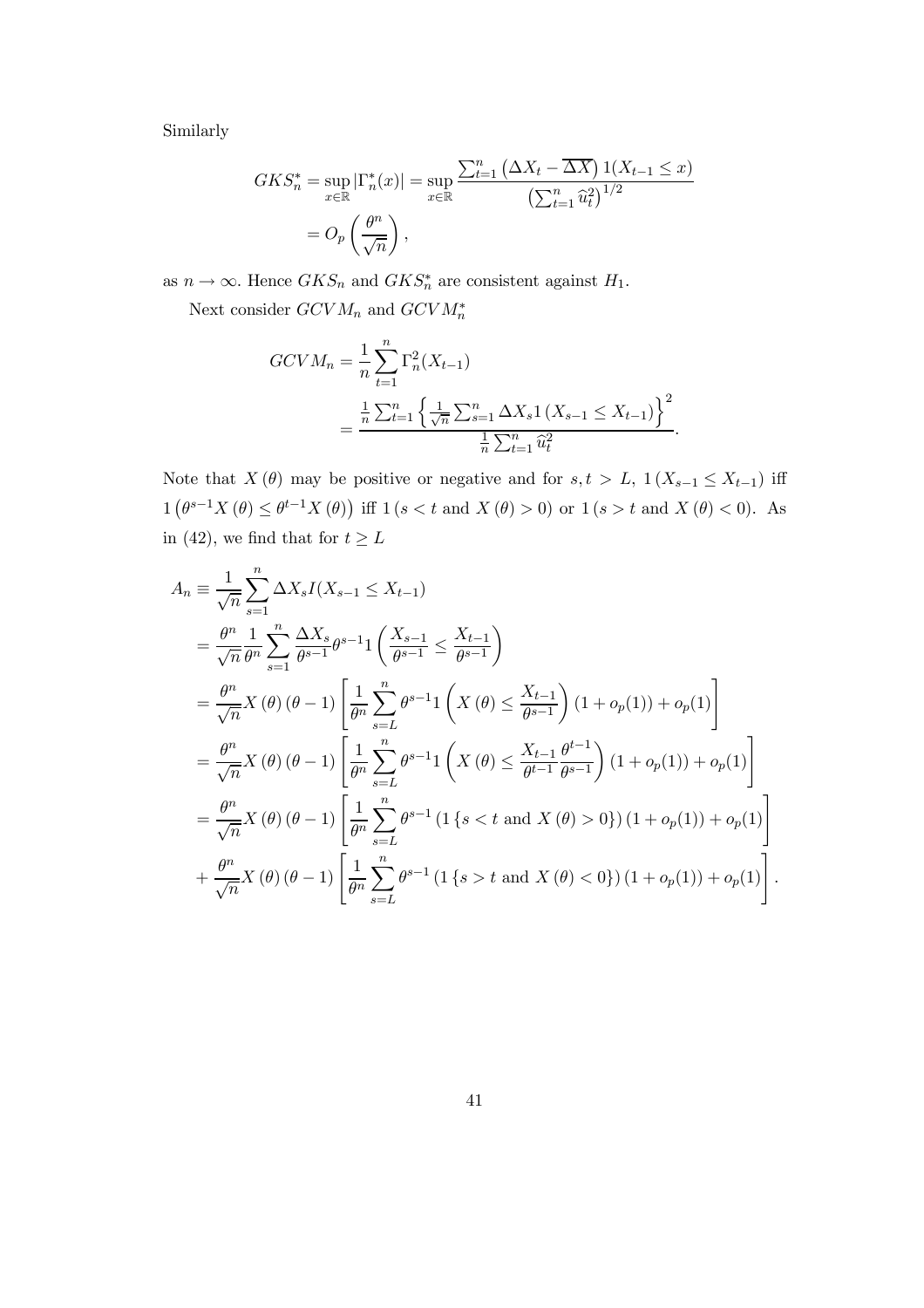Now we evaluate  $GCVM_n$  for  $s > t$  and  $X(\theta) < 0$ 

$$
GCVM_n = \frac{\frac{1}{n}\sum_{t=1}^n \left\{ \frac{1}{\sqrt{n}} \sum_{s=1}^n \Delta X_s 1 (X_{s-1} \le X_{t-1}) \right\}^2}{\frac{1}{n}\sum_{t=1}^n \hat{u}_t^2}
$$
  
=  $O_p \left( \frac{1}{n^2} \sum_{t=1}^n \left\{ \sum_{s=t+1}^n \theta^{s-1} |X(\theta)| (\theta - 1) 1 (X(\theta) < 0) (1 + o_p(1)) \right\}^2 \right)$   
=  $O_p \left( \frac{\theta^{2n}}{n} \right)$ ,

so that  $GCVM_n$  is divergent for  $1 (X (\theta) < 0)$ .

Evaluating  $GCVM_n$  for  $s \leq t$  and  $X(\theta) > 0$  we have

$$
GCVM_n = \frac{\frac{1}{n} \sum_{t=1}^n \left\{ \frac{1}{\sqrt{n}} \sum_{s=1}^n \Delta X_s \mathbb{1} \left( X_{s-1} \le X_{t-1} \right) \right\}^2}{\frac{1}{n} \sum_{t=1}^n \widehat{u}_t^2}
$$
  
= 
$$
O_p \left( \frac{1}{n^2} \sum_{t=1}^n \left[ \left\{ \sum_{s=1}^t \theta^{s-1} |X(\theta)| (\theta - 1) \mathbb{1} \left( X(\theta) > 0 \right) (1 + o_p(1)) \right\}^2 \right] \right)
$$
  
= 
$$
O_p \left( \frac{\theta^{2n}}{n} \right)
$$

Thus,  $GCVM_n$  is divergent for  $1(X(\theta) > 0)$ . It follows that the test  $GCVM_n$  is consistent against explosive AR(1) alternatives. In a similar way we have  $GCVM_n^* =$  $O_p\left(\frac{\theta^{2n}}{n}\right)$ n ) and the test  $GCVM_n^*$  is consistent against explosive AR(1) alternatives.

### References

- Aldous, D.J., 1986. Self-intersections of 1-dimensional random walks. Probability Theory and Related Fields, 72, 559—587.
- Andrews, D.W.K., 1997. A conditional Kolmogorov test. Econometrica 65, 1097- 1128.
- Belaire-Franch, J., Opong, K.K., 2005. Some evidence of random walk behaviour of euro exchange rates using ranks and signs. Journal of Banking and Finance 29, 1631—1643.
- Billingsley, P., 1995. Probability and measure, 3rd ed. John Wiley: New York.
- Bierens, H.J., 1984. Model specification testing of time series regressions. Journal of Econometrics 26, 323-353.
- Bierens, H.J., 1990. A consistent conditional moment test of functional form. Econometrica 58, 1443-1458.
- Bierens, H.J., Ploberger, W, 1997. Asymptotic theory of integrated conditional moment tests. Econometrica 65, 1129-1152.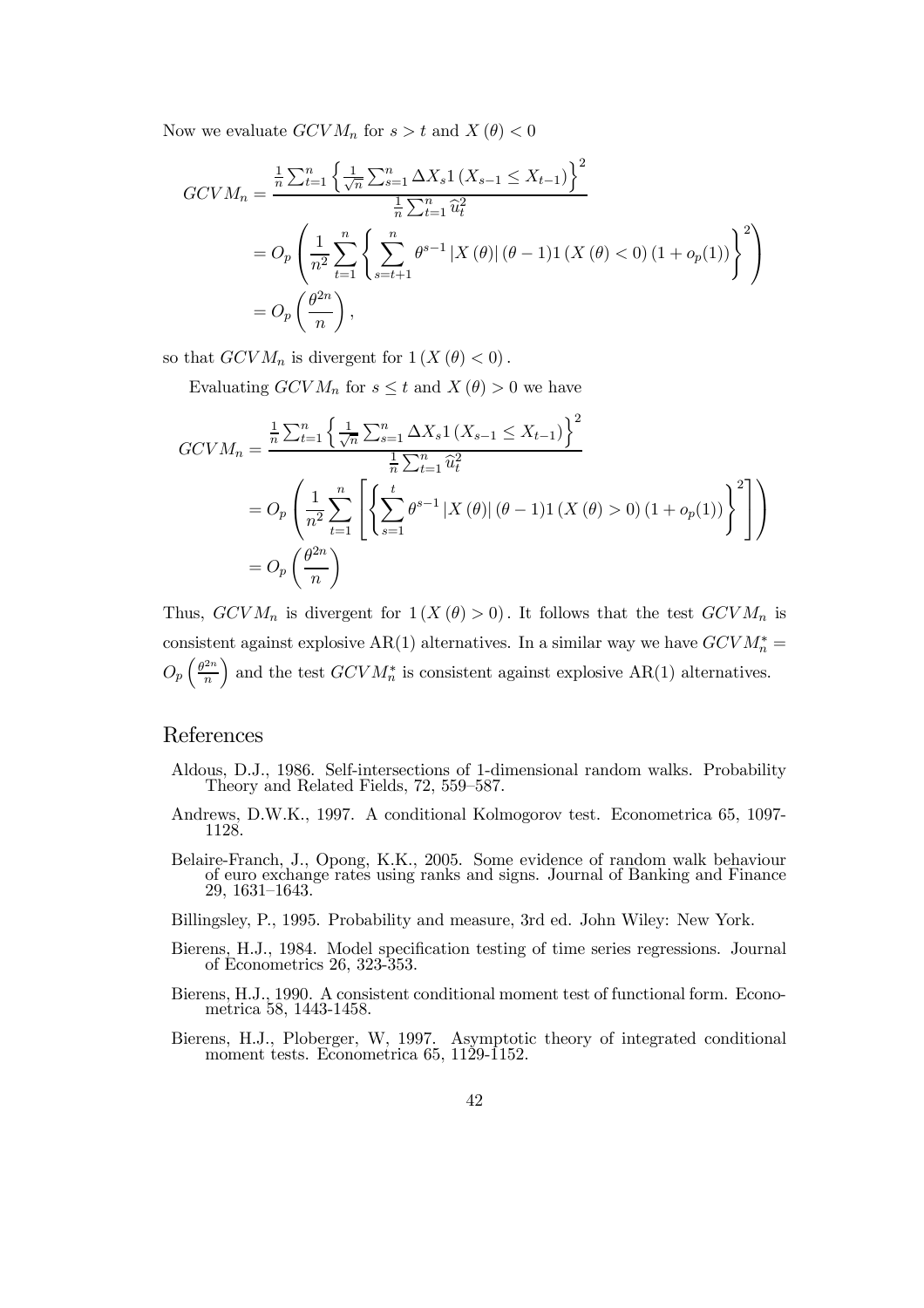- Box, G., Pierce, D., 1970. Distribution of residual autocorrelations in autoregressive integrated moving average time series models. Journal of American Statistical Association 65, 1509—1527.
- Charles, A., Darne O., Kim, J.H., 2011. Small sample properties of alternative tests for martingale difference hypothesis. Economics Letters 110, 151—154.
- Chen, W.W., Deo, R.S., 2006. The variance ratio statistic at large horizons. Econometric Theory 22, 206—234.
- Choi, I., 1999. Testing the random walk hypothesis for real exchange rates. Journal of Applied Econometrics 14, 293—308.
- Chow, K.V., Denning, K.C., 1993. A simple multiple variance ratio test. Journal of Econometrics 58, 385—401.
- Chang, Y., Park, J.Y., 2010. Endogeneity in nonlinear regressions with integrated time series. Econometric Reviews 30, 51-87.
- de Jong, R.M., 1996. The Bierens' tests under data dependence. Journal of Econometrics 72, 1—32.
- Deo, R.S., 2000. Spectral tests of the martingale hypothesis under conditional heteroskedasticity. Journal of Econometrics 99, 291-315.
- Domínguez, M.A., Lobato, I.N., 2003. A consistent test for the martingale difference hypothesis. Econometric Reviews 22, 351—377.
- Durlauf, S., 1991. Spectral-based test for the martingale hypothesis. Journal of Econometrics 50, 1—19.
- Escanciano, J.C., 2007. Weak convergence of non-stationary multivariate marked processes with applications to martingale testing. Journal of Multivariate Analysis 98, 1321-1336.
- Escanciano, J.C., Lobato, I.N., 2009a. An automatic portmanteau test for serial correlation. Journal of Econometrics 151, 140—149.
- Escanciano, J.C., Lobato, I.N., 2009b. Testing the martingale hypothesis. In: Patterson, K., Mills, T.C. (Eds.), Palgrave Hand-book of Econometrics. Palgrave MacMillan, New York, pp. 972—1003.
- Escanciano, J.C., Velasco, C., 2006. Generalized spectral tests for the martingale difference hypothesis. Journal of Econometrics 134, 151—185.
- Fama, E., 1970. Efficient capital markets: a review of theory and empirical work. Journal of Finance 25, 383—417.
- Fong,W.M., Ouliaris, S., 1995. Spectral tests of the martingale hypothesis for exchange rates. Journal of Applied Econometrics 10, 255—271.
- Fong, W.M., Koh, S.K., Ouliaris, S., 1997. Joint variance-ratio tests of the martingale hypothesis for exchange rates. Journal of Business and Economic Statistics 15, 51—59.
- Hall, R.E., 1978. Stochastic implications of the life cycle-permanent income hypothesis: theory and evidence. Journal of Political Economy 86, 971—987.
- Hong, Y., 1999. Hypothesis testing in time series via the empirical characteristic function: a generalized spectral density approach. Journal of the American Statistical Association 94, 1201—1220.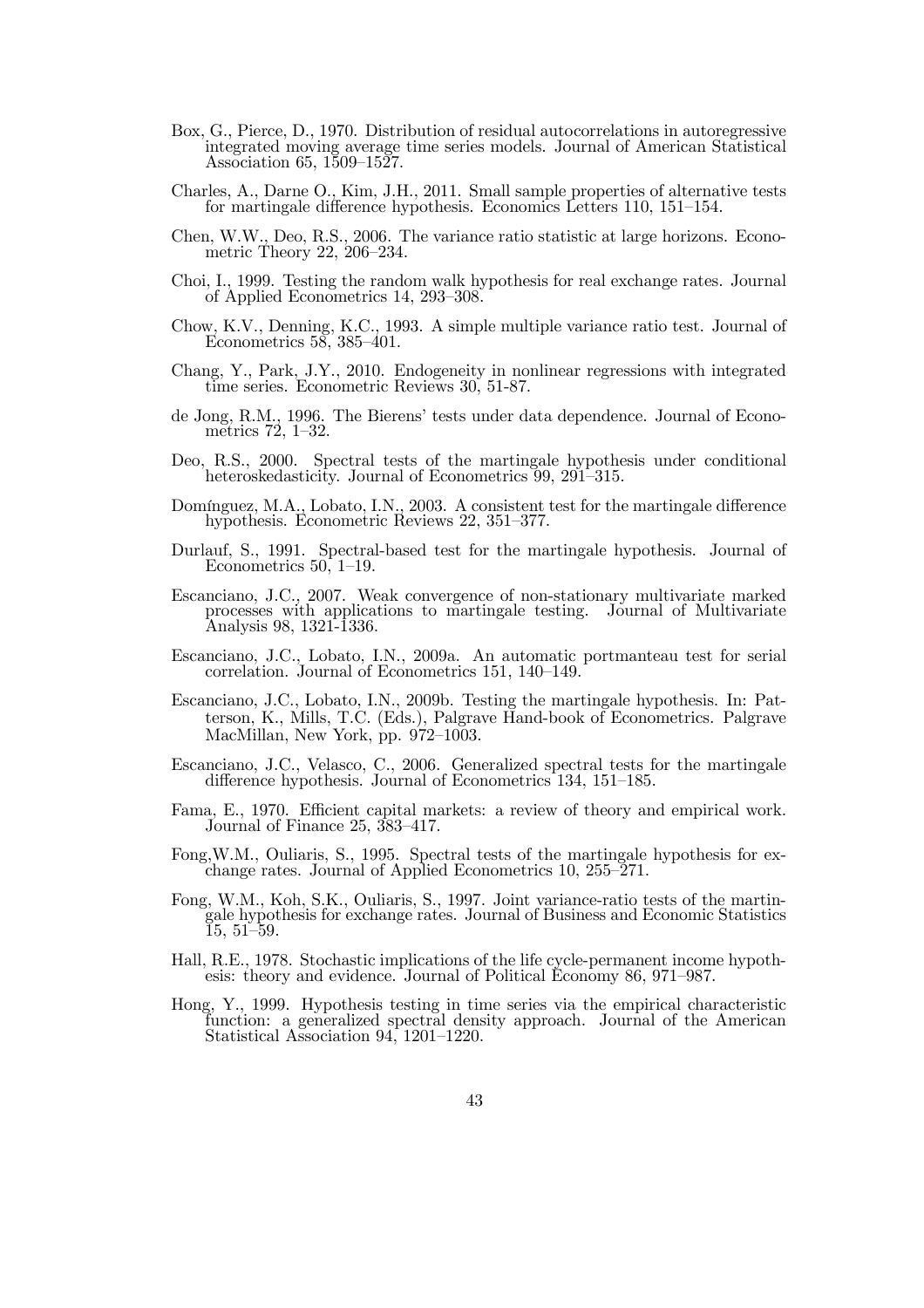- Hong, Y., Lee, T.H., 2003. Inference on predictability of foreign exchange rate changes via generalized spectrum and nonlinear time series models. Review of Economics and Statistics 85, 1048—1062.
- Hong, Y., Lee, Y.J., 2005. Generalized spectral tests for conditional mean models in time series with conditional heteroskedasticity of unknown form. Review of Economic Studies 72, 499—541.
- Horowitz, J.L., Lobato, I.N., Nankervis, J.C., Savin, N.E., 2006. Bootstrapping the Box—Pierce Q test: a robust test of uncorrelatedness. Journal of Econometrics 133, 841—862.
- Hsieh, D.,1988. The statistical property of daily foreign exchange rates: 1974—1983. Journal of International Economics 24,129—145.
- Kim, J.H., 2006. Wild bootstrapping variance ratio tests. Economics Letters  $92,38$  43.
- Koul, H., Stute, W., 1999. Nonparametric model checks for time series. Annals of Statistics 27, 204-236.
- Kuan, C.-M., Lee, W., 2004. A new test of the martingale difference hypothesis. Studies in Nonlinear Dynamics and Econometrics 8, 1—24.
- Liu, C.Y., He, J., 1991. A variance ratio test of random walks in foreign exchange rate. Journal of Finance 46, 773—785.
- Ljung, G.M., Box, G.E.P., 1978. On a measure of lack of fit in time series models. Biometrika 65, 297—303.
- Lo, A.W., MacKinlay, A.C., 1988. Stock market prices do not follow random walk: evidence from a simple specification test. The Review of Financial Studies 1, 41—66.
- Lobato, I.N., Nankervis, J.C., Savin, N.E., 2001. Testing for autocorrelation using a modified Box—Pierce Q test. International Economic Review 42, 187—205.
- Lobato, I.N., Nankervis, J.C., Savin, N.E., 2002. Testing for zero autocorrelation in the presence of statistical dependence. Econometric Theory 18, 730—743.
- Meese, R.A., Rogoff, K., 1983. Empirical exchange rate models of the seventies: do they fit out of sample? Journal of International Economics 14, 3—24.
- Nankervis, J.C., Savin, N.E., 2010. Testing for serial correlation: generalized Andrews—Ploberger tests. Journal of Economic and Business Statistics 28, 246— 255.
- Park, J.Y., Phillips, P.C.B., 1999. Asymptotics for nonlinear transformations of integrated time series. Econometric Theory 15, 269-298.
- Park, J.Y., Phillips, P.C.B., 2000. Nonstationary binary choice. Econometrica, 68, 1249-1280.
- Park, J.Y., Phillips, P.C.B., 2001. Nonlinear regressions with integrated time series. Econometrica 69, 117—161.
- Park, J.Y., Whang, Y.J., 2005. Testing for the martingale hypothesis. Studies in Nonlinear Dynamics and Econometrics 9, 1-30.
- Phillips, P.C.B., 1987. Time series regression with a unit root. Econometrica 55, 277—301.